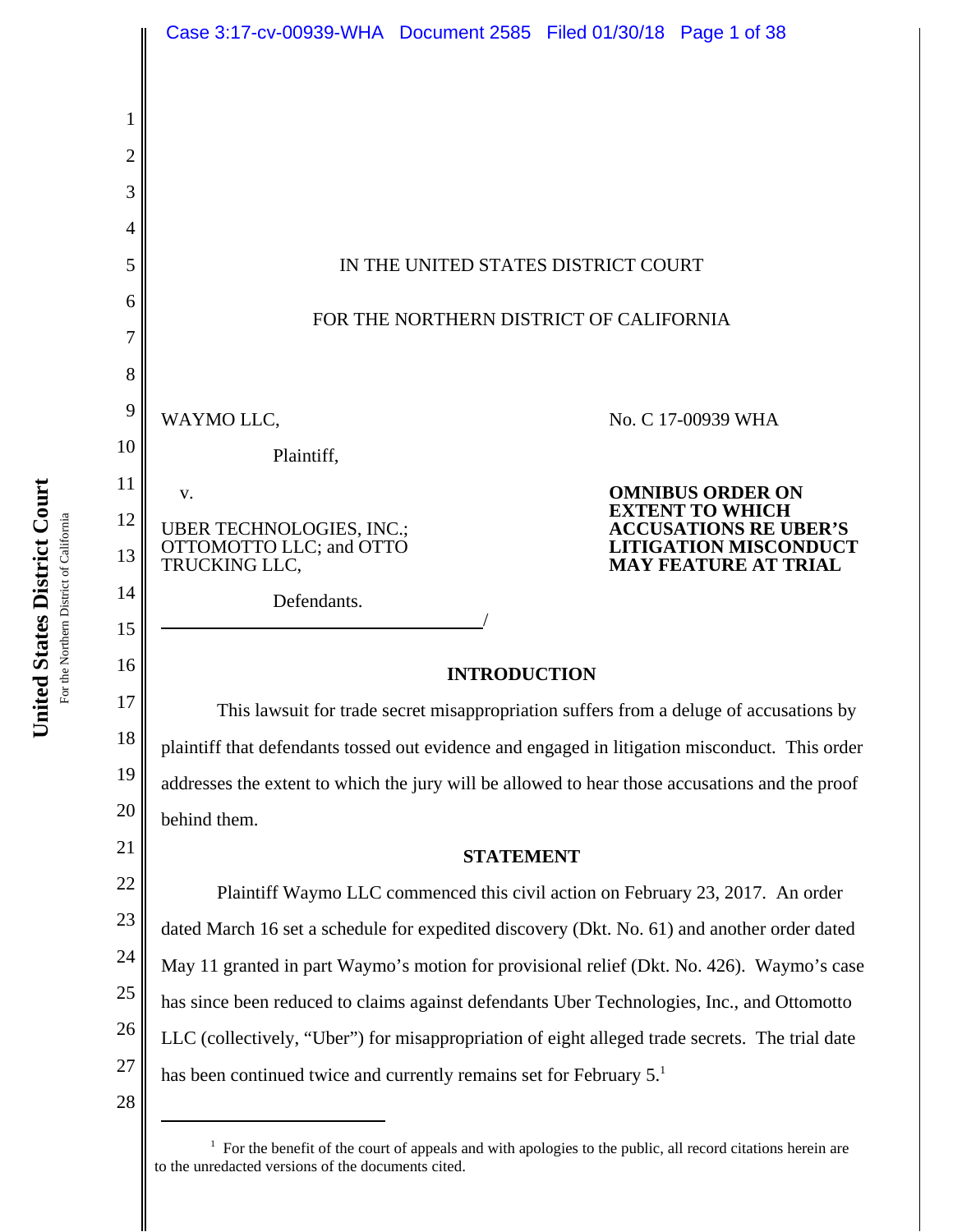#### Case 3:17-cv-00939-WHA Document 2585 Filed 01/30/18 Page 2 of 38

1

2

3

4

5

6

7

Waymo's imagination has not slept in conceiving of ways it has been wronged by Uber's alleged litigation misconduct. Over the course of this action, Waymo's complaints have provoked multiple motions, motions *in limine*, and various requests for relief. Various motions by both sides have already drawn rulings and those rulings remain operative even though only a few are cross-referenced herein. With the benefit of extensive briefing, multiple hearings, and a clear view of the full constellation of issues implicated by Waymo's grievances, this order now resolves all remaining issues. Here follows a summary of the relevant events to date.

8 9 10 11 12 13 14 15 16 17 18 19 On June 21, 2017, Waymo moved for an order to show cause why Uber should not be held in contempt for three alleged violations of the expedited discovery and provisional relief orders (Dkt. No. 676-4). After briefing on that motion, on August 7, Waymo filed a supplemental brief to complain of yet another alleged violation of the expedited discovery order (Dkt. No. 1095). During the motion hearing on August 16, the undersigned judge explained that he was not inclined to hold anyone in contempt but would consider telling the jury about Uber's pertinent misconduct, if any, and asked Waymo to propose a non-argumentative instruction (*see* Dkt. No. 1261 at 26:21–27:21, 33:8–18, 45:5–9). On September 10, Waymo proposed an argumentative jury instruction along with a "corrected" supplemental brief that complained of yet three more alleged violations of prior orders and requested both remedial and adverse-inference instructions against Uber (Dkt. Nos. 1501-4, 1501-6). The argumentative jury instruction was unusable and will not be given at trial. $2$ 

20 21 22 23 24 25 26 Meanwhile, in June 2017 and pursuant to the discovery referral in this action, Magistrate Judge Jacqueline Corley ordered Uber to produce certain evidence pertaining to a due diligence investigation performed by non-party Stroz Friedberg for Uber before its acquisition of Ottomotto and Otto Trucking (collectively, "Otto") (Dkt. No. 566). The undersigned judge overruled all objections to that order (Dkt. No. 685). Non-party Anthony Levandowski (but not Uber) then petitioned the Federal Circuit for a writ of mandamus, thereby suspending production of the due diligence materials until the Federal Circuit rejected all his arguments and

27

<sup>&</sup>lt;sup>2</sup> Some of Waymo's complaints extended to defendant Otto Trucking LLC and to that extent became moot after Otto Trucking prevailed on summary judgment (*see* Dkt. Nos. 2151 at 8–13, 2161).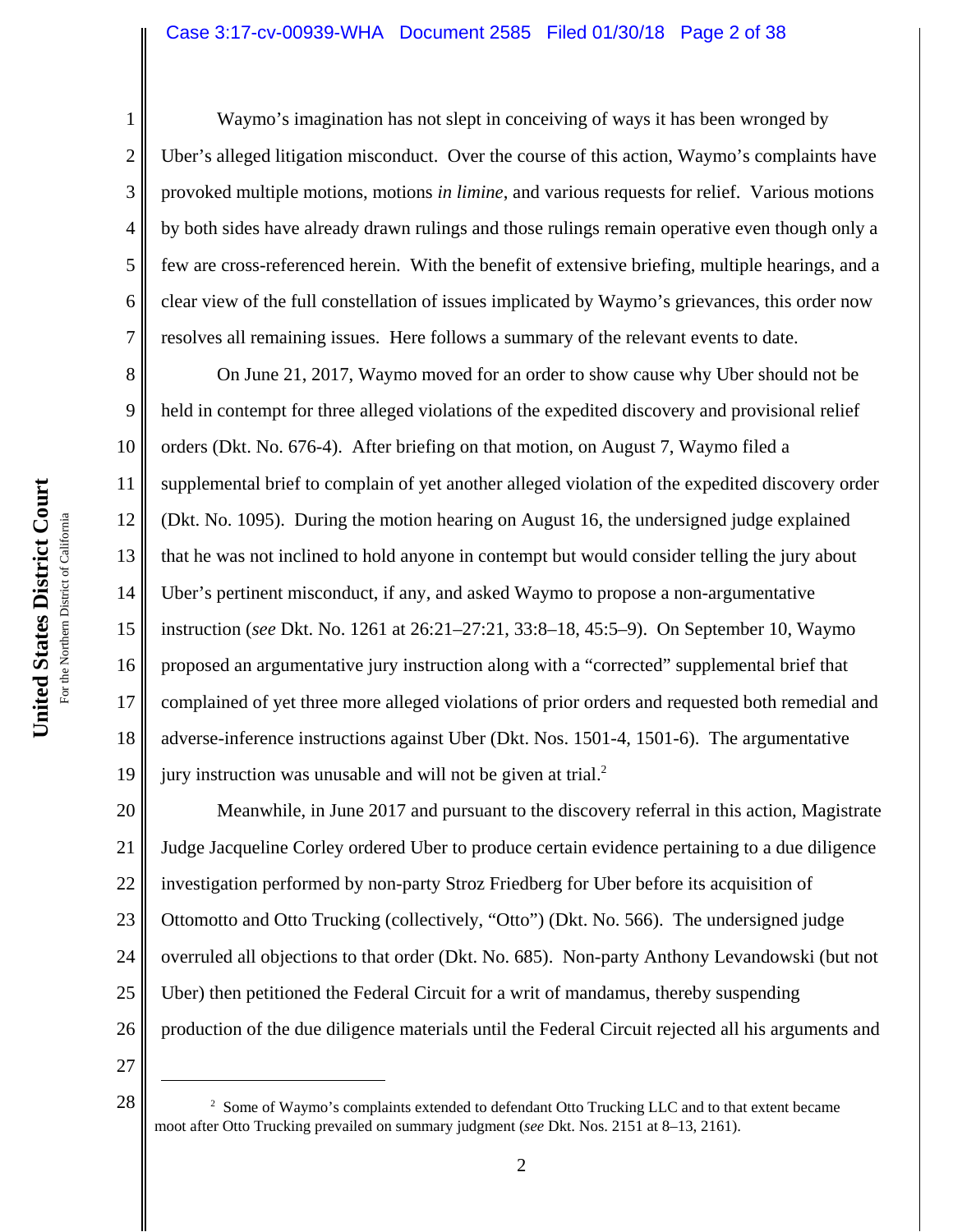#### Case 3:17-cv-00939-WHA Document 2585 Filed 01/30/18 Page 3 of 38

dismissed his petition on September 13 (Dkt. No. 1733). An avalanche of document production followed. Faced with this belated and bone-crushing production of evidence, on September 16, Waymo moved to continue the trial date then set for October 10 (Dkt. No. 1603-4).

Shortly thereafter, on September 28, the parties alerted Judge Corley that Uber had just "discovered" a trove of unproduced documents once belonging to Levandowski (from his time at Ottomotto). The trove contained approximately fifteen thousand emails and 85 gigabytes of other documents (*see* Dkt. No. 1890 at 5:14–7:21). As the owner of the newly-discovered trove, Uber produced it, but the delay damage had been done. That late production piled onto the mountain of unexamined due diligence documents Waymo received on the eve of trial. Under the circumstances and after a hearing on October 3, the undersigned judge felt compelled to grant Waymo its first continuance and postponed the trial date to December 4 (*see* Dkt. Nos. 1954, 1965 at 36:22–41:12).

13 14 15 16 On October 23, Waymo filed a second supplemental brief on its contempt motion complaining of another two alleged violations of the expedited discovery and provisional relief orders (Dkt. No. 2053-4). That brief reiterated Waymo's request for an adverse-inference instruction against Uber.

17 18 On November 13, Waymo filed a new motion seeking yet another adverse-inference instruction against Uber for spoliation of evidence (Dkt. No. 2197-4).

19 20 21 22 23 24 25 26 27 On November 22, while briefing on Waymo's new motion proceeded and the new trial date approached, the undersigned judge received a letter from the Office of the United States Attorney. The letter explained that, during a pending criminal investigation, the government had interviewed a former Uber employee named Richard Jacobs whose allegations about Uber seemed relevant to the trade secret misappropriation claims in this case. Moreover, Jacobs's attorney had laid out his allegations in a 37-page demand letter dated May 5, 2017, to Attorney Angela Padilla, Uber's associate general counsel (Dkt. No. 2383). Prior to that communication from the Office of the United States Attorney, no mention of Jacobs, his allegations, or the letter had surfaced in this civil action despite months of grueling discovery.

28

1

2

3

4

5

6

7

8

9

10

11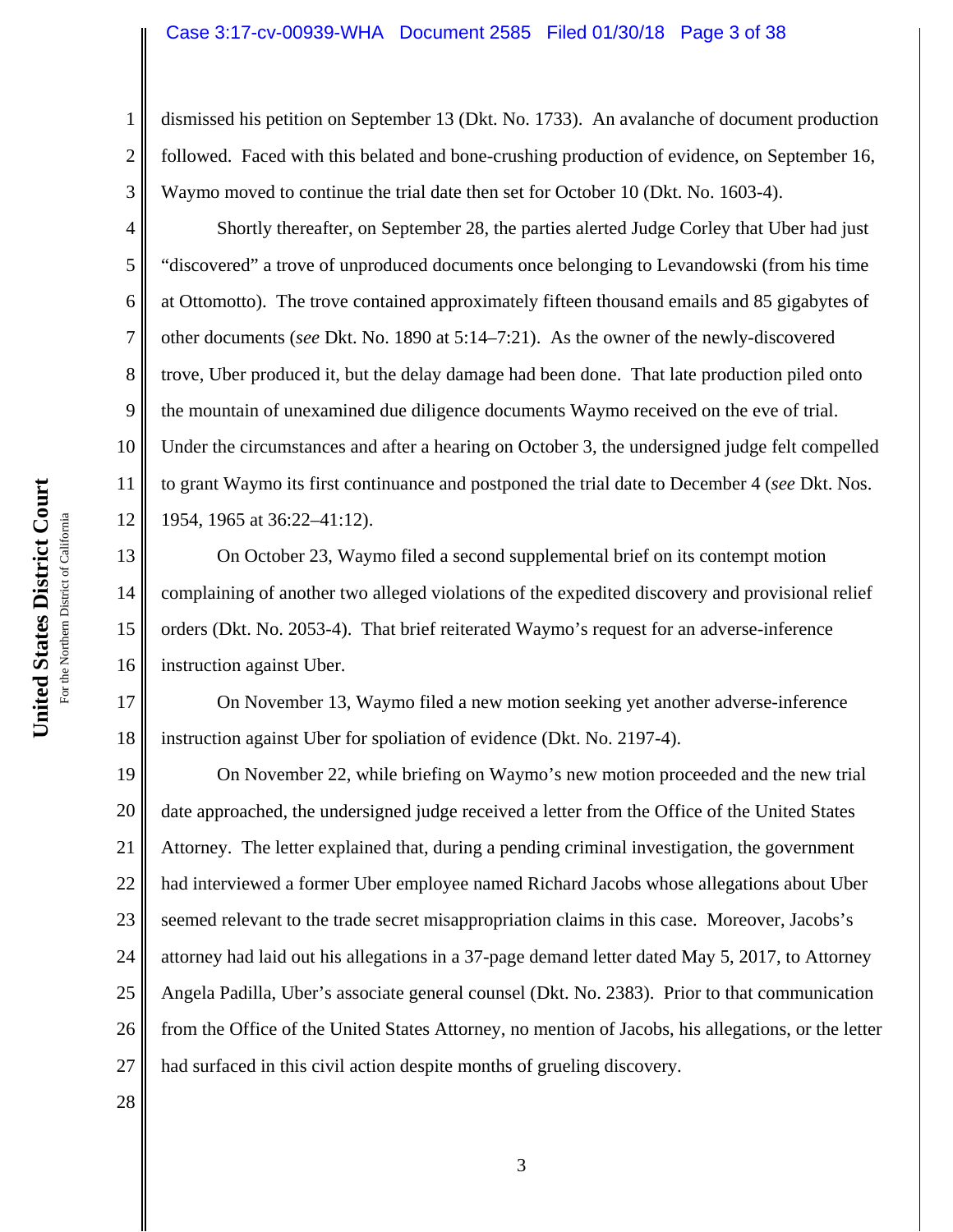#### Case 3:17-cv-00939-WHA Document 2585 Filed 01/30/18 Page 4 of 38

26

1 2 3 4 5 6 7 8 9 10 11 12 13 14 After the Court passed this sensational information on to counsel, Waymo requested a second trial continuance (Dkt. No. 2281-4 at 19–20). The second final pretrial conference previously set for November 28 morphed into a two-day evidentiary hearing featuring testimony from Jacobs and Attorney Padilla, among other witnesses. The evidentiary hearing unearthed the existence of a resignation email that Jacobs had sent to Uber's leadership on April 14, 2017, further detailing his allegations against Uber, and a subsequent confidential settlement agreement between Jacobs and Uber. The demand letter, resignation email, and settlement agreement (collectively, "the Jacobs materials") contained a barrage of scandalous allegations against Uber ranging from deliberate spoliation and systemic abuse of attorney-client privilege to hacking and corporate espionage. At least some allegations, discussed further below, seemed to bear directly on Waymo's claims in this case (*see, e.g.*, Dkt. No. 2307-2 at 13). Under the circumstances, the undersigned judge agreed to grant Waymo its second continuance and postponed the trial date to February 5, and further granted supplemental discovery to investigate the sensational Jacobs materials (*see* Dkt. No. 2315).

15 16 17 18 19 20 21 At a further case management conference on December 4, the undersigned judge ordered Waymo to submit a complete offer of proof by January 12 of this year, covering not only any new evidence uncovered in supplemental discovery but also how it related, if at all, to the issues under consideration in this case, including Waymo's previous accusations that Uber had engaged in litigation misconduct and other bad behavior (*see* Dkt. No. 2342 at 45:14–23; *see also* Dkt. No. 2447). On January 12 of this year, Waymo filed a 47-page offer of proof (Dkt. No. 2466-3). On January 19, Uber filed a 64-page rebuttal (Dkt. No. 2500-4).

22 23 24 25 The instant, comprehensive order is based on Waymo's offer of proof, Uber's response thereto, and all prior briefing and oral argument relating to the constellation of issues raised by Waymo's complaints that Uber engaged in litigation misconduct. (To repeat, however, it does not undo any prior evidentiary ruling.)

**ANALYSIS**

27 28 An overarching guide for this order should be plainly stated at the outset. This was and remains a civil action based on Uber's alleged misappropriation of eight trade secrets. The trial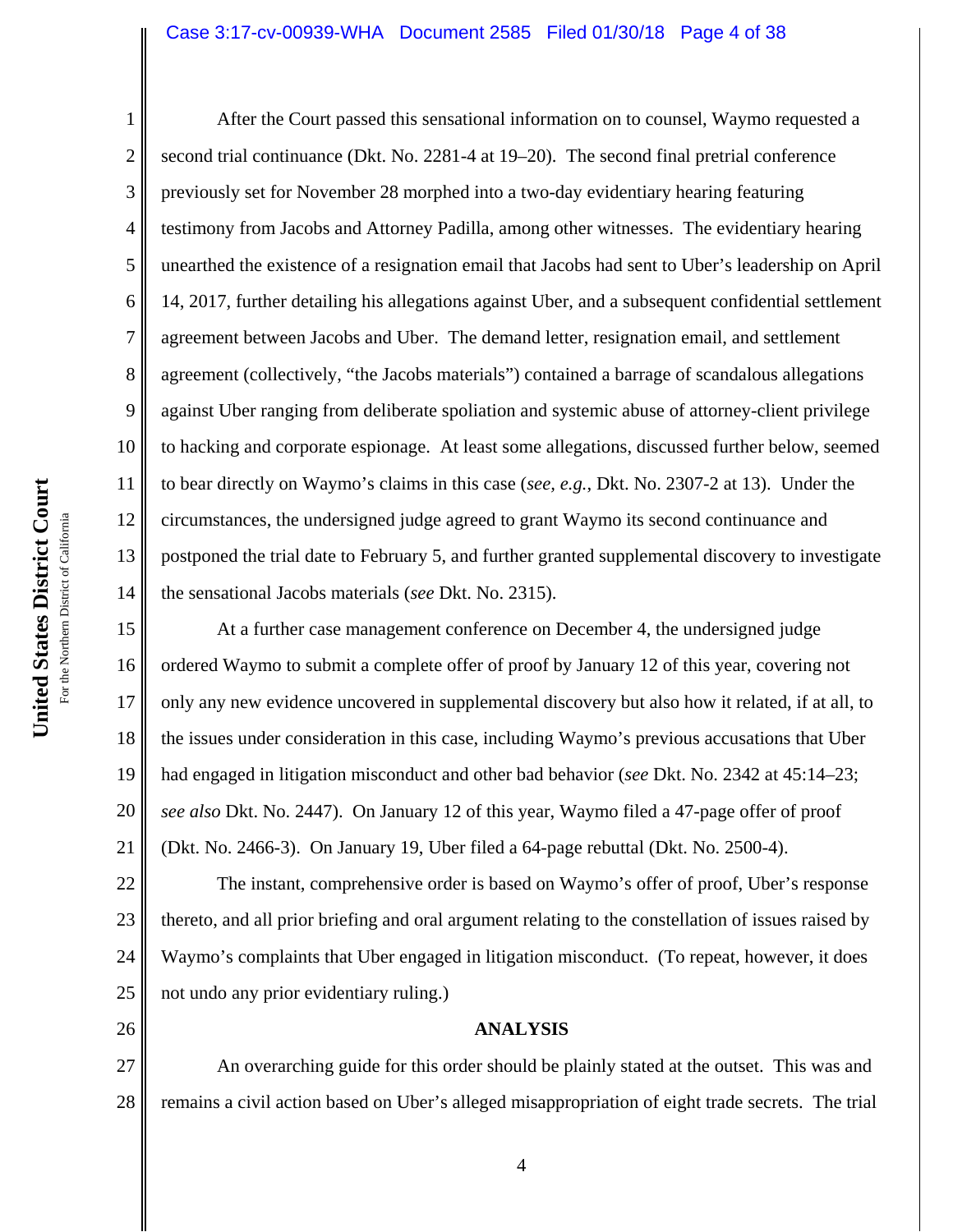### Case 3:17-cv-00939-WHA Document 2585 Filed 01/30/18 Page 5 of 38

will be a trial on Waymo's claims of trade secret misappropriation, not a trial on Uber's litigation practices or corporate culture. Of course, evidence of Uber's litigation misconduct or other bad behavior may be relevant and admissible insofar as it reasonably bears on actual claims and defenses in this case. For example, facts like Uber's use of ephemeral messaging may be used to explain gaps in Waymo's proof that Uber misappropriated trade secrets or to supply proof that is part of the res gestae of the case (like the due diligence report).<sup>3</sup>

7 8 9 10 11 12 13 14 15 16 Such evidence will *not* be permitted, however, to the extent that it becomes cumulative, invites improper speculation, vilifies Uber without proving much else, or threatens to overwhelm the trial and distract from the merits of the case. Nor will the Court short-circuit the ordinary process of proof in a jury trial by ushering in such "evidence" through adverseinference instructions (except as explained below). Both sides will have to prove their cases to the jury the old-fashioned way — by laying the necessary foundation and relying on admissible evidence and properly-designated witnesses. While this order rules that certain instances of "misconduct" will be relevant and admissible at trial, this order does not bless any particular method of proof and the parties must still employ non-objectionable ways to present their evidence at trial.<sup>4</sup>

17

1

2

3

4

5

6

# **1. ALLEGED VIOLATIONS OF PRIOR ORDERS.**

18 19 20 21 22 As stated, Waymo had an opportunity to propose a non-argumentative instruction that would present to the jury relevant facts about shortfalls in Uber's compliance with the expedited discovery and provisional relief orders. Instead, Waymo proposed an argumentative jury instruction unsuitable for use at trial (*see* Dkt. No. 1501-6). To repeat, that argumentative instruction will not be given to the jury.

23 24 This order now re-examines each of Waymo's accusations that Uber violated the expedited discovery and provisional relief orders, denies Waymo's requests for an adverse-

25

28 4 One reason this order cannot bless any particular method of proof is that Waymo, in its most recent offer of proof, failed to explain how particular witnesses would sponsor particular items of evidence without running into hearsay objections, as discussed further below (*see* Dkt. No. 2470-36).

<sup>26</sup> 27 <sup>3</sup> Waymo previously moved *in limine* to preclude Uber from presenting evidence or argument that Uber relied on the due diligence investigation to prevent trade secret misappropriation. A prior order denied that motion (Dkt. No. 2493).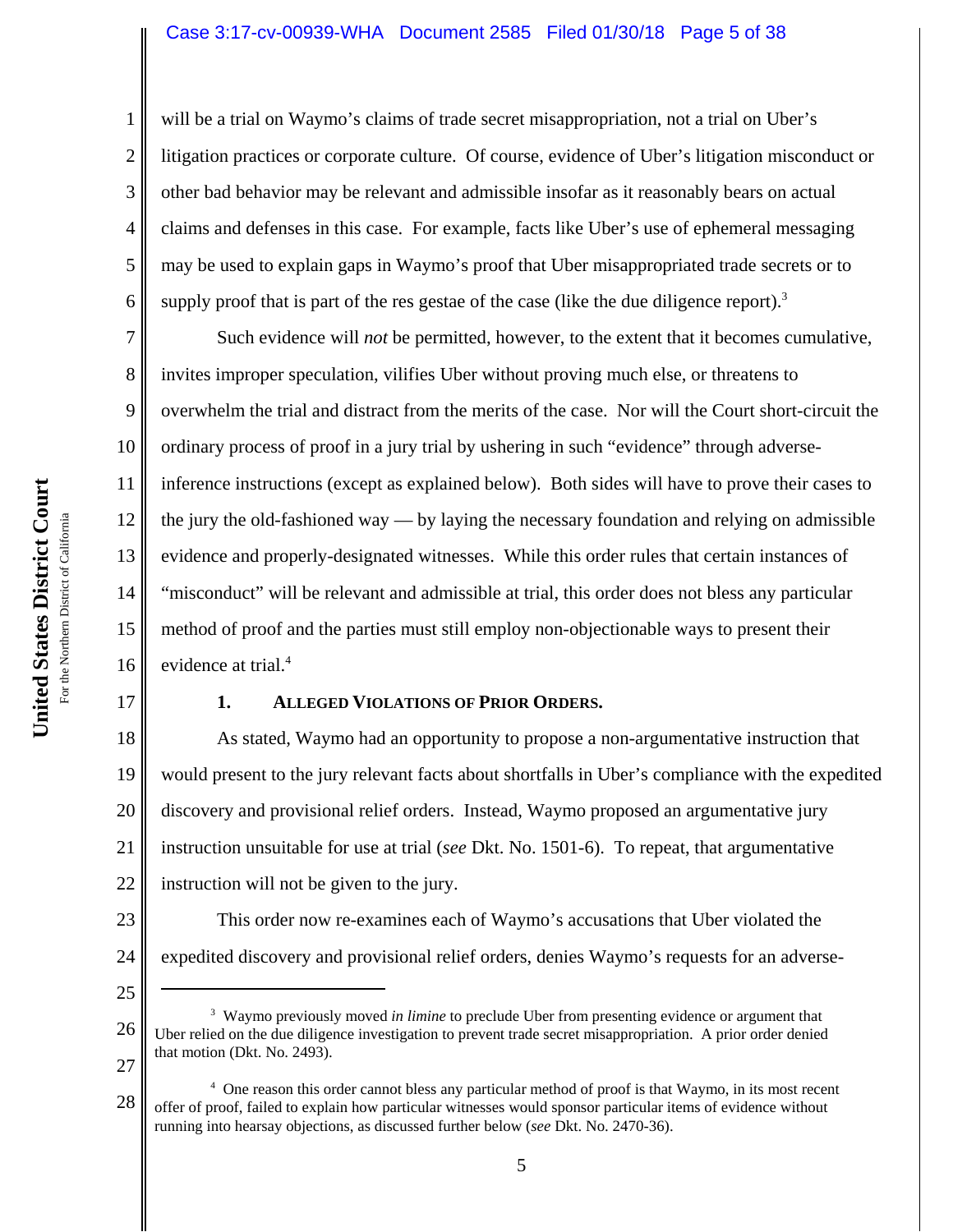inference and remedial instruction, and explains the extent to which Waymo may attempt to

present the relevant facts to the jury (assuming, of course, that Waymo can do so through

admissible and properly-designated evidence).

# **A. Original Contempt Motion.**

5 6 7 8 9 10 11 12 13 14 15 16 17 18 19 20 21 22 23 24 25 26 In its contempt motion, Waymo claims Uber violated two provisions of the expedited discovery and provisional relief orders. *First*, Paragraph 4 of the expedited discovery order provided (Dkt. No. 61 at 2): By March 31, defendants shall produce for inspection all files and documents downloaded by Anthony Levandowski, Sameer Kshirsagar, or Radu Raduta before leaving plaintiff's payroll and thereafter taken by them. Defendants shall also produce for copying the card reader, thumb drive, or other media used for the downloads, as well as all subsequent emails, memoranda, PowerPoints, text messages, or notes that have forwarded, used, or referred to any part of said downloaded material. If any part of said downloaded material has been deleted, destroyed, or modified, then defendants shall state the extent thereof and produce all documents bearing on said deletion, destruction, or modification. *Second*, Paragraph 2 of the provisional relief order provided (Dkt. No. 426 at 23): Defendants must immediately and in writing exercise the full extent of their corporate, employment, contractual, and other authority to (a) prevent Anthony Levandowski and all other officers, directors, employees, and agents of defendants from consulting, copying, or otherwise using the downloaded materials; and (b) cause them to return the downloaded materials and all copies, excerpts, and summaries thereof to Waymo (or the Court) by **MAY 31 AT NOON**. As now explained, however, this order concludes that Uber, for the most part, substantially complied with the foregoing provisions; that the extent of Uber's noncompliance may be presented to the jury through admissible evidence and percipient witnesses (including lawyers if properly designated); and that no jury instruction will be given as a substitute for evidence on this issue, with the sole exception that the Court will inform the jury as to the existence of the aforementioned orders and as to two particular violations of the expedited discovery and provisional relief orders.<sup>5</sup>

27

1

2

3

<sup>28</sup> 5 To be clear, "downloaded materials," as used in prior orders and herein, is *not* synonymous with "alleged trade secrets." A device, server, or document might contain some of the former but none of the latter. And, some or all of the alleged trade secrets may fail to qualify for trade secret protection under the law. Of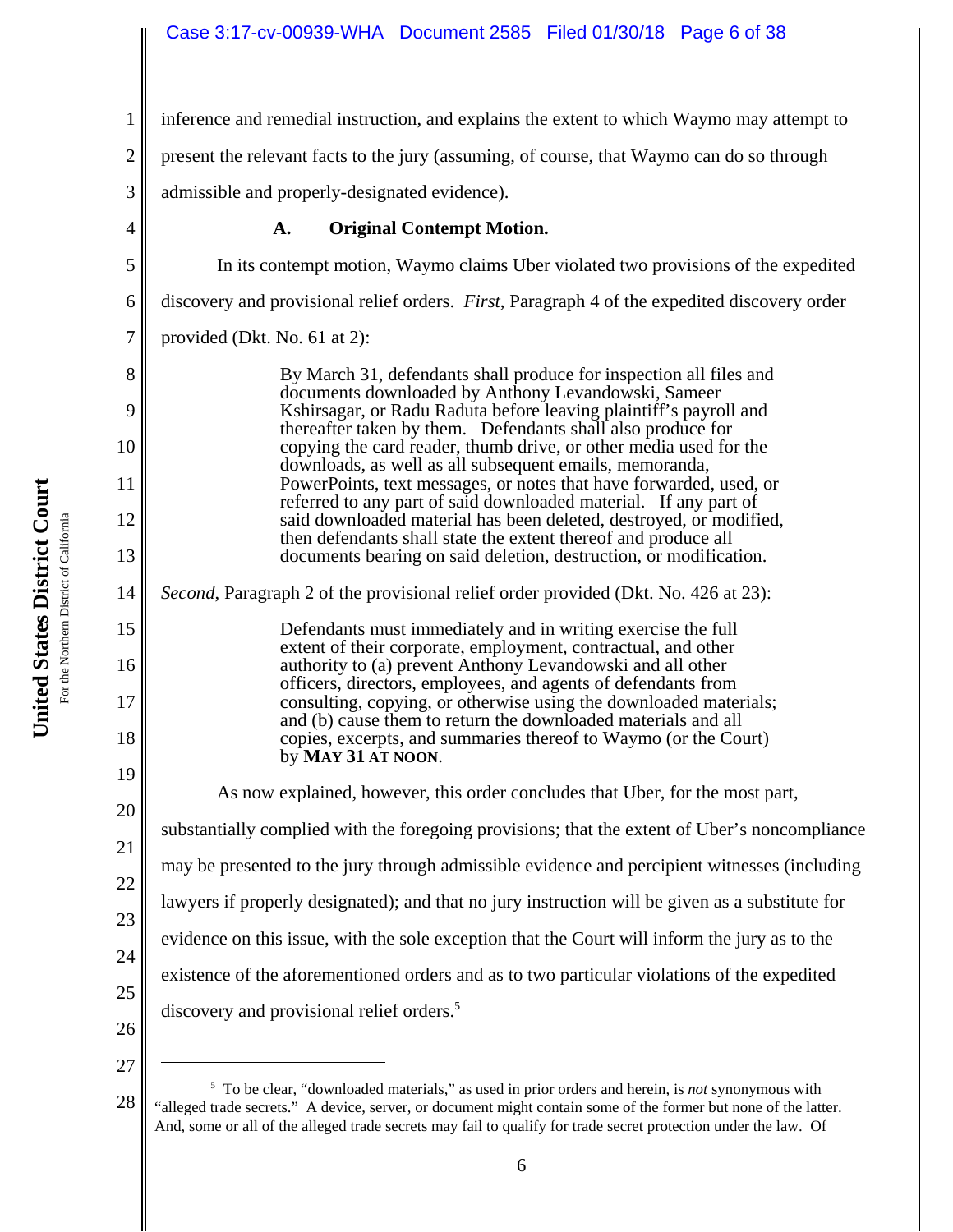# *(1) Stroz Friedberg.*

| $\overline{ }$ | $0.004$ , The $0.0001$ $\zeta$ .                                                                                                                                                                                            |  |  |
|----------------|-----------------------------------------------------------------------------------------------------------------------------------------------------------------------------------------------------------------------------|--|--|
| $\overline{2}$ | Waymo contends Uber violated Paragraph 2 of the provisional relief order by failing to                                                                                                                                      |  |  |
| 3              | compel Stroz to return the downloaded materials in its possession even though Stroz has been                                                                                                                                |  |  |
| $\overline{4}$ | acting as Uber's agent and providing e-discovery and digital forensics services in this litigation                                                                                                                          |  |  |
| 5              | (Dkt. No. 676-4 at 4–5). Waymo acknowledges that Uber's counsel wrote to Stroz in a letter                                                                                                                                  |  |  |
| 6              | dated June 12, 2017, stating (Dkt. No. 677-5):                                                                                                                                                                              |  |  |
| 7              | We are sending this letter to Stroz to make the following points<br>abundantly clear:                                                                                                                                       |  |  |
| 8              | $\mathbf{1}$ .<br>Uber and Ottomotto do not want Stroz to retain                                                                                                                                                            |  |  |
| 9              | possession of <i>any</i> materials it gathered from Levandowski. Uber<br>and Ottomotto are therefore instructing Stroz not to retain any such                                                                               |  |  |
| 10             | materials.                                                                                                                                                                                                                  |  |  |
| 11             | 2.<br>Uber and Ottomotto do not want Stroz to destroy or<br>delete any materials it gathered from Levandowski. Uber and                                                                                                     |  |  |
| 12             | Ottomotto are therefore instructing Stroz not to destroy or delete<br>such materials.                                                                                                                                       |  |  |
| 13             |                                                                                                                                                                                                                             |  |  |
| 14             | 3.<br>Uber and Ottomotto want Stroz to produce to<br>Waymo any materials that it gathered from Levandowski that may                                                                                                         |  |  |
| 15             | constitute or contain any Google information, or that might<br>possibly contain or reference any Google information, whether<br>reasonably considered "proprietary" information or not ("Google                             |  |  |
| 16             | Information"). The term "Google Information" should be<br>interpreted as broadly as possible to include any document that                                                                                                   |  |  |
| 17             | was created at Google (or any affiliate) or that refers to Google (or<br>any affiliate) or anything created at Google (or any affiliate).                                                                                   |  |  |
| 18             | $\overline{4}$ .<br>While we want to see the actions described in items                                                                                                                                                     |  |  |
| 19             | 1–3 above happen, we appreciate that based on the March 21<br>Levandowski-Stroz Agreement, it appears that Uber and Ottomotto                                                                                               |  |  |
| 20             | do not have the contractual power to order Stroz to produce such<br>materials to Waymo. For that reason, we are writing to                                                                                                  |  |  |
| 21             | Levandowski today to confirm that if he wishes to cure his failure                                                                                                                                                          |  |  |
| 22             | to cooperate with Uber and Ottomotto's prior directives, he must<br>instruct Stroz to produce these materials to Waymo. We attach a<br>copy of that letter to this letter. Of course, if Stroz takes a different            |  |  |
| 23             | view of its contractual obligations under these circumstances, and                                                                                                                                                          |  |  |
| 24             | believes it is able to produce any Google Information it may have<br>to Waymo based solely on the wishes expressed by Uber and                                                                                              |  |  |
| 25             | Ottomotto in this letter, but without the consent of Levandowski, it<br>may do so immediately.                                                                                                                              |  |  |
| 26             |                                                                                                                                                                                                                             |  |  |
| 27             |                                                                                                                                                                                                                             |  |  |
| 28             | course, Waymo may present evidence and argument to the jury about the downloaded materials as a step in<br>proving Uber's alleged misappropriation of trade secrets, but Waymo must take care not to conflate these issues. |  |  |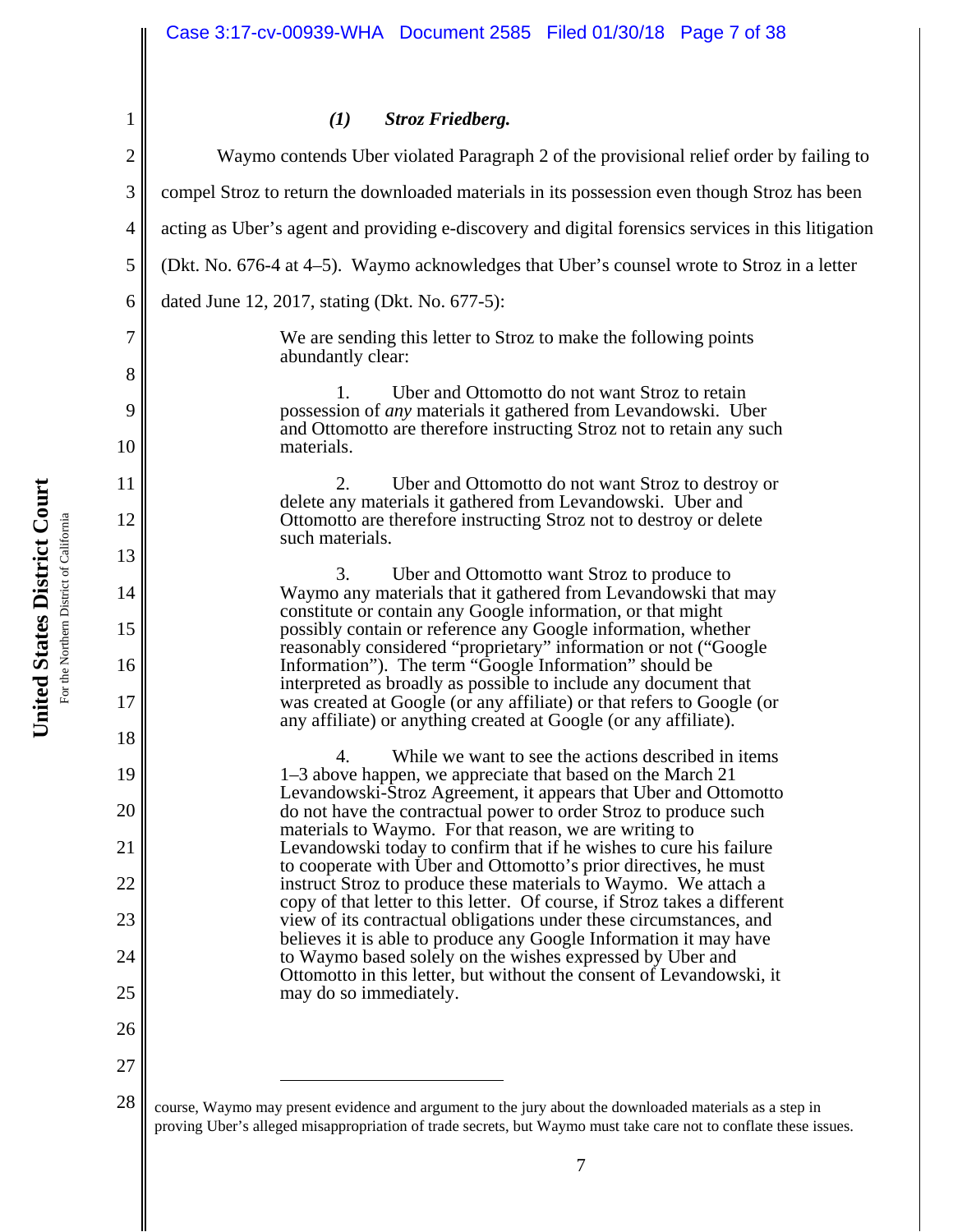#### Case 3:17-cv-00939-WHA Document 2585 Filed 01/30/18 Page 8 of 38

1

2 3 4 5 Waymo argues, however, that this letter was "plainly less than the full extent of Uber and Ottomotto's authority" because it explains near the end that "Uber and Ottomotto do not have the contractual power to order Stroz" to comply with the directives in the letter (Dkt. No. 676-4 at 5, 9). This is a non sequitur. It is not "less than the full extent" of Uber's authority for Uber to acknowledge the limits of that authority. Significantly, Waymo does not dispute that Uber had no contractual authority to order Stroz to produce documents it had obtained from Levandowski under a separate agreement between Stroz and Levandowski. Instead, Waymo faults Uber for being "lukewarm and equivocal" in the June 12 letter (*id.* at 10). But this is merely Waymo's subjective characterization of the letter. This order declines to find any violation of the provisional relief order based on the mere fact that Uber, in Waymo's view, should have used more zealous wording.

17 18 19 20 21 22 23 24 25 Waymo further contends Uber could have threatened Stroz with termination or withholding of future business "as another lever to pressure Stroz" to comply with Uber's demands. This contention fails to come to grips with Uber's point that the requests it made of Stroz in the June 12 letter exceeded Uber's actual *authority* in the first instance. Waymo essentially faults Uber for failing to exercise the full extent of its bargaining, pressuring, or persuasive powers over Stroz (*see* Dkt. Nos. 676-4 at 10, 886-3 at 5). But Paragraph 2 of the provisional relief order required Uber to exercise the full extent of its "corporate, employment, contractual, or other *authority*," not any and all non-authoritative *influence* it could bring to bear. What Waymo really seems to be arguing is that Uber was less than enthusiastic in pressuring Stroz to voluntarily turn over materials it received from Levandowski, and that this lack of zeal indicates reluctance to reveal evidence probative of Waymo's claims. But Waymo may make that argument to the jury with qualified witnesses and evidence, instead of asking the Court to carry Waymo's water by repeating its message with an instruction simply stating outright that Uber "disobeyed" orders (*see* Dkt. No. 1501-6 at 1–2).

26 27 28 Waymo also points out that Uber's June 12 letter to Stroz came *after* the provisional relief order's May 31 deadline (Dkt. No. 676-4 at 10–11). Waymo vaguely complains that this delay violated the order because of "the sensitive nature of the documents, the risks that Waymo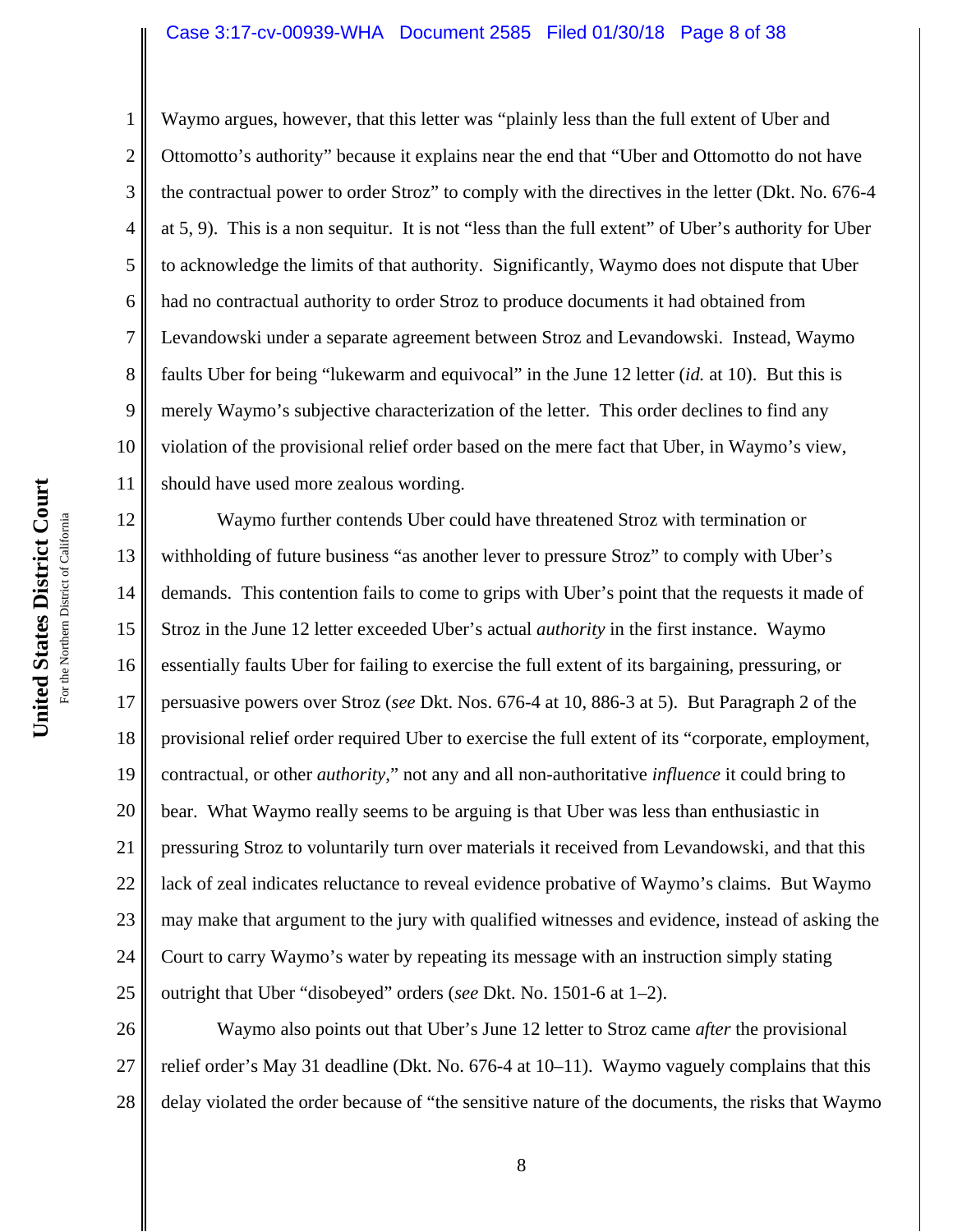# Case 3:17-cv-00939-WHA Document 2585 Filed 01/30/18 Page 9 of 38

| 1              | suffers by having these documents in others' hands, and the compressed nature of this                                                                                                                                                                                                                                                     |  |  |  |
|----------------|-------------------------------------------------------------------------------------------------------------------------------------------------------------------------------------------------------------------------------------------------------------------------------------------------------------------------------------------|--|--|--|
| 2              | litigation" (id. at 11). These abstract buzzwords insinuate but fail to actually show that Uber's                                                                                                                                                                                                                                         |  |  |  |
| 3              | twelve-day delay in sending the June 12 letter to Stroz really prejudiced Waymo so as to require                                                                                                                                                                                                                                          |  |  |  |
| $\overline{4}$ | a remedial jury instruction. Under these circumstances, the better course is for Waymo, if it                                                                                                                                                                                                                                             |  |  |  |
| 5              | wishes, to simply tell the jury through admissible evidence that Uber missed a deadline by                                                                                                                                                                                                                                                |  |  |  |
| 6              | twelve days and to make its point, if any, to the jury based on that evidence. <sup>6</sup>                                                                                                                                                                                                                                               |  |  |  |
| $\overline{7}$ | (2)<br><b>Morrison &amp; Foerster.</b>                                                                                                                                                                                                                                                                                                    |  |  |  |
| 8              | Also on June 12, 2016, Uber's counsel at Boies Schiller Flexner LLP emailed Waymo                                                                                                                                                                                                                                                         |  |  |  |
| 9              | to, among other things, clarify that (Dkt. No. 677-8):                                                                                                                                                                                                                                                                                    |  |  |  |
| 10             | [Uber's counsel at Morrison & Foerster LLP] does not have any<br>downloaded materials (or any copies, excerpts or summaries                                                                                                                                                                                                               |  |  |  |
| 11<br>12       | thereof), except to the extent that any such material may appear:<br>(1) excerpted in or as an exhibit to the Stroz Report, which is<br>privileged; and (2) in certain materials AL and other persons<br>provided to Stroz to which MoFo was given limited access during<br>the Stroz investigation pursuant to the terms of the AL-Stroz |  |  |  |
| 13             |                                                                                                                                                                                                                                                                                                                                           |  |  |  |
| 14             | contract and the protocol governing the investigation, and under<br>strict conditions preventing MoFo from sharing those materials<br>with anyone, including Uber.                                                                                                                                                                        |  |  |  |
| 15<br>16       | Waymo contends Uber violated both the expedited discovery and provisional relief orders                                                                                                                                                                                                                                                   |  |  |  |
| 17             | because it failed to compel MoFo to return the downloaded materials in its possession (Dkt. No.                                                                                                                                                                                                                                           |  |  |  |
| 18             | $676-4$ at $7-8$ , 13). As Uber points out, Waymo's argument is unpersuasive as to the first                                                                                                                                                                                                                                              |  |  |  |
| 19             | category of downloaded materials because that category remained subject to privilege issues                                                                                                                                                                                                                                               |  |  |  |
| 20             | pending before the Federal Circuit at the time. As to the second category identified in BSF's                                                                                                                                                                                                                                             |  |  |  |
| 21             | June 12 email, MoFo subsequently "confirmed that it does not have any such materials in its                                                                                                                                                                                                                                               |  |  |  |
| 22             | possession or control other than as included as exhibits to the Stroz Report, which already is                                                                                                                                                                                                                                            |  |  |  |
| 23             | covered by the first category" (Dkt. No. 885 at 14–15).                                                                                                                                                                                                                                                                                   |  |  |  |
| 24             |                                                                                                                                                                                                                                                                                                                                           |  |  |  |
| 25             |                                                                                                                                                                                                                                                                                                                                           |  |  |  |

26 27 28 6 Occasionally, Waymo's brief strays from arguing that Uber violated the provisional relief order to arguing that Uber also violated the expedited discovery order with respect to Stroz (*see* Dkt. No. 676-4 at 11–12). This serves only to muddy up Waymo's arguments, which in any event enjoy greater force as to the provisional relief order. The gravamen of Waymo's complaint with respect to Stroz remains that Uber supposedly failed to exercise the full extent of its "corporate, employment, contractual, [or] other authority" as required by the provisional relief order. This order therefore focuses on that issue notwithstanding Waymo's inconsistent references to the expedited discovery order.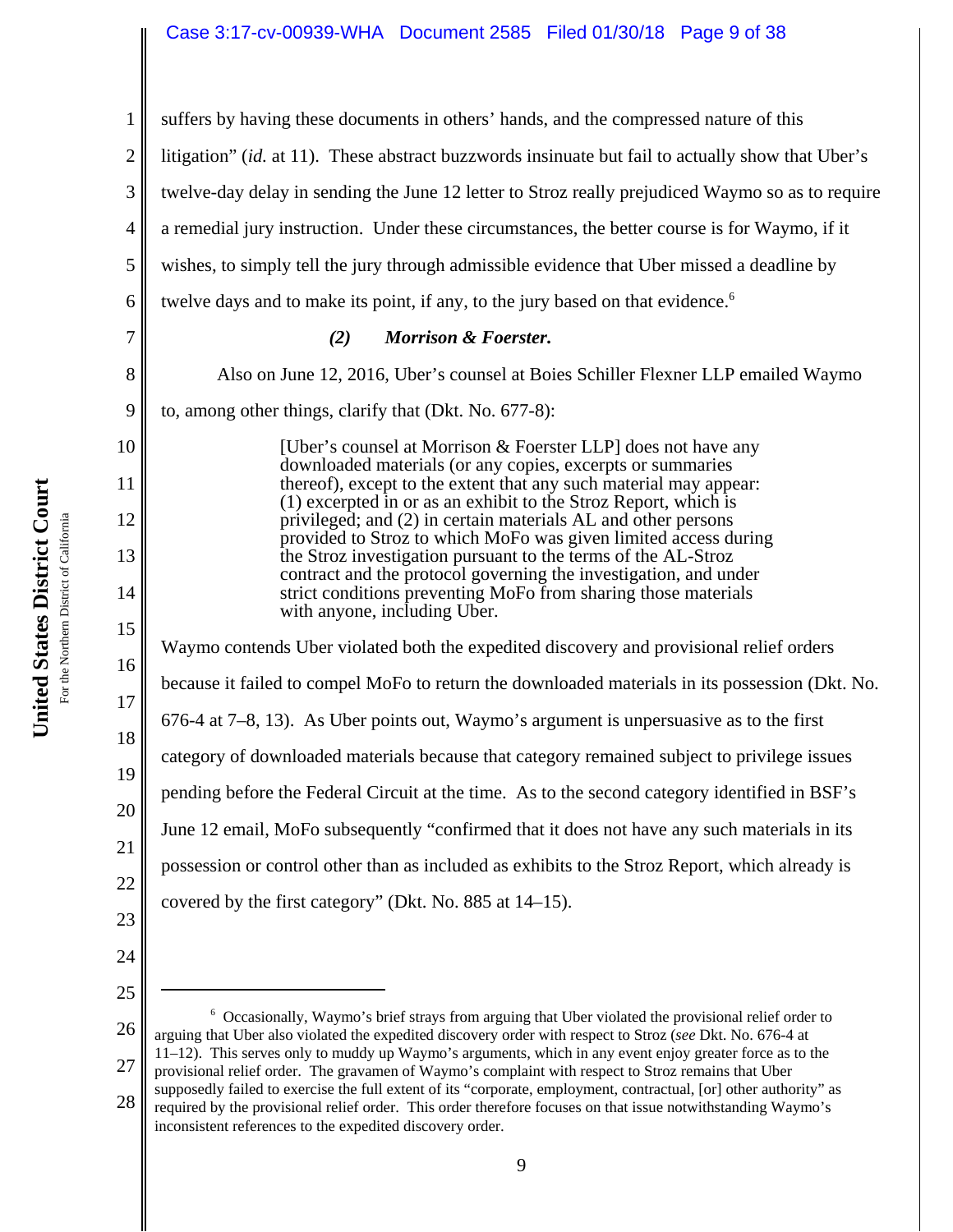#### Case 3:17-cv-00939-WHA Document 2585 Filed 01/30/18 Page 10 of 38

1 2 3 4 5 6 7 8 9 10 In its opposition brief, Uber revealed it had learned for the first time on July 11, 2017, that "MoFo has some materials that Levandowski provided to Stroz, and that Levandowski authorized Stroz to provide to MoFo *in its former role as personal counsel for Levandowski since the inception of the arbitrations brought by Google* (and not from the Stroz diligence investigation or anything else preceding this litigation)" (*id.* at 15 (emphasis in original); *see also* Dkt. No. 883 ¶¶ 6–8, 21–23). In its reply, Waymo complained at length that Uber's new discovery was inconsistent with BSF's June 12 email and with other communications between counsel. Even based on Waymo's own arguments, however, the worst that can be said of Uber's counsel is that they had to correct certain representations to opposing counsel as this litigation progressed and did so within about a month.

11 12 13 14 15 16 Waymo also baldly asserts that "MoFo was obliged to produce these materials in response to the Expedited Discovery Order" but fails to explain why (*see* Dkt. No. 886-3 at 3–4). This order agrees with Uber that it did not violate the expedited discovery and provisional relief orders by failing to compel MoFo to produce copies of downloaded materials that, unbeknownst to Uber, MoFo had received and retained in its *former role as Levandowski's counsel in separate arbitration proceedings*.

17 18 19 20 21 22 In short, no jury instruction is warranted based on Waymo's claim that Uber violated orders by failing to compel MoFo to produce the downloaded materials. Nor do the underlying facts described above bear any reasonable nexus to any issues relevant to the claims and defenses in this case. Their probative value, if any, is substantially outweighed by their likelihood of confusing the issues, misleading the jury, and consuming undue time at trial. They are therefore excluded under Federal Rule of Evidence 403.

*(3) The Five Discs.*

- 24 25 26
- 

No. 677-2 at 4):

23

- 
- 27

28

On or about March 11, 2016, Mr. Levandowski reported to Mr. Kalanick, Nina Qi and Cameron Poetzscher at Uber as well as Lior Ron that he had identified five discs in his possession containing Google information. Mr. Kalanick conveyed to Mr. Levandowski in response that Mr. Levandowski should not bring any Google information into Uber and that Uber did not want any Google

On June 8, 2017, Uber responded to one of Waymo's interrogatories as follows (Dkt.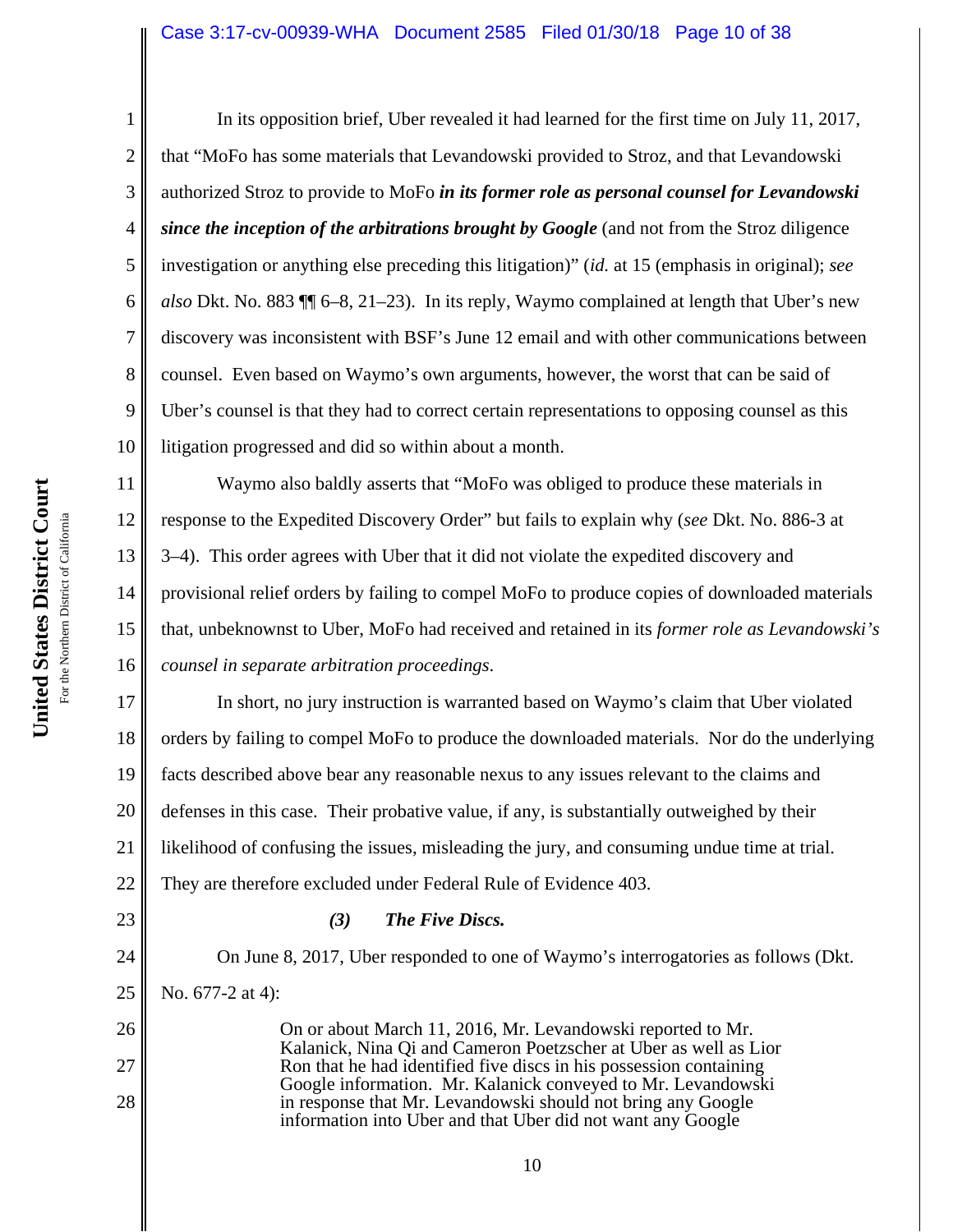### Case 3:17-cv-00939-WHA Document 2585 Filed 01/30/18 Page 11 of 38

information. Shortly thereafter, Mr. Levandowski communicated to Uber that he had destroyed the discs. Uber never received those discs, and does not know whether those discs contained any of the "DOWNLOADED MATERIALS."

Poetzscher, who remains Uber's vice president of corporate development, also confirmed in his deposition on June 19 that he had known since March 2016 about the supposed destruction of the five disks (*see* Dkt. No. 676-14 at 259:1–260:7).

Waymo contends Uber's failure to sooner disclose the supposed destruction of the five discs violated Paragraph 4 of the expedited discovery order because "these facts and circumstances raise an exceedingly strong inference that the discs did indeed contain downloaded materials" (Dkt. No. 676-4 at 13–14). Uber does not dispute that it should have sooner disclosed the supposed destruction of the five discs and expresses regret for its "oversight" (Dkt. No. 885 at 3). Uber insists, however, that it did not intentionally conceal that information from Waymo (*see id.* at 15–18). According to Uber, it withheld the information as "privileged" for months until the Court ordered it to decide by June 1 whether or not it would waive any privilege. Only then did Uber revisit its assertions of privilege and conclude that the information about the five discs was not privileged after all, leading to the belated disclosure of that information to Waymo (*see id.* at 17).

Uber's vague hand-wringing about the "difficult privilege issues raised in this case" fails to explain how there could have been any confusion on the specific question of whether or not the information about the five discs was privileged. Clearly, it was not. Even a generous reading of this record suggests that Uber liberally asserted privilege over broad swaths of information at the outset of this litigation and only bothered to closely examine the validity of those assertions when faced with the possibility that it would not be able to use information favorable to its own defense absent a timely waiver. In other words, insofar as Uber claims simple carelessness as its excuse, that carelessness proved suspiciously convenient to Uber and its defense strategies.

In a similar vein, Uber rationalizes that it "devoted enormous resources" and "conducted a massive investigation" to comply with the expedited discovery order (*see* Dkt. No. 885 at 4–6, 16–17). These protestations miss the point. The five discs hardly constituted needles in a

1

2

3

4

5

6

7

8

9

10

11

12

13

14

15

16

17

18

19

20

21

22

**United States District Court**

United States District Court

27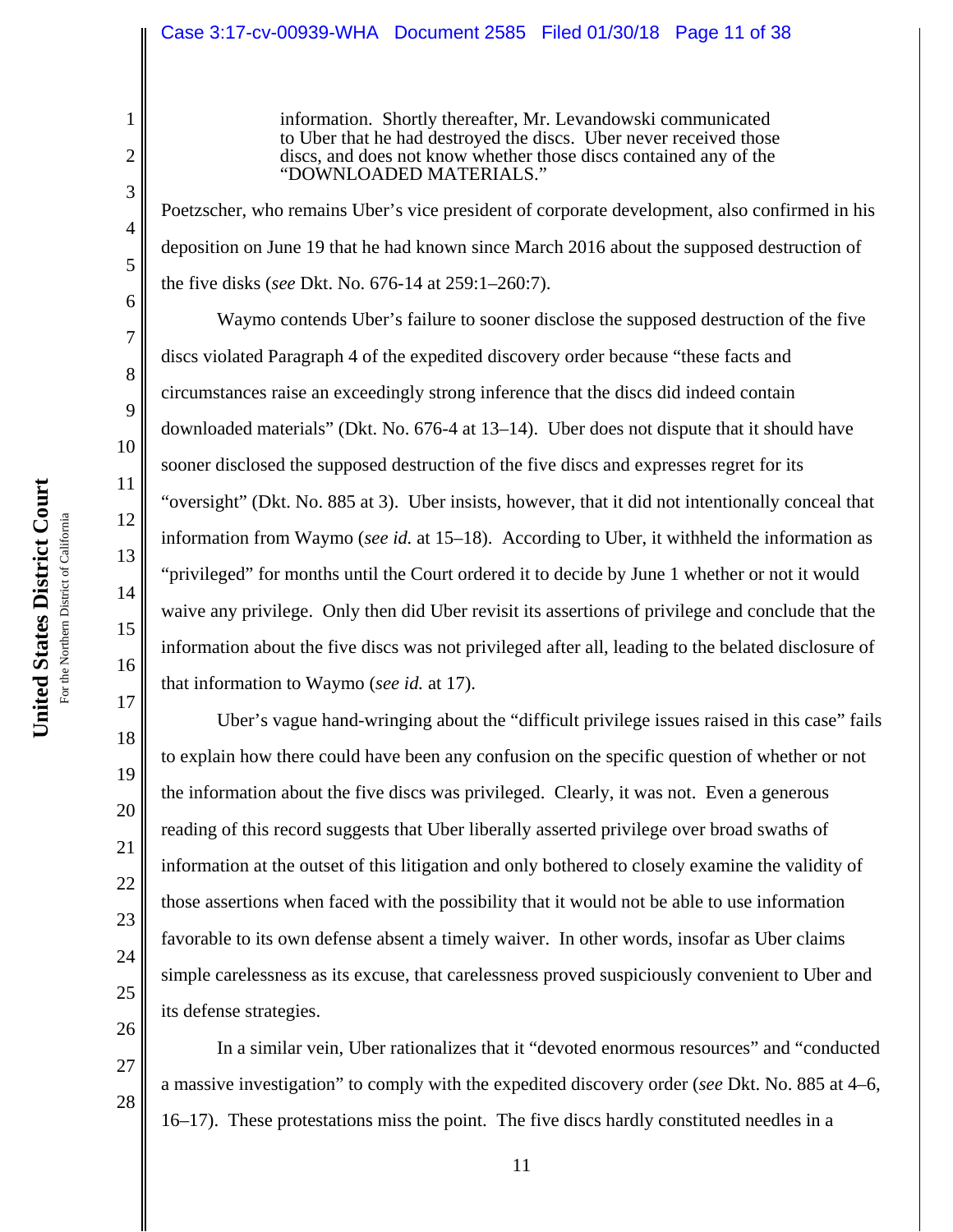#### Case 3:17-cv-00939-WHA Document 2585 Filed 01/30/18 Page 12 of 38

haystack but stood out as a vital element in the narrative at the core of this case, plainly bearing on the crucial question of whether or not Levandowski funneled Waymo's trade secrets to Uber. It was and remains known to Uber's leadership, including Travis Kalanick, Nina Qi, and Cameron Poetzscher, who all learned about the five discs and their supposed destruction from Levandowski himself. Under these circumstances, Uber's failure to timely disclose the five discs and their supposed destruction — even viewed through the excuse that Uber's counsel apparently let frivolous assertions of privilege go conveniently unchecked for months constituted a violation of the expedited discovery order. At trial, the Court will inform the jury of these facts and will instruct the jury that it may, but need not, draw any adverse inference therefrom. It will remain up to the jury to decide what inference, if any, to draw.

#### **B. Waymo's First Supplemental Brief on Contempt Motion.**

12 13 14 15 16 17 18 On August 4, 2017, Uber's in-house counsel Attorney Padilla submitted a declaration describing a meeting that took place on March 29, 2017, between her, Kalanick, and Levandowski. According to Padilla, Levandowski revealed to her and Kalanick during that meeting that he had downloaded and deleted Waymo files (Dkt. No. 1082-1 ¶ 6). In its first supplemental brief, Waymo pointed to this declaration and meeting as further evidence that Uber violated the expedited discovery order by failing to timely disclose Levandowski's destruction of downloaded materials (Dkt. No. 1095).

19 20 21 22 23 24 25 26 27 Significantly, Kalanick testified about the contents of the March 29 meeting at his deposition on July 27. Uber then insisted the March 29 meeting was *not* privileged to begin with, this to avoid subject-matter waiver as a result of Kalanick's testimony. Judge Corley disagreed, finding that the meeting had been privileged — but that Uber had waived privilege as to the subject matter of that testimony. The undersigned judge overruled Uber's objections to Judge Corley's ruling (Dkt. Nos. 1172, 1267). As even Waymo recognizes, however, this also means the March 29 meeting was indeed privileged in the first instance, so Uber's failure to disclose information from that meeting could not have constituted a violation of the expedited discovery order. Under these circumstances, the appropriate remedy for Uber's actions was

United States District Court **United States District Court** For the Northern District of California For the Northern District of California 1

2

3

4

5

6

7

8

9

10

11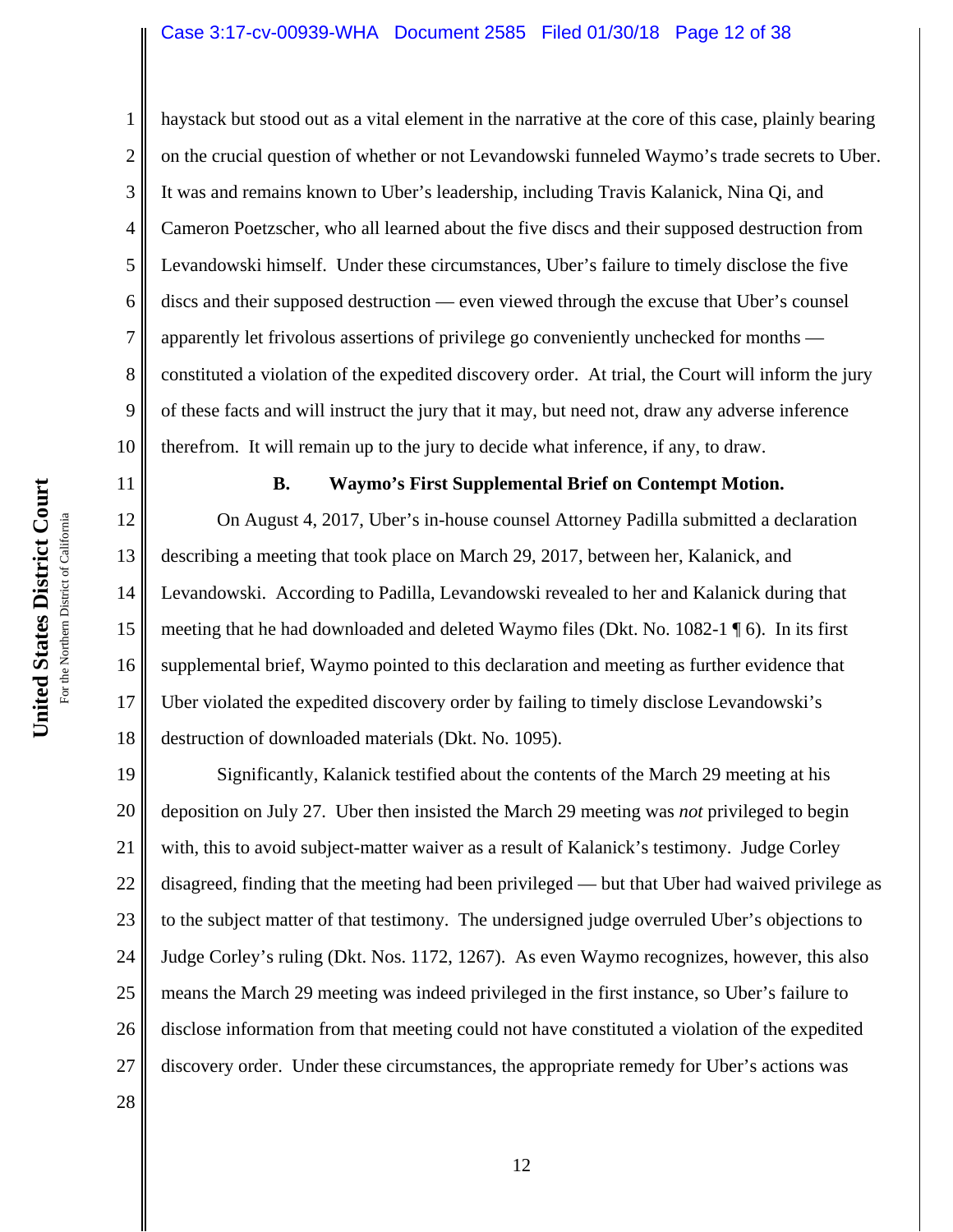Judge Corley's ruling of subject-matter waiver, not a jury instruction that Uber violated the expedited discovery order.

3

4

5

6

7

8

9

1

2

# **C. Waymo's "Corrected" Supplemental Brief on Contempt Motion.**

During a prior hearing on July 26, 2017, the undersigned judge set forth certain ground rules pertaining to Levandowski's expected invocation of his Fifth Amendment privilege at trial. In relevant part, the ground rules would instruct the jury that it may, but need not, infer that the testimony Levandowski refused to give would be adverse *to him*. Whether or not that would further lead to an adverse inference against *Uber*, however, would be up to the jury to decide based on all the evidence and argument in the case (*see* Dkt. No. 1050 at 99:3–100:8).

10 11 12 13 14 15 16 17 18 19 20 21 Not content with this ruling and the opportunity to propose a non-argumentative instruction about Uber's alleged violations of orders, Waymo filed a "corrected" supplemental brief urging the Court to extend any adverse inference against Levandowski to include Uber "as an additional sanction" for said violations (*see* Dkt. No. 1501-4 at 1). While Waymo left ambiguous how exactly this "extension" would occur, Waymo's arguments suggest it wants to instruct the jury that any adverse inference drawn against Levandowski must automatically extend to Uber as well. The sanction Waymo proposes would pose a serious risk of invading the fact-finding province of the jury and hampering the resolution of this action on the merits, particularly since any nexus between Uber's alleged violations of orders and the substance of Waymo's misappropriation claims remains tenuous at best. In its "corrected" supplemental brief, Waymo complains that Uber violated prior orders in three additional ways but ultimately provides no reason or authority why such drastic relief is warranted, as now addressed.

22

#### *(1) Levandowski's Devices.*

23 24 25 26 27 28 Waymo contends Uber violated both the expedited discovery and provisional relief orders by failing to disclose that Stroz had received and possessed approximately one hundred hard drives from Levandowski in connection with the due diligence investigation. Waymo cites Paragraph 4 of the expedited discovery order and Paragraph 2 of the provisional relief order (both discussed above), and further claims Uber violated Paragraph 4 of the provisional relief order, which provided (Dkt. No. 426 at 24):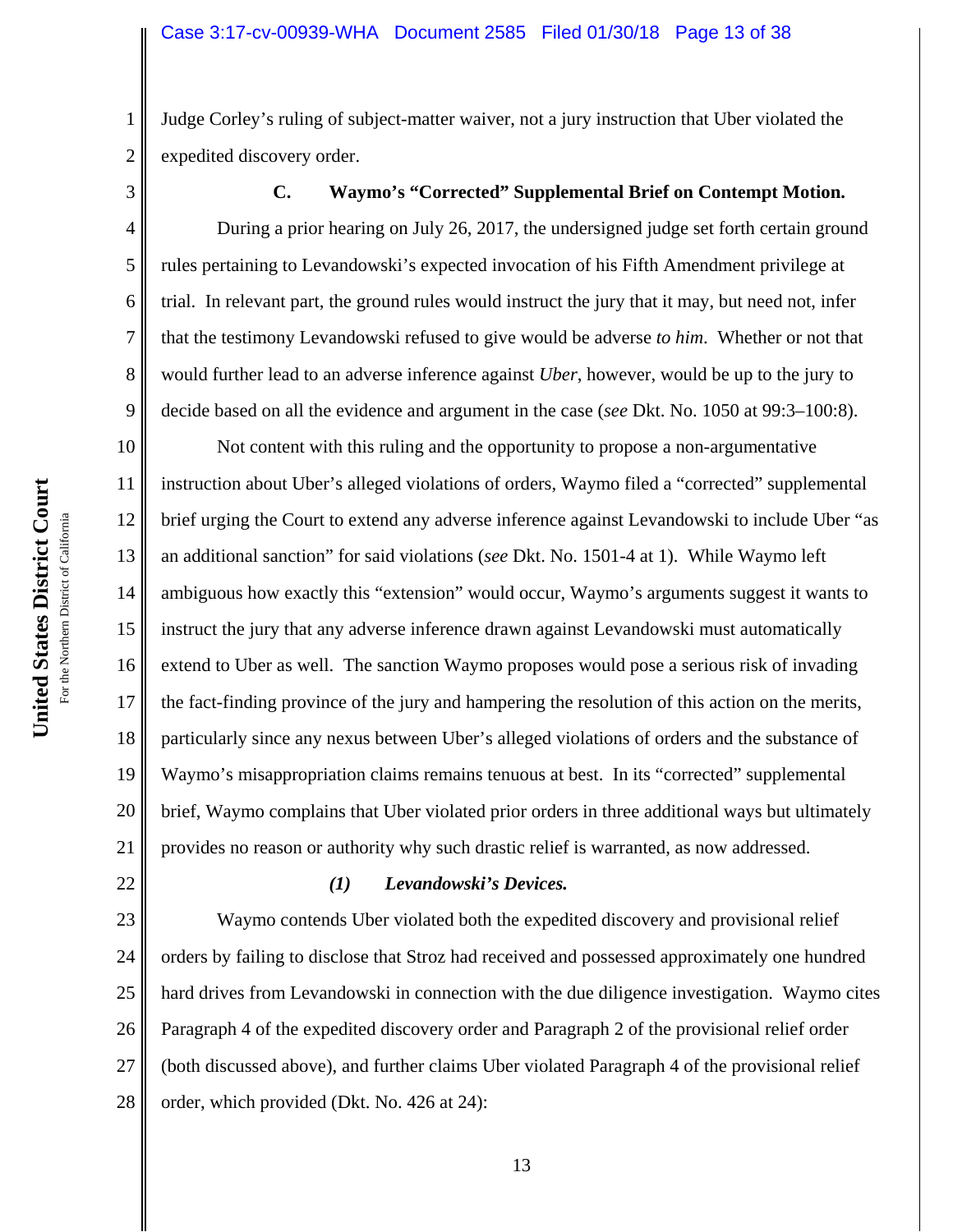|                | Case 3:17-cv-00939-WHA Document 2585 Filed 01/30/18 Page 14 of 38                                                                       |  |  |
|----------------|-----------------------------------------------------------------------------------------------------------------------------------------|--|--|
|                |                                                                                                                                         |  |  |
| 1              | With respect to all other persons, including those with Stroz                                                                           |  |  |
| $\overline{2}$ | Friedberg, defendants shall conduct a thorough investigation and<br>provide a detailed accounting under oath setting forth every person |  |  |
| 3              | who has seen or heard any part of any downloaded materials, what<br>they saw or heard, when they saw or heard it, and for what          |  |  |
| 4              | purpose The accounting shall not be limited to downloaded<br>materials that happened to make their way into some due diligence          |  |  |
| 5              | report but shall cover any and all downloaded materials. The<br>accounting shall also identify the complete chains of custodians for    |  |  |
| 6              | every copy of any downloaded materials or due diligence report<br>referencing downloaded materials. Defendants must also use the        |  |  |
| 7              | full extent of their authority and influence to obtain cooperation<br>with the foregoing procedure from all involved. For example, if a |  |  |
| 8              | potential custodian refuses to cooperate, then defendants'<br>accounting shall set forth the particulars, including all efforts made    |  |  |
| 9              | to obtain cooperation. The accounting must be filed and served by<br>JUNE 23 AT NOON.                                                   |  |  |
| 10             | Insofar as Waymo's "corrected" supplemental brief simply riffs on its complaint that Uber                                               |  |  |
| 11             | could have done more to pressure Stroz to turn over materials it received from Levandowski, it                                          |  |  |
| 12             | does not warrant any further relief for the reasons stated above (Dkt. No. 1501-4 at $2-3$ ).                                           |  |  |
| 13             | With respect to Paragraph 4 of the provisional relief order, Waymo accuses Uber of                                                      |  |  |
| 14             | misrepresentation because Uber's accounting disclosed that Stroz "collected and imaged                                                  |  |  |
| 15             | Anthony Levandowski's personal devices for the purpose of preparing a due diligence report"                                             |  |  |
| 16             | but did not also specifically call out devices that Stroz collected but never imaged (see id. at                                        |  |  |
| 17             | 3–4; Dkt. No. 715 at 2 (emphasis added)). On this record, however, the worst that can be said                                           |  |  |
| 18             | of Uber is that it left ambiguous whether Stroz imaged every device collected from                                                      |  |  |
| 19             | Levandowski and failed to provide a detailed list of those devices — details not explicitly                                             |  |  |
| 20             | required by the provisional relief order in the first place (see Dkt. No. 426 $\P$ 4 (requiring an                                      |  |  |
| 21             | accounting of "every person who has seen or heard any part of any downloaded materials, what                                            |  |  |
| 22             | they saw or heard, when they saw or heard it, and for what purpose").                                                                   |  |  |
| 23             | Waymo's real point seems to be that Stroz's failure to image certain devices from                                                       |  |  |
| 24             | Levandowski is probative of Waymo's misappropriation theory because it undermines Uber's                                                |  |  |
| 25             | narrative that it quarantined Levandowski's devices in a "vault" to keep any purloined trade                                            |  |  |
| 26             | secrets away from Uber (see Dkt. No. 1501-4 at 4). Of course, this point goes to the merits of                                          |  |  |
| 27             | the case and Waymo may try to present its argument through evidence admissible at trial. This                                           |  |  |
| 28             |                                                                                                                                         |  |  |
|                |                                                                                                                                         |  |  |

United States District Court **United States District Court** For the Northern District of California For the Northern District of California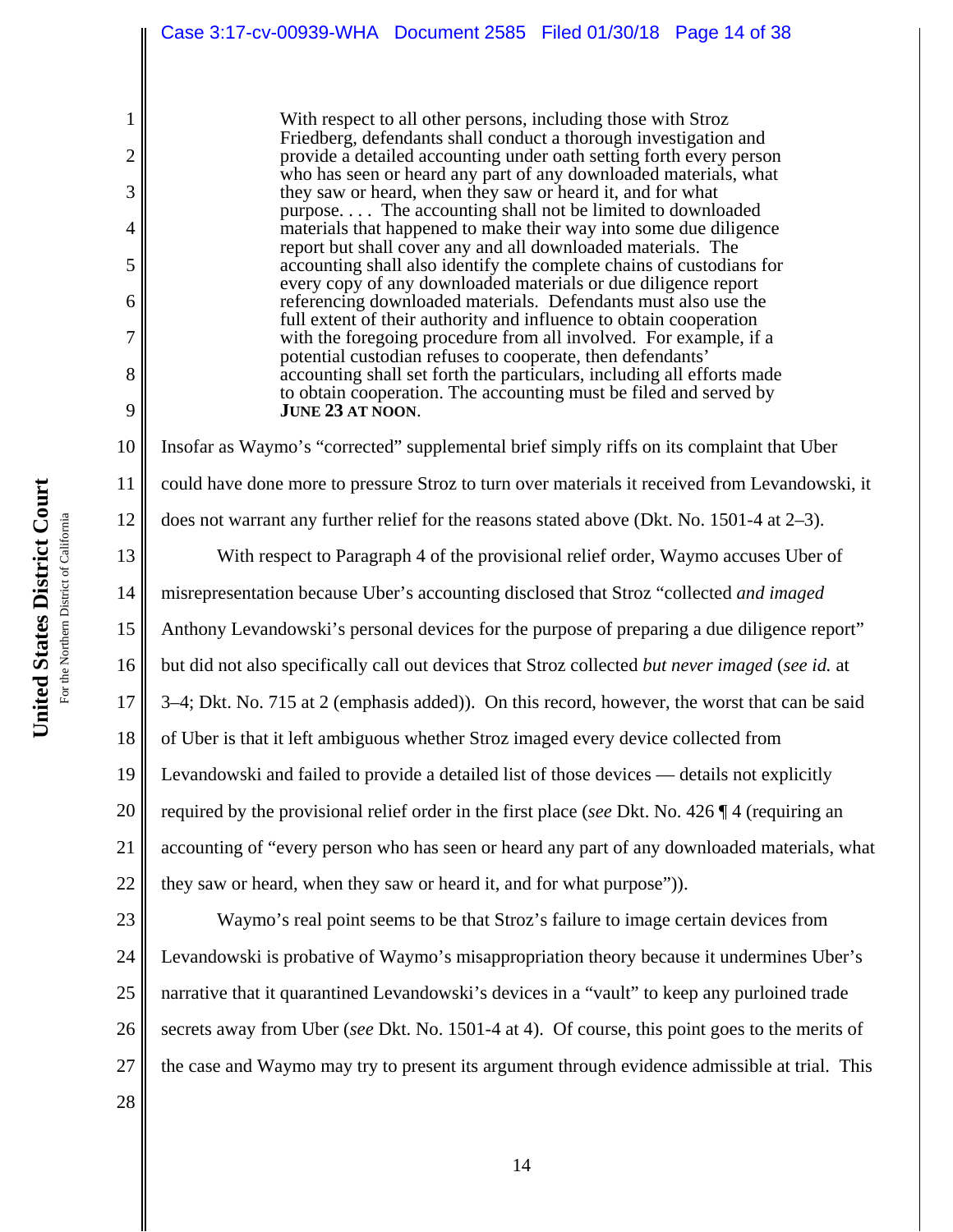does not further show, however, that Uber violated the provisional relief order. The adverse-

2 inference instruction sought by Waymo remains unwarranted on this basis.

| 3  | <b>Communications Log.</b><br>(2)                                                                                                                                                                                                                                                                                                                                                                                      |  |  |
|----|------------------------------------------------------------------------------------------------------------------------------------------------------------------------------------------------------------------------------------------------------------------------------------------------------------------------------------------------------------------------------------------------------------------------|--|--|
| 4  | In its "corrected" supplemental brief, Waymo further contends Uber violated Paragraph                                                                                                                                                                                                                                                                                                                                  |  |  |
| 5  | 5 of the provisional relief order, which provided (Dkt. No. 426 at 25):                                                                                                                                                                                                                                                                                                                                                |  |  |
| 6  | Also by JUNE 23 AT NOON, defendants shall provide Waymo's                                                                                                                                                                                                                                                                                                                                                              |  |  |
| 7  | counsel and the Court with a complete and chronologically<br>organized log of all oral and written communications — including,                                                                                                                                                                                                                                                                                         |  |  |
| 8  | without limitation, conferences, meetings, phone calls, one-on-one<br>conversations, texts, emails, letters, memos, and voicemails —<br>wherein Anthony Levandowski mentioned LiDAR to any officer,<br>director, employee, agent, supplier, or consultant of defendants.<br>The log shall identify for each such communication the time, place<br>(if applicable), mode, all persons involved, and subjects discussed, |  |  |
| 9  |                                                                                                                                                                                                                                                                                                                                                                                                                        |  |  |
| 10 |                                                                                                                                                                                                                                                                                                                                                                                                                        |  |  |
| 11 | as well as any and all notes or records referencing the<br>communication.                                                                                                                                                                                                                                                                                                                                              |  |  |
| 12 | Waymo points out that, despite the June 23 deadline, Uber continued to supplement its                                                                                                                                                                                                                                                                                                                                  |  |  |
| 13 | communications log until September 5, and further complains that even Uber's latest                                                                                                                                                                                                                                                                                                                                    |  |  |
| 14 | supplementation failed to capture many LiDAR-related communications between Levandowski                                                                                                                                                                                                                                                                                                                                |  |  |
| 15 | and Uber personnel (Dkt. No. 1501-4 at 4–11). Uber responds that it was simply doing the best                                                                                                                                                                                                                                                                                                                          |  |  |
| 16 | it could under the "blazingly fast discovery schedule in this case," that Waymo itself prioritized                                                                                                                                                                                                                                                                                                                     |  |  |
| 17 | some document productions while delaying others, and that innocent explanations exist for the                                                                                                                                                                                                                                                                                                                          |  |  |
| 18 | specific un-logged communications complained of by Waymo (Dkt. No. 1591-4 at 2–3).                                                                                                                                                                                                                                                                                                                                     |  |  |
| 19 | As stated, the Court will inform the jury as to aspects of the provisional relief order.                                                                                                                                                                                                                                                                                                                               |  |  |
| 20 | Uber does not and cannot dispute that it provided an incomplete log prior to June 23 and then                                                                                                                                                                                                                                                                                                                          |  |  |
| 21 | proceeded to supplement that log until September 5 (see Dkt. No. 1469). The Court will also                                                                                                                                                                                                                                                                                                                            |  |  |
| 22 | inform the jury of that fact. Waymo will not, however, be allowed to waste time at trial by                                                                                                                                                                                                                                                                                                                            |  |  |
| 23 | unnecessarily parading dozens of examples of communications that arguably fell within the                                                                                                                                                                                                                                                                                                                              |  |  |

scope of the provisional relief order, as it did in briefing on this issue (*see* Dkt. No. 1501-4 at

5–10). While individual examples of un-logged communications may prove relevant to the case

26 in other ways and to that extent may be presented to the jury, generic flyspecking would add

27 little, if any, probative value to the core point that Uber simply did not provide a complete

United States District Court **United States District Court** For the Northern District of California For the Northern District of California

24

25

28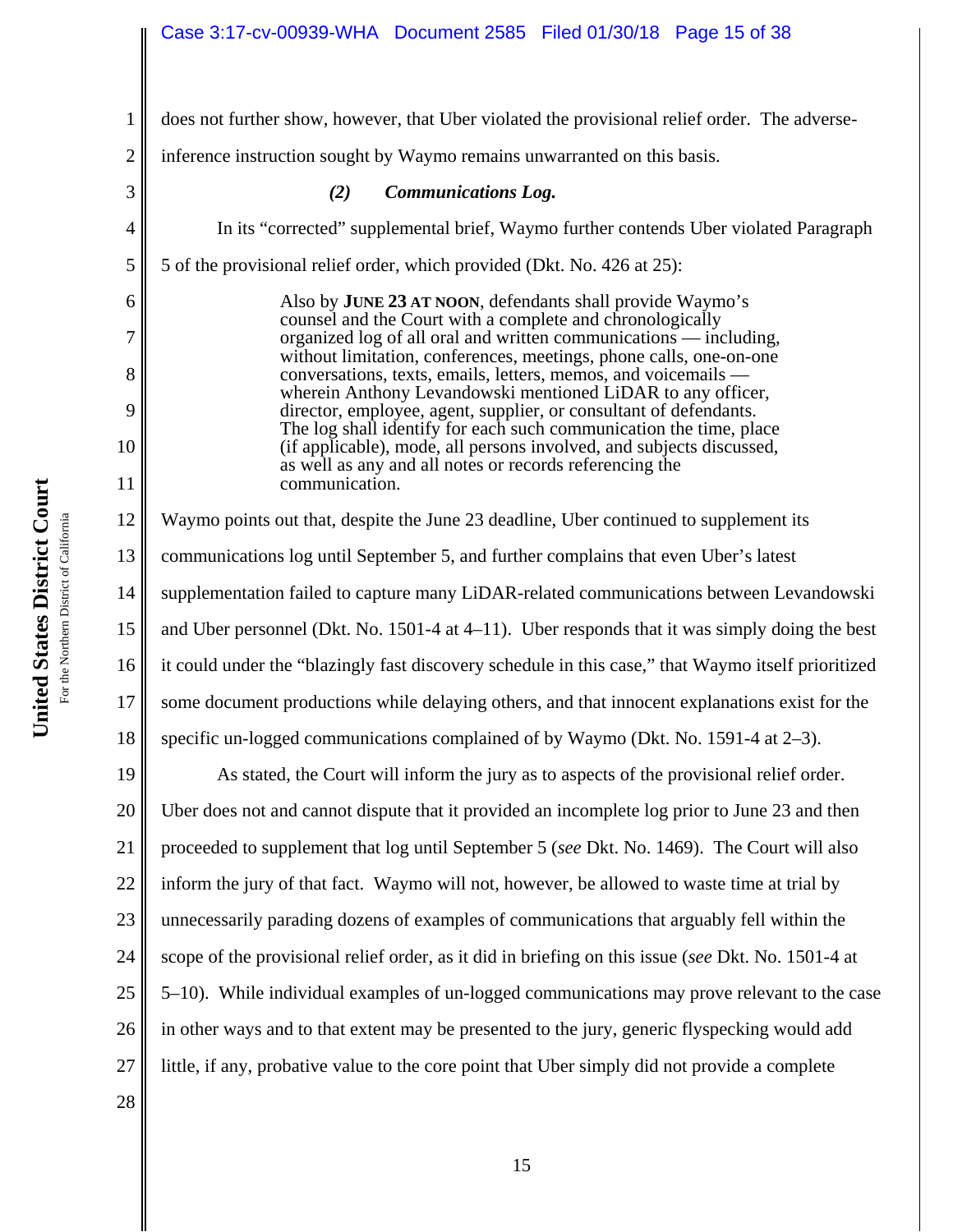communications log by June 23. If Waymo attempts to go down the latter path at trial, it will likely be excluded under FRE 403.

Possibly, as Uber argues, its belated supplementation reflected nothing more than the understandable consequences of a compressed discovery schedule. By contrast, it was also possibly symptomatic of something more sinister. Under these circumstances, however, the question of whether and to what extent Uber's belated supplementation indicated its liability should be answered by the jury, not decided via an adverse-inference instruction imposed as a "sanction" for imperfect logging of voluminous communications.

# 9

1

2

3

4

5

6

7

8

# *(3) Sword-and-Shield Disputes.*

10 11 12 13 14 15 16 17 18 19 20 21 22 Finally, in its "corrected" supplemental brief, Waymo complains that Uber has been using privilege as both a sword and a shield throughout this litigation, both with its own assertions of privilege and with Levandowski's assertions of his Fifth Amendment privilege (Dkt. No. 1501-4 at 11–14). Setting aside for the moment Waymo's conflation of two very different privileges asserted by different parties, its grievance has no discernible nexus to its requested relief. Aside from a single nebulous and conclusory comment that Uber's alleged abuse of privilege "adds to the pattern of intentional non-compliance with this Court's orders," Waymo offers no explanation as to how these allegations, even taken as true, show that Uber violated any order. Waymo's familiar sword-and-shield complaints are quintessentially discovery disputes that should have been brought before Judge Corley for resolution. Waymo, of course, knows this, having done so — and prevailed — before (*see, e.g.*, Dkt. No. 1267). Waymo's regurgitation of these issues in its "corrected" supplemental brief fails to justify any jury instruction, much less the adverse-inference instruction requested by Waymo.

23 24 Insofar as this argument also implicates Waymo's motion *in limine* regarding the subject of Levandowski's cooperation (or non-cooperation) with Uber, it is addressed further below.

25

# **D. Waymo's Second Supplemental Brief on Contempt Motion.**

26 27 28 Waymo also filed a second supplemental brief in furtherance of its quest for a jury instruction and adverse inference against Uber. Waymo's second supplemental brief raises two additional issues, neither of which justifies the relief requested by Waymo.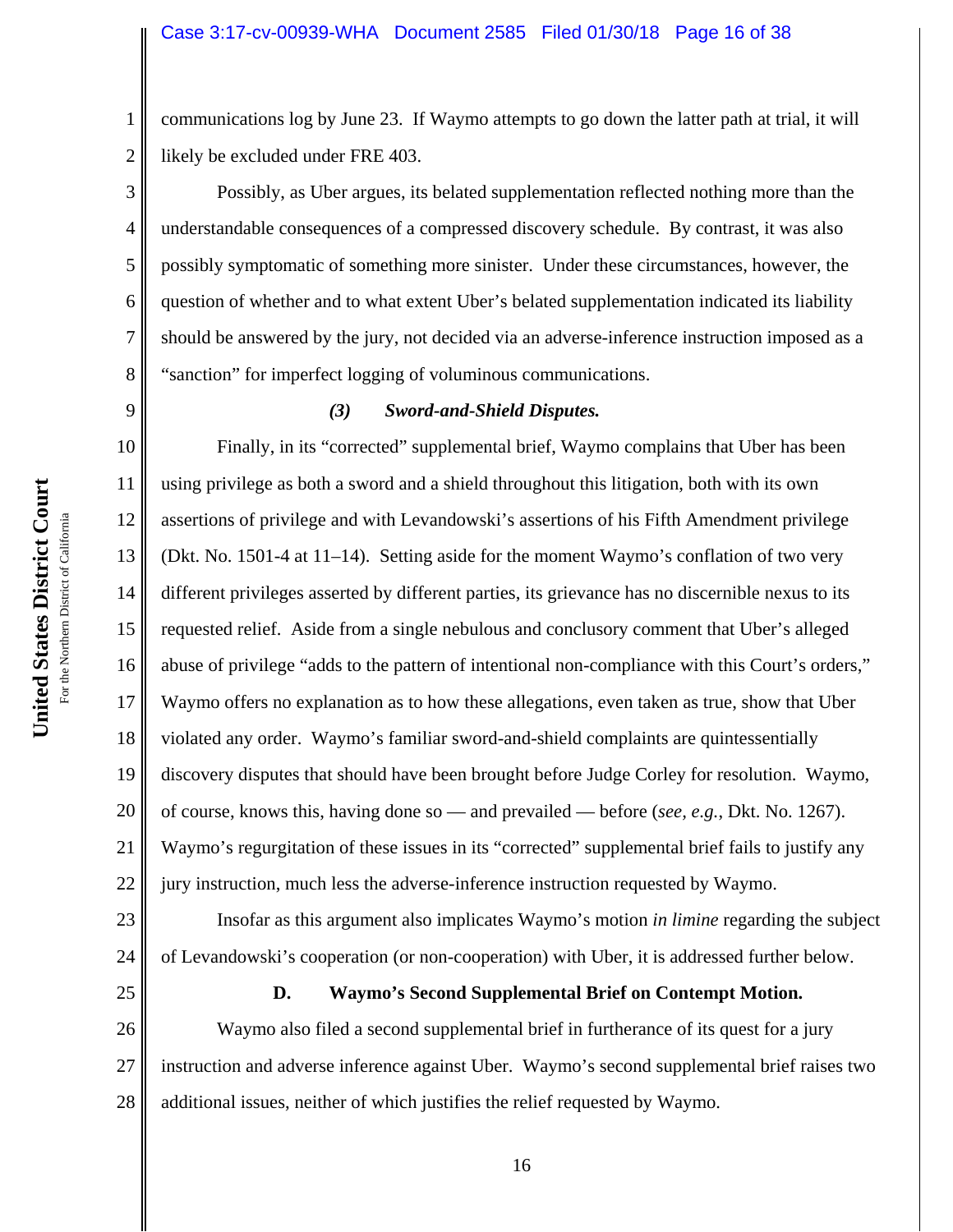# 2 3 4

1

*(1) Levandowski's Laptops.*

5 6 7 8 9 10 11 12 13 Levandowski first asserted his Fifth Amendment privilege in this action on March 29, 2017. At the same time, Uber's counsel mentioned that they did not have access to Levandowski's personal devices (*see* Dkt. No. 131 at 5:14–18, 11:25–12:3). On April 20, Uber's in-house counsel Attorney Padilla emailed Levandowski to demand that he turn over for inspection and imaging two personal laptops he had used for Uber work, citing "internal company policies" requiring his compliance (Dkt. No. 2053-5). Levandowski refused through his personal counsel at Goodwin Procter LLP. (Uber later cited this refusal as a ground for terminating his employment (*see* Dkt. No. 519-2).) Uber's counsel then asked Goodwin, as an alternative, to run search terms on Levandowski's personal computers and provide the results to Uber. Goodwin did not share any details about the actual searches with Uber but on May 17 transmitted the purported results of those searches to Uber's counsel, who then turned the results over to Waymo (Dkt. No. 2018-3).<sup>7</sup>

14 15 16 17 18 19 20 21 22 23 24 25 26 27 Waymo contends this handling of the situation with Levandowski's two personal laptops violated the expedited discovery and provisional relief orders. *First*, Waymo seems to complain that Uber's counsel did not do enough to look for the downloaded materials despite obtaining search results from Goodwin. Waymo points to no actual evidence that those search results were incomplete but nevertheless speculates that the requested search parameters could have missed the downloaded materials in various ways — for example, if said materials "were stored in certain types of encrypted, container-type files" (Dkt. No. 2053-4 at 11–12). This argument misses the point. The request between counsel for Uber and counsel for Levandowski was just that — a request between counsel. It was not made pursuant to any "corporate, employment, contractual, and other authority" of Uber's. Levandowski himself made that abundantly clear when, as an Uber employee, he refused Padilla's unequivocal demand to turn over those laptops for inspection and imaging. In short, there is no merit to Waymo's suggestion that Uber somehow failed to exercise its authority over Levandowski just because Uber's counsel did not persuade Levandowski's counsel to voluntarily run more exhaustive searches.

<sup>&</sup>lt;sup>7</sup> By this point, MoFo no longer represented Levandowski in his personal capacity (Dkt. No. 883  $\P$  6).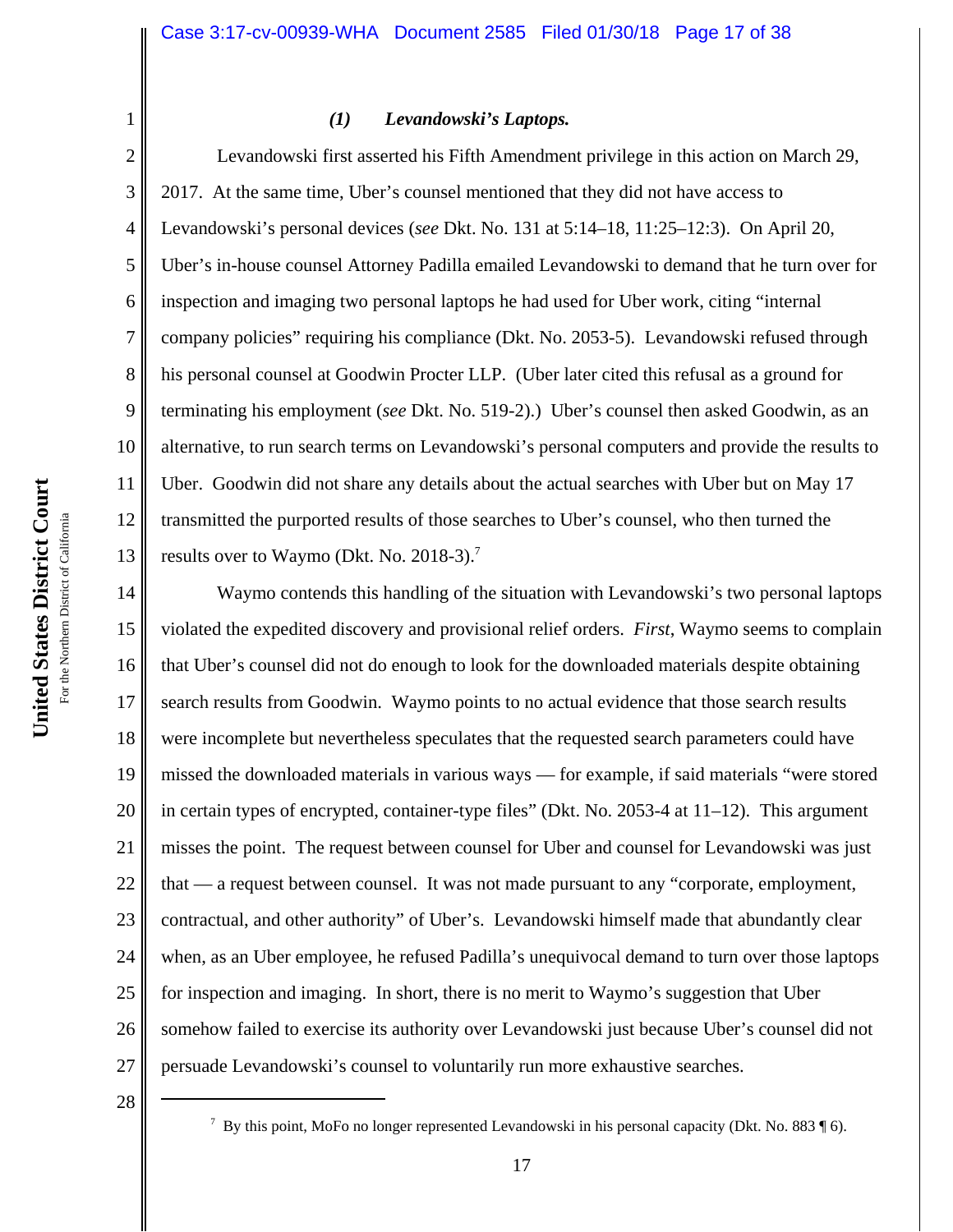#### Case 3:17-cv-00939-WHA Document 2585 Filed 01/30/18 Page 18 of 38

*Second*, Waymo states in conclusory terms that Uber did not use "the full extent of [its] authority to cause Mr. Levandowski and his agents to return any downloaded materials on the two laptops to Waymo or the Court" (Dkt. No. 2053-4 at 12). This assertion is meritless for the same reasons stated above.

5 6 7 8 9 10 11 12 13 14 15 16 17 18 19 20 To be clear, Waymo may, of course, try to prove to the jury that it sought to inspect Levandowski's personal laptops but was refused, just as Waymo may try to prove that Uber allowed Levandowski to use those laptops for work despite the very real possibility that he could consult any misappropriated trade secrets stored thereon while guiding the development of Uber's self-driving technology. Uber, for its part, may try to prove that it asked Levandowski to turn over his laptops but was refused and may also try to prove to the jury MoFo's efforts to run searches on the laptops through Goodwin. These facts are unquestionably germane to the merits of the case. But, to repeat, in pursuit of these points, both sides must lay the necessary foundation and rely on admissible evidence and witnesses properly designated for trial, including, if necessary, attorneys from MoFo, Goodwin, and Quinn Emanuel Urquhart & Sullivan, LLP. For example, if Uber tries to go down this path, it must prove that the laptops searched by Goodwin were in fact the same personal laptops used by Levandowski for his work at Uber. (Without testimony from Levandowski, this may prove difficult.) Unless and until Uber lays the full foundation, it may *not* claim before the jury that it obtained and turned over search results from the latter (though it may describe its efforts to do so) or otherwise exceed in argument the scope of what admissible evidence and percipient witnesses will support.

21 22 23 24 Waymo's instant motion, however, does not concern whether or not both sides may present the foregoing narratives to the jury. Rather, it concerns Waymo's contention that Uber violated orders so as to justify an adverse-inference instruction against Uber. As explained, this order denies such relief with respect to Uber's handling of Levandowski's personal laptops.

25 26 27 28 *Third*, Waymo complains that Uber's accounting pursuant to Paragraph 4 of the provisional relief order did not refer to any efforts to obtain Levandowski's laptops from his personal counsel at Goodwin, nor did the accounting disclose the two laptops in a section titled "Other Potentially Downloaded Materials" (*id.* at 12–14). Again, Paragraph 4 of the

1

2

3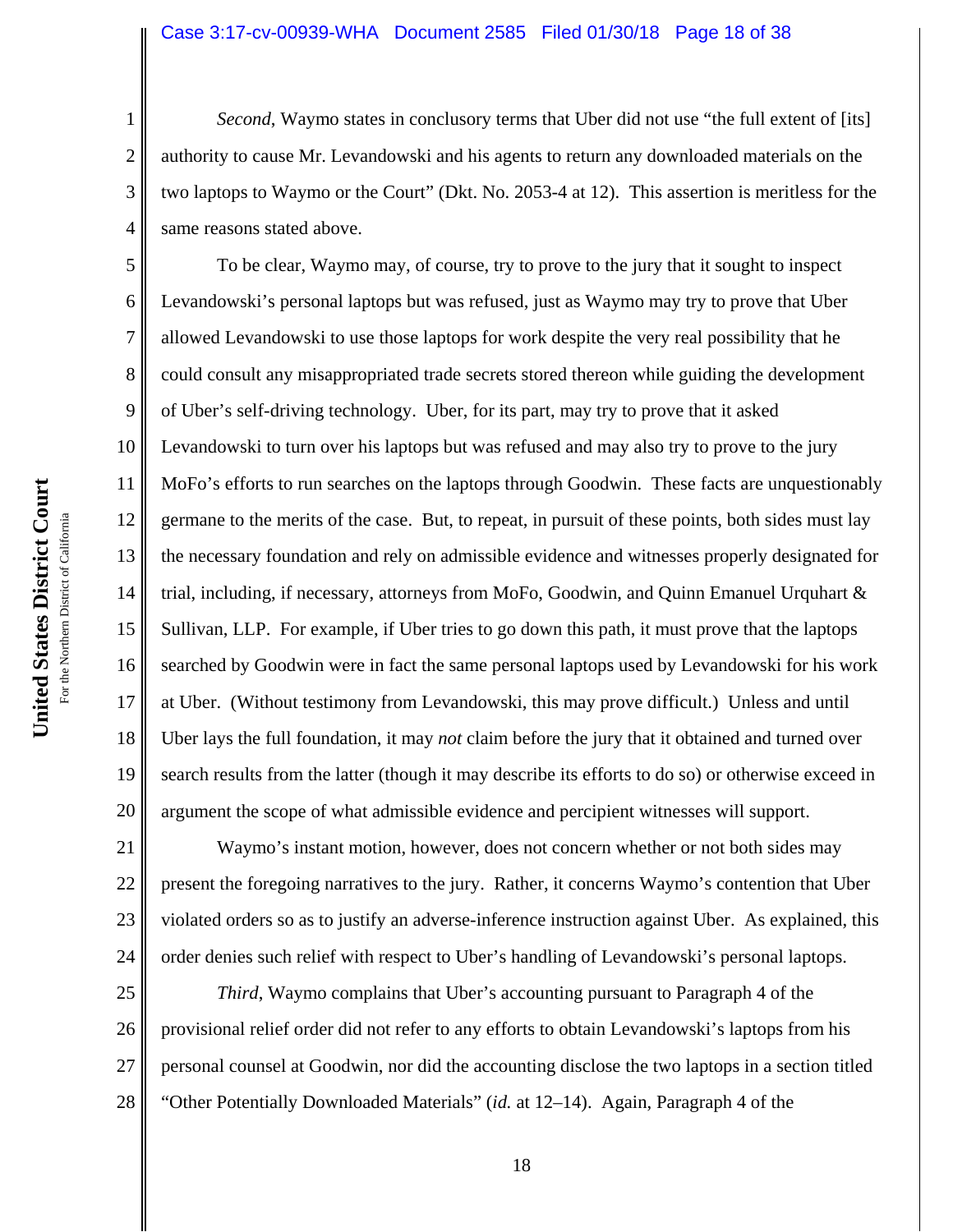#### Case 3:17-cv-00939-WHA Document 2585 Filed 01/30/18 Page 19 of 38

provisional relief order required an accounting of "every person who has seen or heard any part of any downloaded materials, what they saw or heard, when they saw or heard it, and for what purpose." The accounting also had to "identify the complete chains of custodians for every copy of any downloaded materials or due diligence report referencing downloaded materials." As Uber points out, however, the Goodwin searches unearthed no downloaded materials. Waymo does not contend otherwise but nevertheless suggests Uber should have included the searches and laptops in its accounting because some downloaded materials could have slipped past the search parameters. This argument rests on speculation and fails to show Uber violated the provisional relief order such that an adverse-inference instruction would be warranted.

10 11 12 This issue also ties in to Waymo's motion *in limine* regarding the subject of Levandowski's cooperation (or non-cooperation) with Uber and to that extent is addressed further below.

# *(2) Due Diligence Materials.*

14 15 16 17 18 19 20 21 22 23 24 25 26 27 Uber previously moved to exclude evidence or argument about assertions of attorneyclient or work-product privilege in this litigation, even those that were ultimately rejected by final court order (*see, e.g.*, Dkt. No. 1546). This case, however, does not present mere assertions of privilege that ultimately failed. As described further below in the context of the spoliation issue, the underlying story about the Otto acquisition and its elaborate setup including the due diligence investigation and a carefully constructed artifice of interlocking privileges intended to shroud the whole affair in a fog of secrecy — remains vital to the story of the whole case. It cannot simply be excised for fear of revealing to the jury how that elaborate artifice of "privilege" was actually invoked in this litigation. For fairness and balance, however, the undersigned judge ruled that, if Waymo mentions to the jury Uber's assertion of privilege over the due diligence investigation, then Uber may also tell the jury about Waymo's assertions of privilege ultimately rejected by final court order (*e.g.*, the Sasha Zbrozek story) notwithstanding Waymo's protestations, like Uber's, that it acted in good faith (*see* Dkt. No. 1863 at 24:17–30:12). Uber would thus be able to defend itself against insinuations that it

1

2

3

4

5

6

7

8

9

13

28

**United States District Court**

United States District Court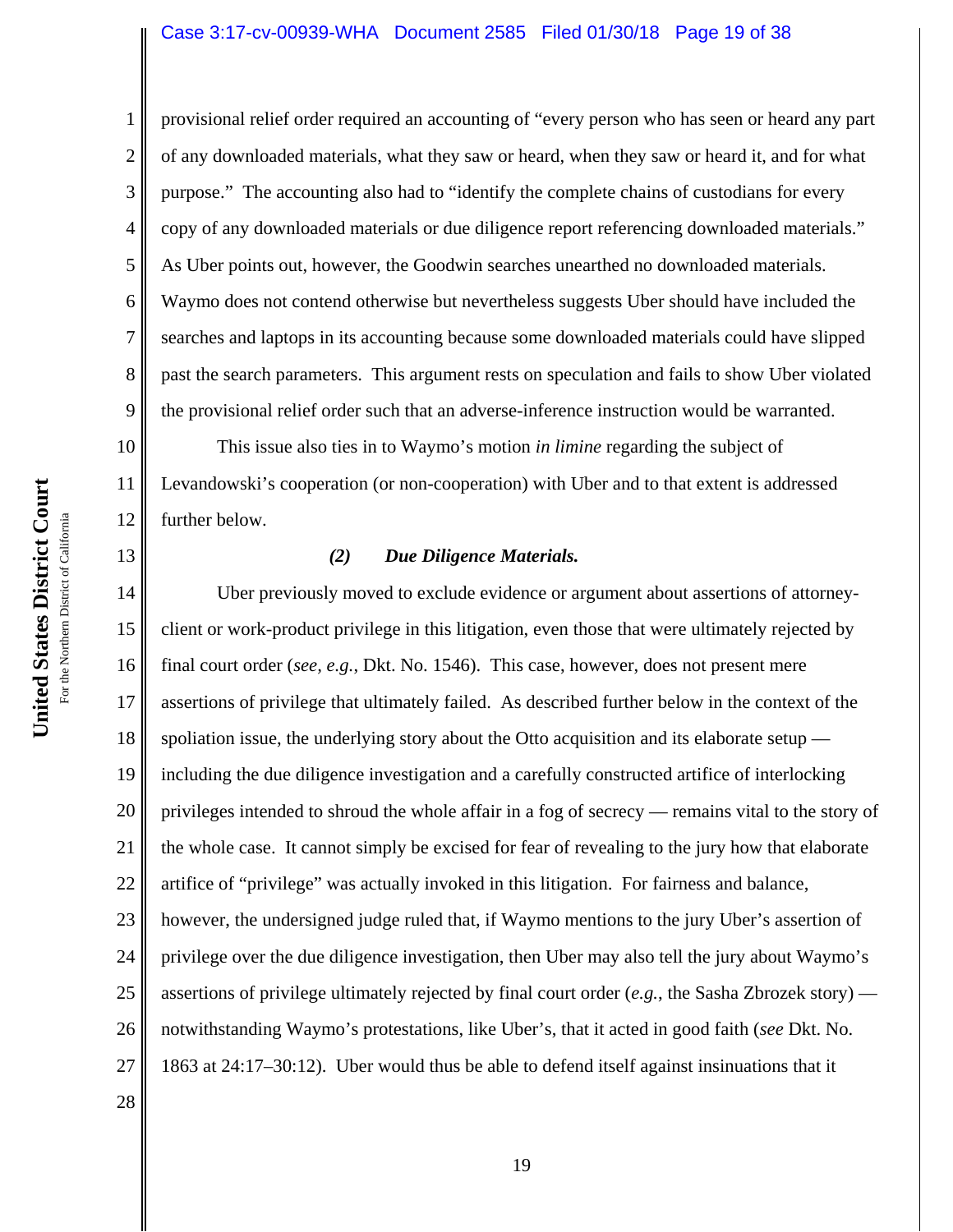wrongfully asserted privilege to conceal damning evidence by retorting that Waymo itself asserted privilege in the same way.

In its second supplemental brief, however, Waymo seeks to do more than just present the complete due diligence story to the jury. It wants an adverse-inference instruction based on Uber violating the accounting requirement in the provisional relief order with respect to the due diligence materials — including by failing to disclose information or produce materials that remained subject to pending issues of privilege at the time. Waymo's actual complaints, however, bear little or no relation to the accounting requirement it cites.

9 10 11 12 13 14 15 16 17 18 19 20 21 *First*, Waymo criticizes various representations made by Uber and its counsel that, according to Waymo, did not fully reflect the truth that the due diligence report and its exhibits contained some downloaded materials. For example, Waymo faults Uber for saying that MoFo viewed "potentially" downloaded materials and Levandowski "allegedly" downloaded a spreadsheet even though the due diligence report and its exhibits would have put both equivocations to rest (Dkt. Nos. 2053-4 at 16–17). Significantly, however, Uber made all the complained-of representations while the due diligence materials remained subject to privilege issues pending before the Federal Circuit. This helps explain ambiguities in Uber's representations at the time. On this record, the worst that can be said of Uber is that it temporized and occasionally used slick rhetoric to gloss over pending privilege issues and potentially unfavorable facts. Once Uber and Levandowski lost on the privilege issues, Uber came clean. These circumstances are not so egregious as to warrant an adverse inference instruction (though Waymo remains free to put in its proof on this point to the jury).

22 23 24 25 26 27 28 *Second*, Waymo points out that Stroz possessed a Relativity database with data extracted from Levandowski's personal devices, including downloaded materials. On April 4, 2017, Stroz sent a copy of the database to John Gardner, Levandowski's personal counsel, apparently pursuant to a separate agreement between Stroz and Gardner. Since then, Uber apparently made no attempt to recover the Relativity database from Gardner or to prevent him from sharing it with Levandowski. Waymo apparently sees this as a violation of Paragraph 2 of the provisional relief order, which required Uber to prevent Levandowski from "consulting,

1

2

3

4

5

6

7

8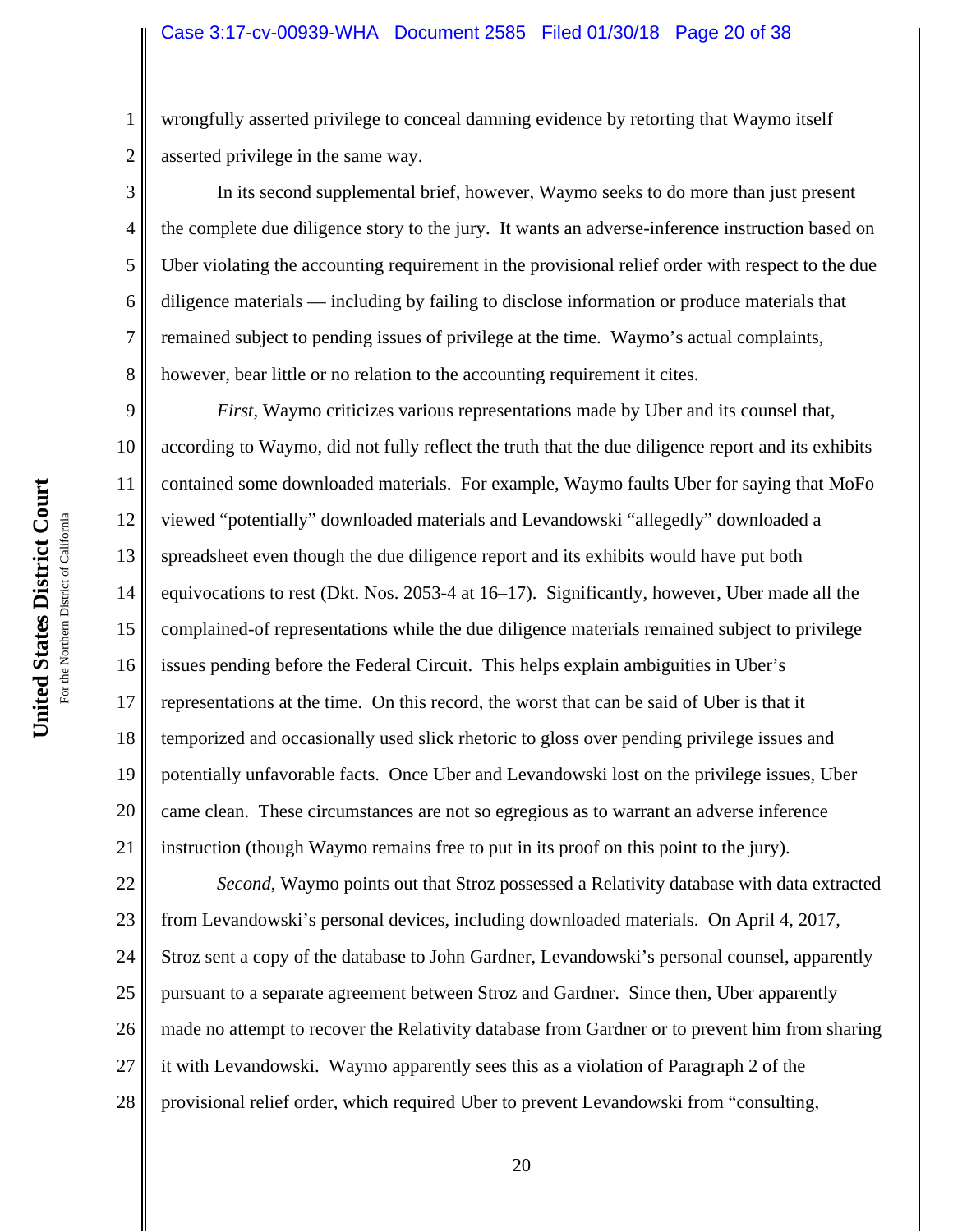### Case 3:17-cv-00939-WHA Document 2585 Filed 01/30/18 Page 21 of 38

copying, or otherwise using the downloaded materials" (*id.* at 17–18). Yet Waymo makes no attempt to show that Stroz acted as Uber's agent when it sent Gardner the Relativity database, that Uber had any "corporate, employment, contractual, [or] other authority" to prevent Stroz from doing so, or that Uber had any "corporate, employment, contractual, [or] other authority" to compel Gardner to return the Relativity database.<sup>8</sup>

*Third*, Waymo again dissects various comments made by Uber and its counsel and essentially argues that said comments were misleading, incomplete, or otherwise undermined by certain evidence in the due diligence materials (*id.* at 18–20). This rehashes Waymo's first point and similarly fails to warrant an adverse-inference instruction. Waymo also revives its complaints about Uber's failure to sooner disclose the five discs (*see id.* at 20–21). That grievance, however, has already been addressed above.

12 13 Importantly, of course, counsel should not mislead the Court, mislead opposing counsel, or misstate the record. The instant complex of motions and supplements, however, is not an unfettered forum to lodge all manner of complaints about counsel's half-truths and other slick litigation conduct (of which both sides have been guilty). $9$ 

16 17 18 19 20 21 22 23 The problem remains that Waymo fails to explain how Uber's counsel's comments in hearings, even if misleading, constituted a violation of the expedited discovery or provisional relief orders such that an adverse-inference instruction is warranted. Yes, buried in the complex of motions and supplements lurk some legitimate criticisms of Uber and its counsel. But it also must be said that Waymo has whined — often without good reason — at every turn in this case, making it hard to separate the wheat from the chaff. Countless hours of time have gone into sorting these issues instead of the merits. Less time would have been consumed had Waymo focused on its best examples of misconduct instead of piling on every miscellaneous grievance.

24

1

2

3

4

5

6

7

8

9

10

11

14

15

25

<sup>&</sup>lt;sup>8</sup> Relativity is a software company and platform that provides tools for e-discovery.

<sup>27</sup> 28 <sup>9</sup> It bears repeating that neither side in this contentious litigation has been above using exaggeration, spin, or other misleading rhetorical flourishes to advance their cause. If the Court were to issue an adverseinference instruction for every time that a lawyer for either side, including Waymo, told a half-truth, the merits of this case would never see the light of day (*see, e.g.*, Dkt. No. 1965 at 10:7–16).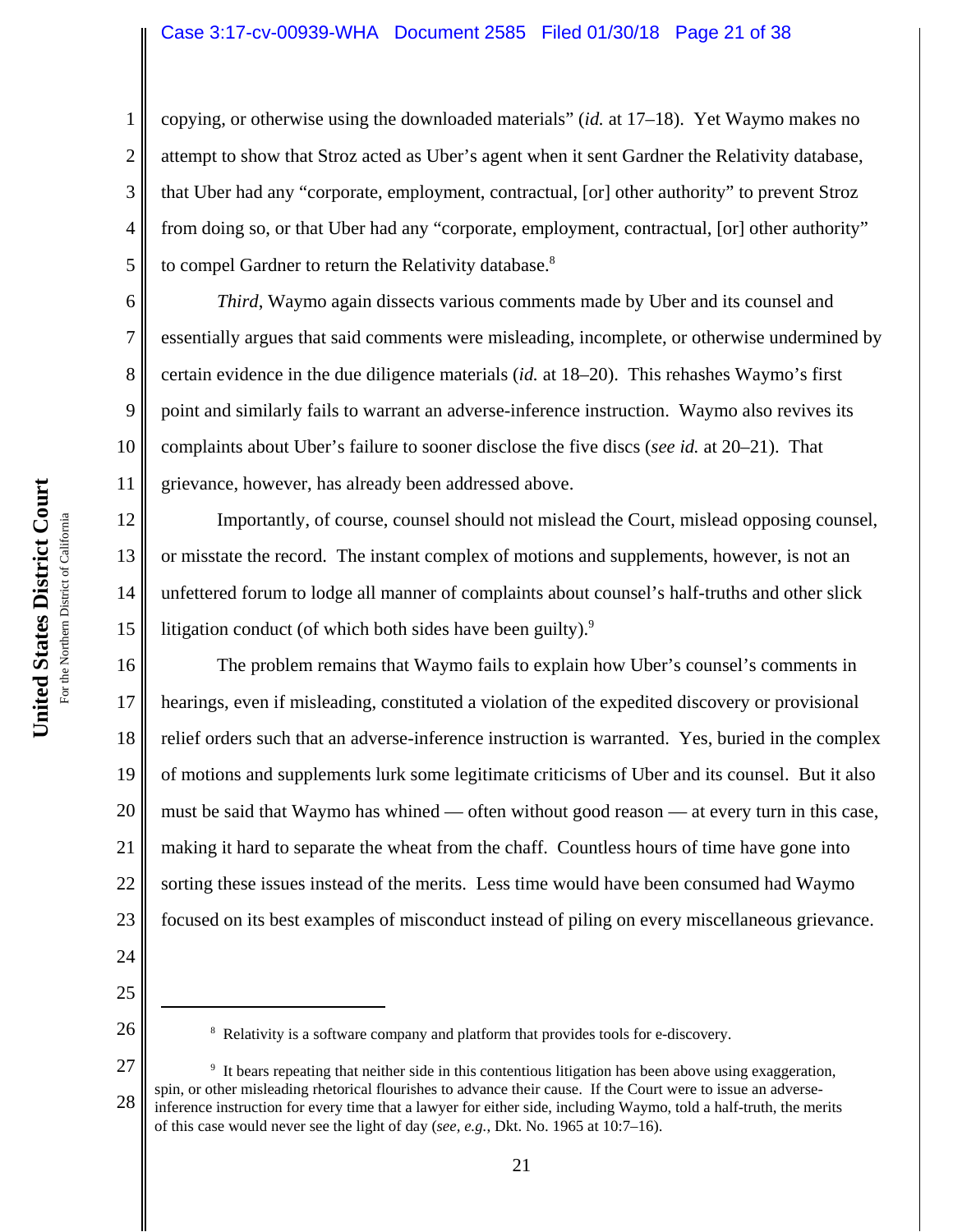#### Case 3:17-cv-00939-WHA Document 2585 Filed 01/30/18 Page 22 of 38

4 To repeat, the central issue in this case remains whether or not Uber misappropriated Waymo's trade secrets, not whether or not Uber is an evil corporation. Waymo's decision to devote so much time and effort to pursuing matters with so little connection to the merits raises the troubling possibility that Waymo is unwilling or unable to prove up a solid case on the merits and instead seeks to inflame the jury against Uber with a litany of supposed bad acts. This order remains sensitive to this concern while also allowing certain facts about Uber's misconduct to go before the jury insofar as they may actually help explain that weak spots in Waymo's case may well be the result of Uber's spoliation or obstruction of discovery.

9

1

2

3

5

6

7

8

# **E. Summary re Alleged Violations of Orders.**

10 11 12 13 14 15 16 17 In summary, the jury will be instructed as to relevant aspects of the expedited discovery and provisional relief orders and the obligations they imposed on Uber. The jury will also be instructed that, despite Paragraph 4 of the expedited discovery order, Uber did not timely disclose information in its possession regarding the supposed destruction of the five discs. Similarly, the jury will be instructed that, despite Paragraph 5 of the provisional relief order, Uber did not provide a complete communications log by June 23 but continued to supplement that log through September 5. The jury will *not* further be directed to draw any adverse inference against Uber based on these facts but will be free to do so (or not) of its own accord.

18 19 20 21 22 23 24 25 26 In addition, Waymo may adduce proof before the jury about Uber's June 12 letter to Stroz and may argue that timing and tone of that letter reflected a reticence to turn up relevant evidence, if Waymo believes such argument is worth its time at trial. Again, Waymo must lay the necessary foundation and rely on admissible evidence and percipient witnesses properly designated for trial. Waymo may *not*, however, further argue that Uber or MoFo violated prior orders by failing to disclose information or produce materials that, at the time, remained subject to privilege issues pending before the Federal Circuit. Nor may Waymo present evidence or argument regarding MoFo's receipt or possession of materials from Levandowski in its role as Levandowski's personal counsel and without Uber's knowledge. *See* FED. R. EVID. 403.

- 27
- 28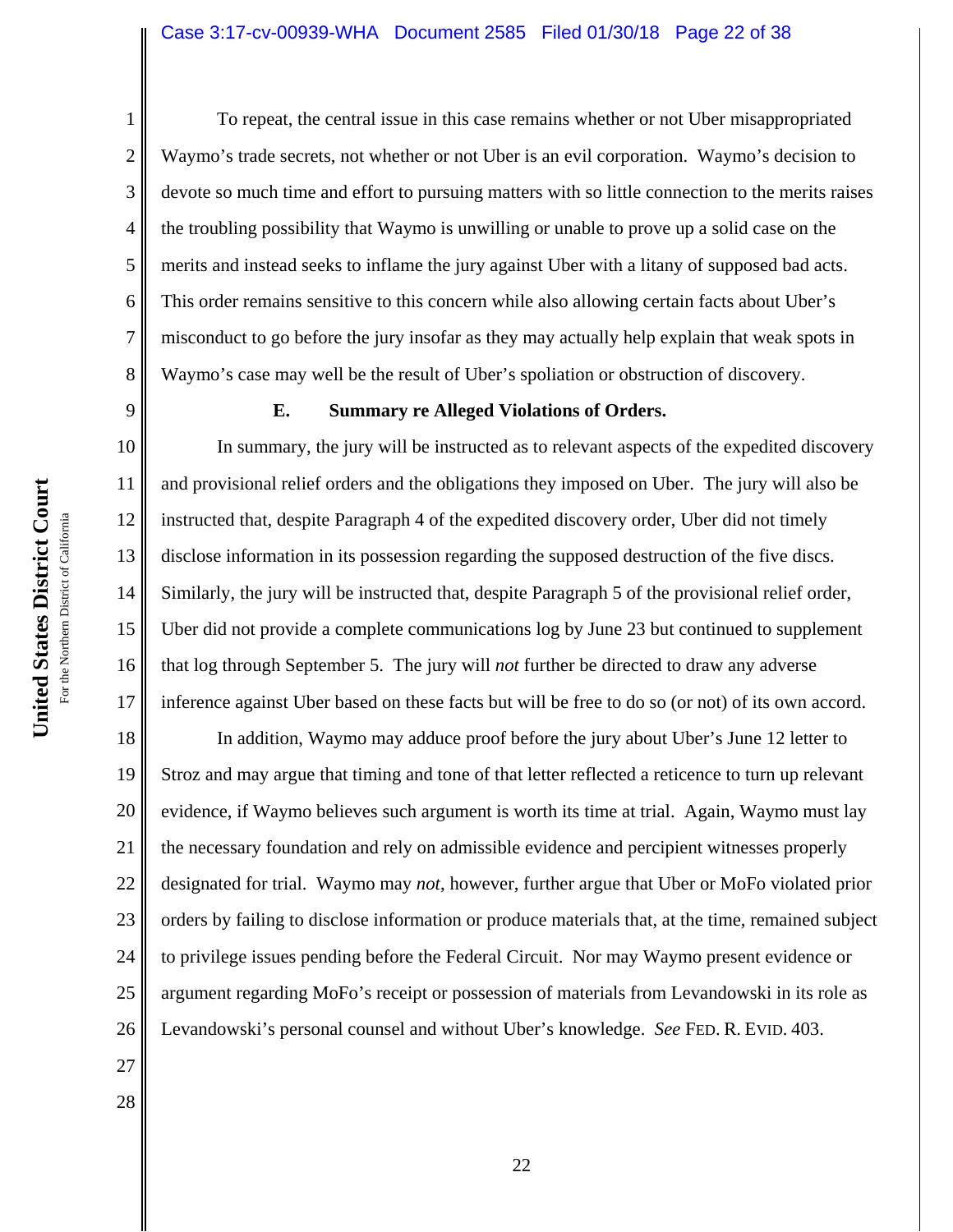# **2. MOTION RE SPOLIATION.**

All of the foregoing dealt with Waymo's contempt motion and supplements thereto based on Uber's alleged violations of earlier orders. We now turn to Waymo's separate motion for relief for spoliation.

5 6 7 8 9 10 11 12 13 14 15 16 17 18 19 20 21 22 23 24 25 26 27 28 Waymo moves under both Federal Rule of Civil Procedure 37(e) and the Court's inherent authority for an adverse-inference instruction against Uber on the basis that Uber spoliated evidence (Dkt. No. 2197-4). Because the evidence in question consists of electronically-stored information, FRCP 37(e), not inherent authority, supplies the controlling legal standard. *See* F.R.C.P. 37(e) Advisory Committee's Note to 2015 Amendment (FRCP 37(e) "authorizes and specifies measures a court may employ if information that should have been preserved is lost, and specifies the findings necessary to justify these measures. It therefore forecloses reliance on inherent authority or state law to determine when certain measures should be used"); *see also Regeneron Pharms., Inc. v. Merus N.V.*, 864 F.3d 1343, 1364 n.7 (Fed. Cir. 2017) (relying on the Advisory Committee's Notes to construe FRCP 37(e)'s supersession of prior case law). FRCP 37(e) provides: If electronically stored information that should have been preserved in the anticipation or conduct of litigation is lost because a party failed to take reasonable steps to preserve it, and it cannot be restored or replaced through additional discovery, the court: (1) upon finding prejudice to another party from loss of the information, may order measures no greater than necessary to cure the prejudice; or (2) only upon finding that the party acted with the intent to deprive another party of the information's use in the litigation may: (A) presume that the lost information was unfavorable to the party; (B) instruct the jury that it may or must presume the information was unfavorable to the party; or (C) dismiss the action or enter a default judgment.

1

2

3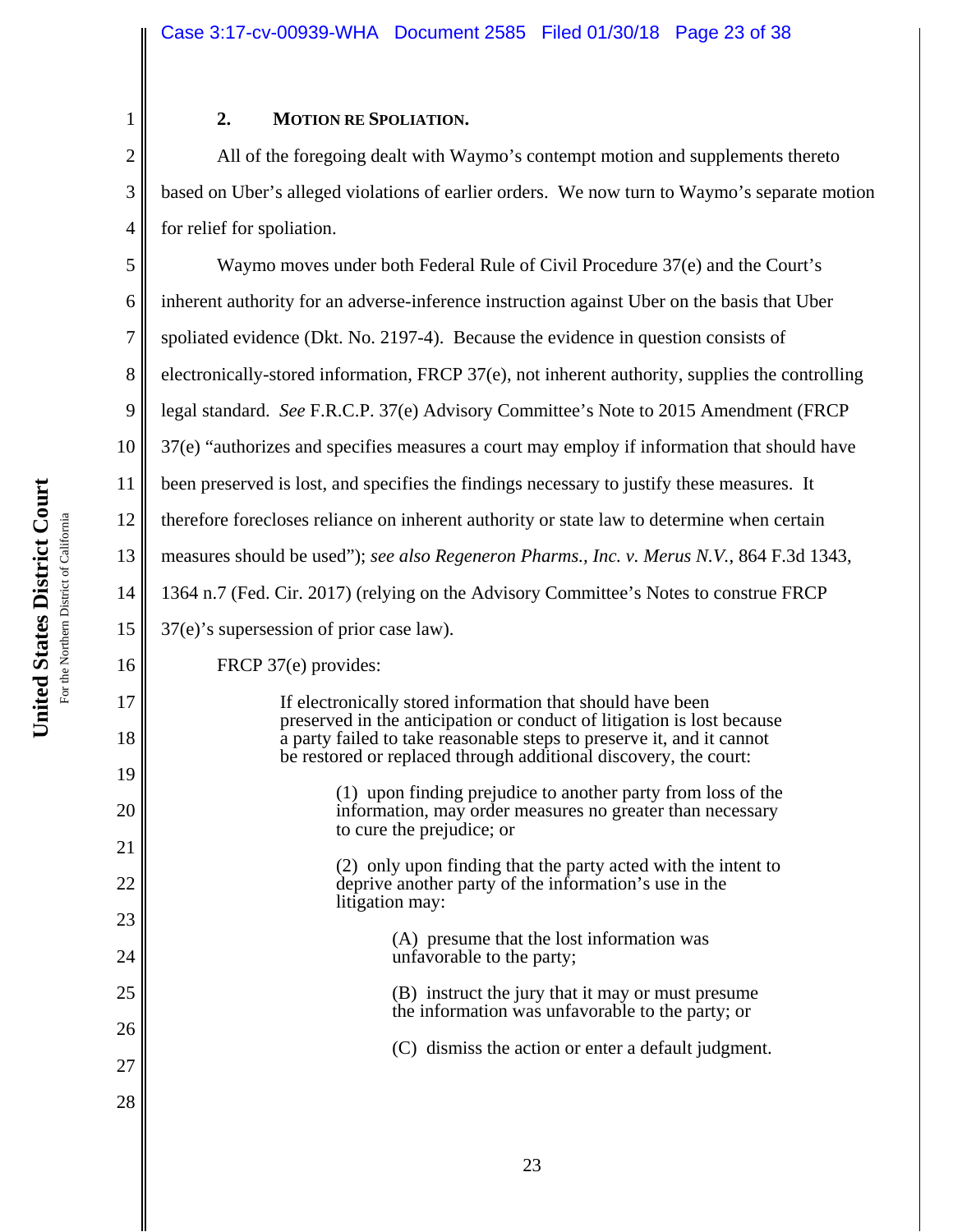# **A. Anticipation of Litigation.**

2 3 4 5 6 7 8 9 10 11 12 13 14 15 16 17 18 19 20 21 22 23 24 25 26 27 28 "Many court decisions hold that potential litigants have a duty to preserve relevant information when litigation is reasonably foreseeable. Rule 37(e) is based on this common-law duty." F.R.C.P. 37(e) Advisory Committee's Note to 2015 Amendment. Spoliation is the destruction or material alteration of evidence or the failure to preserve property for another's use as evidence in pending or reasonably foreseeable litigation. *Apple Inc. v. Samsung Elecs. Co., Ltd.*, 888 F. Supp. 2d 976, 989 (N.D. Cal. Aug. 21, 2012) (Judge Lucy Koh) (quoting *Silvestri v. Gen. Motors Corp.*, 271 F.3d 583, 590 (4th Cir. 2001)). "This is an objective standard, asking not whether the party in fact reasonably foresaw litigation, but whether a reasonable party in the same factual circumstances would have reasonably foreseen litigation." *Micron Tech., Inc. v. Rambus Inc.*, 645 F.3d 1311, 1320 (Fed. Cir. 2011); *see also Hynix Semiconductor Inc. v. Rambus Inc.*, 645 F.3d 1336, 1345–47 (Fed. Cir. 2011) (litigation does not need to be certain or imminent to be reasonably foreseeable). As the Federal Circuit explained in *Micron*: When litigation is "reasonably foreseeable" is a flexible fact-specific standard that allows a district court to exercise the discretion necessary to confront the myriad factual situations inherent in the spoliation inquiry. This standard does not trigger the duty to preserve documents from the mere existence of a potential claim or the distant possibility of litigation. However, it is not so inflexible as to require that litigation be "imminent, or probable without significant contingencies." 645 F.3d at 1320 (citations omitted). Here, the record clearly shows (and this order finds) not only that a reasonable party in Uber's circumstances would have reasonably foreseen this litigation in January 2016, but also that Uber *actually* foresaw this litigation in January 2016 when it commenced the process of acquiring Otto. Uber itself previously insisted as much while trying to withhold evidence about the acquisition by arguing to Judge Corley that the parties thereto anticipated, foresaw, and painstakingly planned for this very litigation so as to give rise to joint-defense and commoninterest privileges between them (*see, e.g.*, Dkt. No. 1414 at 82:4–7). But now, facing accusations of spoliation, Uber has reversed course and, in a performance deserving of an Academy Award, claims the exact opposite — that it did *not* reasonably foresee this litigation in

1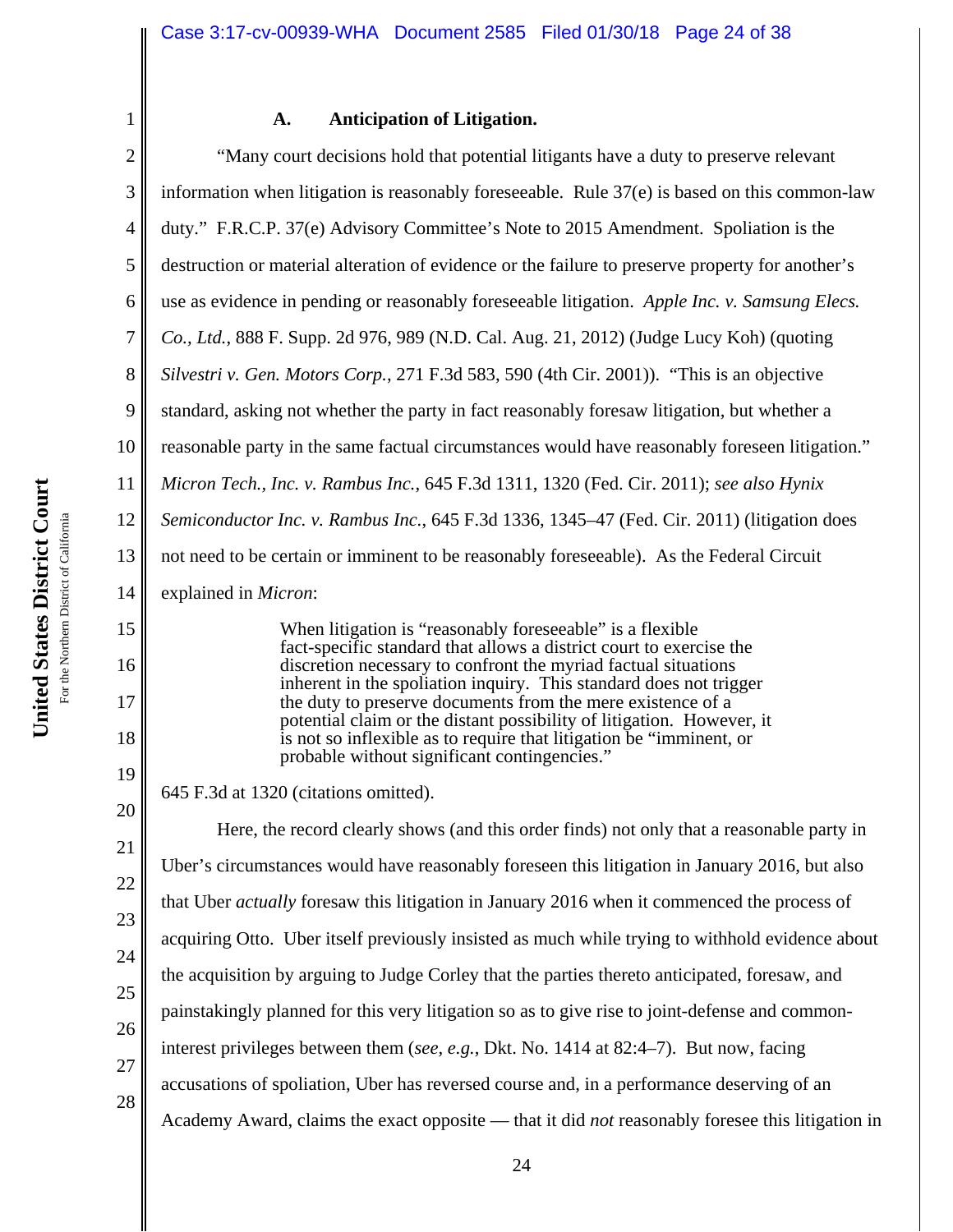2016 and thus supposedly had no duty to preserve evidence (*see* Dkt. No. 2240-4 at 6–13). Uber's own statements show otherwise.

In January 2016, Uber consulted and retained MoFo as litigation counsel to obtain legal advice regarding potential liability exposure arising out of its planned acquisition of Ottomotto and Otto Trucking (collectively, "Otto"), including for potential claims that could be brought by Waymo specifically. Otto was founded by former Waymo employees Levandowski and Lior Ron. Like Waymo, Otto focused on self-driving technology. Based on these factors, the parties to the Otto acquisition entered into a joint-defense agreement by February 2016 (*see* Dkt. No. 378 ¶¶ 2–3, 5–6). Also in February 2016, the parties signed a term sheet that included detailed indemnity provisions in the event of "super duper litigation" brought by Waymo for certain "Bad Acts," including trade secret misappropriation (*see* Dkt. No. 515-14 at 4–5, 50–51).10

12 13 14 15 16 17 18 In March 2016, in light of the litigation risks presented by the acquisition, Uber also took the unusual step of retaining Stroz to perform a due diligence investigation that would facilitate MoFo's provision of legal analysis and advice (*see* Dkt. No. 378 ¶¶ 9–10). Stroz's engagement letter explained that Uber retained its services to ascertain, among other things, "whether certain current or prospective employees . . . of Ottomotto have improperly retained on devices or in storage repositories not belonging to former employers, confidential information belonging to former employers" (Dkt. No. 2197-9 at 1).

19 20 21 22 23 24 25 As it turned out, much of Stroz's due diligence investigation and report focused on the possibility that Levandowski and other Otto employees might have retained highly confidential and proprietary information from Waymo (*see generally* Dkt. No. 1928-24 (due diligence report)). It has also become clear over the course of this litigation that the purported jointdefense and common-interest privileges among the parties to the Otto acquisition were an elaborate artifice carefully and meticulously constructed for the purpose of shrouding the acquisition and "due diligence" process in secrecy.

26 27

1

2

3

4

5

6

7

8

9

10

<sup>28</sup>  $10$  Technically, Levandowski and other Otto employees worked for Google Inc. before its self-driving car project spun out to become Waymo, a separate subsidiary under the same parent company. For simplicity, however, this order refers only to Waymo.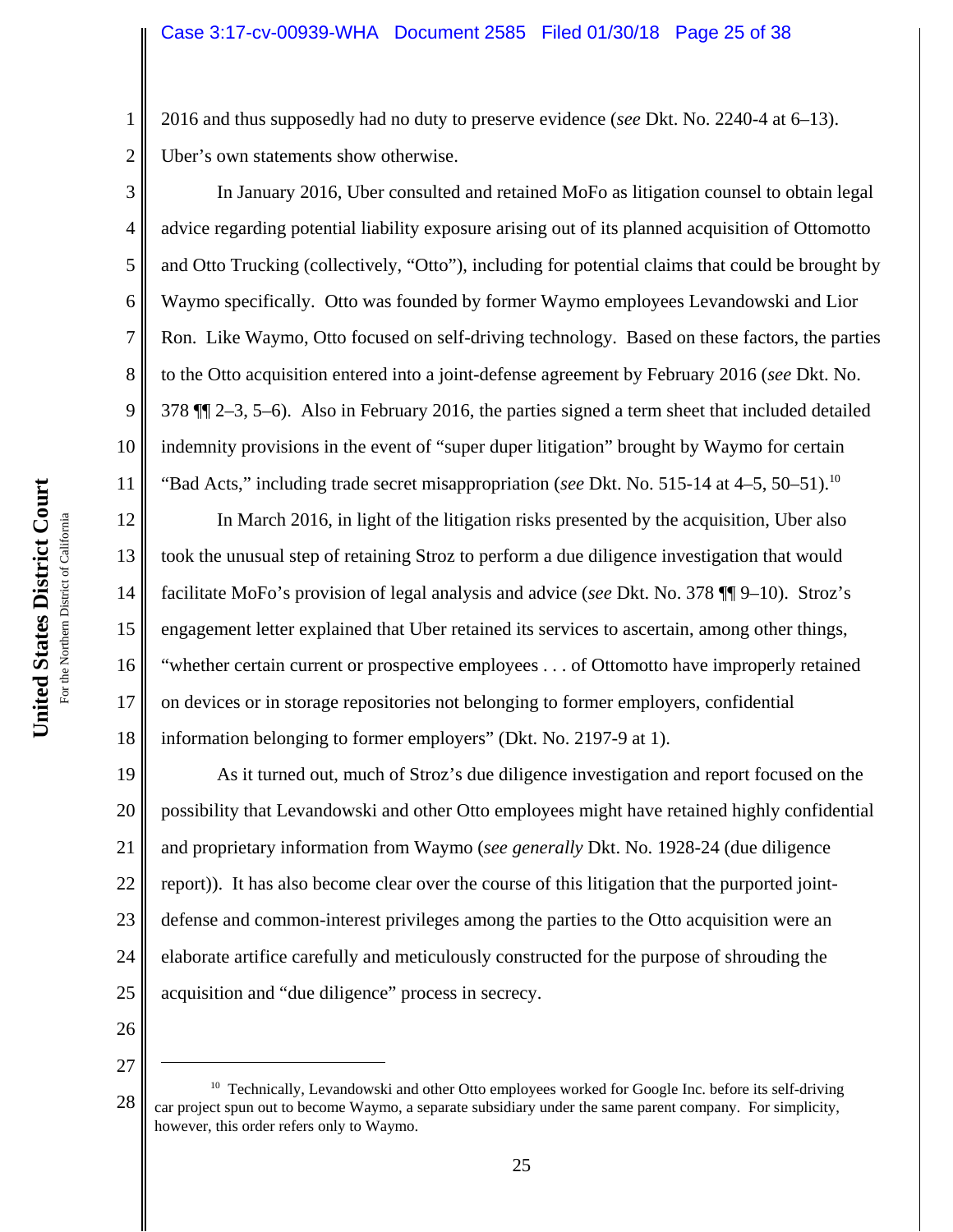### Case 3:17-cv-00939-WHA Document 2585 Filed 01/30/18 Page 26 of 38

1 2 3 4 5 6 7 8 9 10 11 12 Uber argues at length that specific fragments of this picture  $-e.g.,$  the retention of litigation counsel, the retention of Stroz, and the indemnification and joint-defense agreements — show at most that Uber anticipated "potential litigation," not that this litigation was "reasonably foreseeable" so as to give rise to a duty to preserve evidence (Dkt. No. 2240-4 at 10–13). Uber attempts to split hairs that cannot be split. The elements of the Otto acquisition must be viewed as a whole because it is simply implausible that the pieces of such an intricate scheme hatched in isolation. For example, it would strain credulity to suggest that Uber's concern over trade secret misappropriation sprung into being when it signed the term sheet in February 2016 and retained Stroz in March 2016 but did not previously exist when Uber retained MoFo in January 2016, or that a transaction as anomalous as the Otto acquisition grew around "the mere existence of a potential claim or the distant possibility of litigation" as opposed to the "reasonable foreseeability" of litigation. *See Micron*, 645 F.3d at 1320.

13 14 15 16 17 18 19 20 21 This order finds that any reasonable party in Uber's position would have reasonably foreseen litigation from Waymo for trade secret misappropriation related to the defections of Levandowski and other Otto employees. *See ibid.* ("When litigation is 'reasonably foreseeable' is a flexible fact-specific standard that allows a district court to exercise the discretion necessary to confront the myriad factual situations inherent in the spoliation inquiry."). Indeed, the record indicates Uber *actually* foresaw this litigation and constructed the byzantine architecture of the Otto acquisition at least in part as a prophylactic measure to defend it. This order concludes, based on these findings and pursuant to FRCP 37(e), that Uber had a duty to preserve evidence at least as of January 2016.<sup>11</sup>

22

# **B. Spoliation of Evidence.**

23 24 25 26 Waymo contends Uber failed to take reasonable steps to preserve five categories of evidence. *First*, hundreds of text messages among Levandowski, Ron, Kalanick, and Qi have been deleted. *Second*, Levandowski and Ron also deleted their electronic communications, files, and Slack records. *Third*, as already stated, Levandowski supposedly destroyed five discs.

<sup>28</sup>  $11$  To be clear, these findings are made only to explain the applicability of FRCP 37(e) and the appropriateness of the remedies authorized thereunder. These findings are *not* a jury instruction or adverse inference to be used against Uber at trial. Counsel shall not argue otherwise.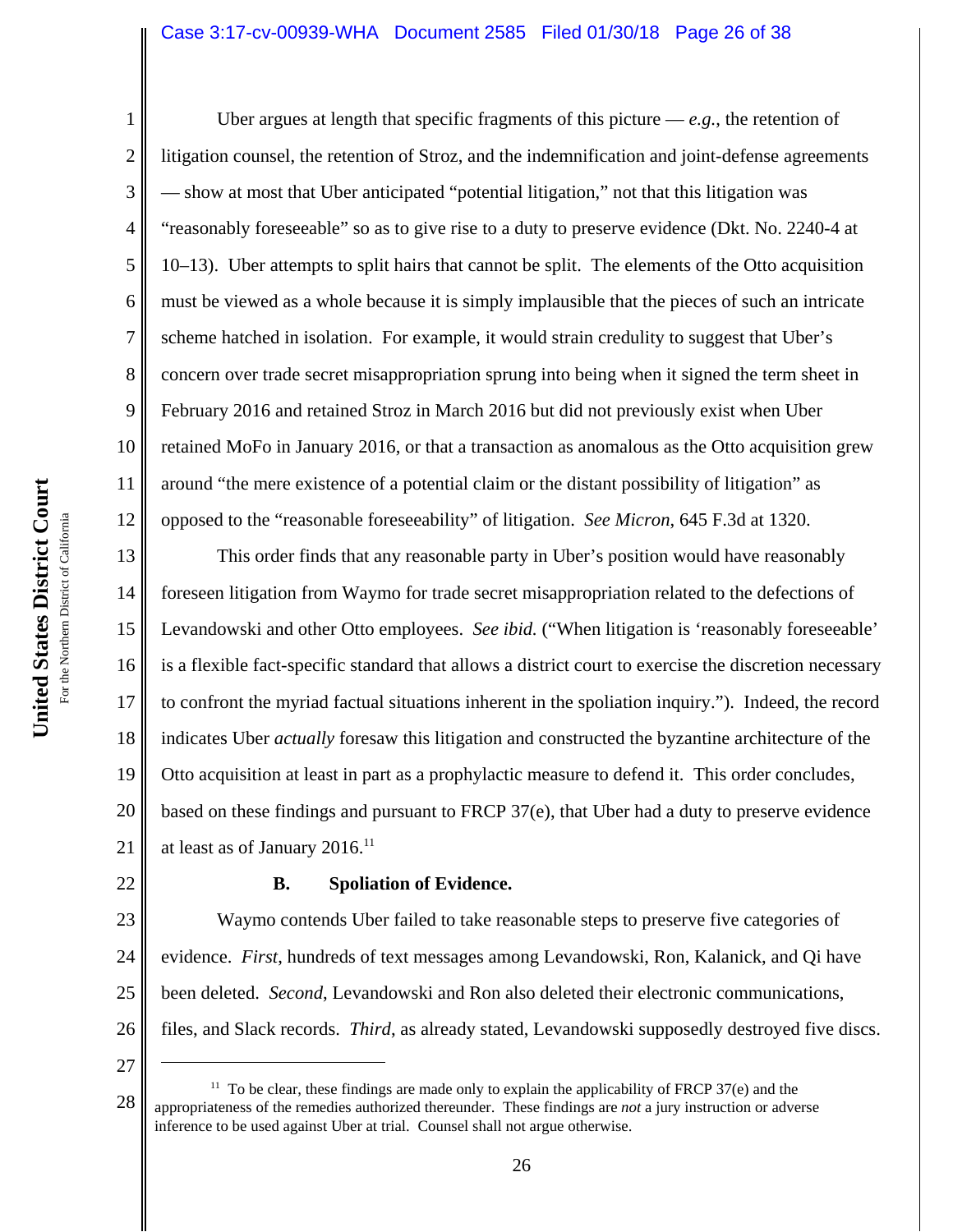# Case 3:17-cv-00939-WHA Document 2585 Filed 01/30/18 Page 27 of 38

*Fourth*, emails and email archives from Tyto LIDAR, LLC, were apparently deleted after its acquisition by Ottomotto. *Fifth*, Waymo repeats that it was denied access to Levandowski's personal laptops.12

10 11 12 13 14 15 16 17 Waymo's "spoliation" argument regarding Levandowski's personal laptops (Dkt. No. 2197-4 at 13–14) can be summarily rejected. Waymo's point seems to be that Uber "spoliated" evidence on those laptops because it did not make the data on them available to Waymo's satisfaction. As explained, however, it was Levandowski's assertion of his Fifth Amendment privilege — not anyone else's failure to preserve evidence — that shielded his personal laptops from scrutiny in this litigation. And, as far as this record shows, Uber in fact undertook efforts to make available any evidence on those laptops by demanding their production from Levandowski. Even when those efforts failed, Uber's counsel continued to pursue the matter and apparently convinced Goodwin to run certain searches on what is claimed to have been those laptops. No doubt, those personal laptops — which Uber allowed Levandowski to use for work — rank high as potential archives of downloaded materials, but for spoliation purposes the point remains that Uber never controlled, destroyed, or otherwise failed to preserve the information on those laptops, as least as far as the record shows. No amount of lawyer argument could transform these facts into anything resembling "spoliation."

18 19 20 21 22 As to the other four categories of evidence mentioned in Waymo's motion, Uber does not dispute that such evidence has been lost and cannot be restored or replaced through additional discovery. Instead, Uber contends no sanction is appropriate because (1) Waymo's motion came too late (Dkt. No. 2240-4 at 1–5), (2) the spoliated evidence was irrelevant (*id.* at 19–20), and (3) Uber acted in good faith (*id.* at 20–22).

23 24 25 26 *First*, Uber's timeliness argument is not well taken. True, Waymo first caught wind of certain instances of spoliation, like the destruction of the five discs, in June 2017. But as Waymo points out, the issue accreted for several months thereafter. Waymo also reasonably expended additional time investigating the circumstances under which evidence had been lost

27

1

2

3

4

5

6

7

8

 $28 \parallel$  <sup>12</sup> Slack is a collection of tools and services — including, for example, chat messages — used to facilitate communication and collaboration in a digital workspace.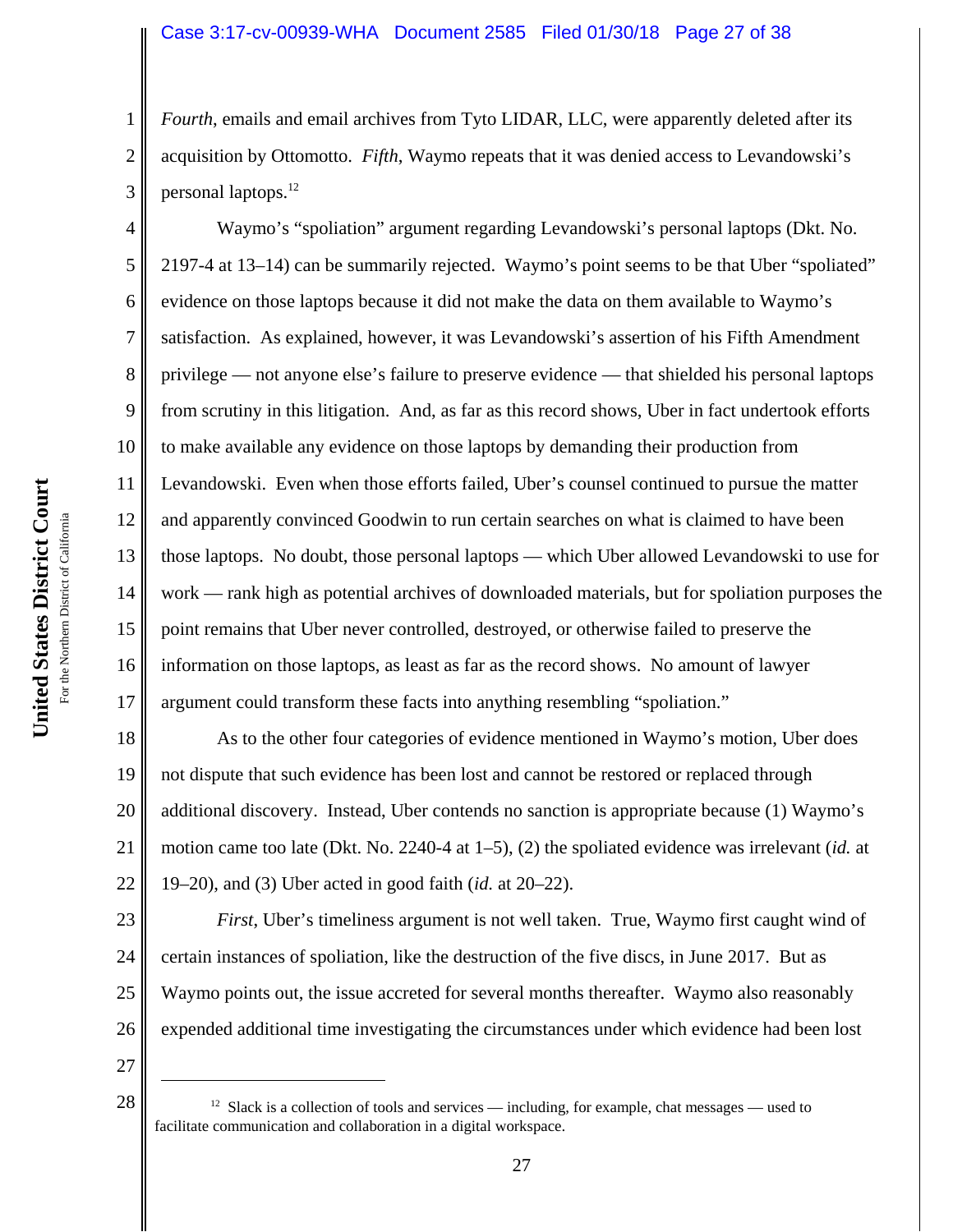#### Case 3:17-cv-00939-WHA Document 2585 Filed 01/30/18 Page 28 of 38

(*see* Dkt. No. 2199-4 (production of evidence on August 23, 2017, regarding automatic deletion settings for Kalanick's cell phone)). And, until the eventual court-ordered production of the due diligence materials in September 2017, Waymo did not even have a clear view of the facts underlying the Otto acquisition. This hindered, for example, Waymo's ability to assess the significance of the five destroyed discs and the deleted messages between Levandowski, Ron, Kalanick, and Qi. Indeed, the spoliation issue continued to evolve even *after* Waymo filed its motion with the eleventh-hour discovery of the Jacobs materials, discussed further below. Under these circumstances, Waymo did not file its motion too late to obtain relief.

9 10 11 12 13 14 15 16 17 *Second*, Uber's arguments that the spoliated evidence was irrelevant are similarly meritless. Uber posits that the hundreds of deleted text messages among Levandowski, Ron, Kalanick, and Qi would have involved innocuous business matters, not trade secret misappropriation, and points out that other contemporaneous evidence supports its proclamations of innocence. Tell this to the jury. Facts about what transpired between Levandowski, Ron, Kalanick, and Qi in connection with Uber's acquisition of Otto go to the very heart of this case. Having frustrated its adversary's attempts to mine these facts for damning evidence, Uber cannot now evade spoliation by speculating that all of the lost information was benign.

18 19 20 21 22 23 24 25 26 In this connection, Uber claims the five discs destroyed by Levandowski could not have contained relevant information because they were destroyed before he joined Uber. And, Uber points out, Waymo's searches of *other* devices and servers have turned up no evidence of any misappropriated trade secrets. The glaring fact remains, however, that those five discs, like Levandowski's personal laptops, could easily have held Waymo's alleged trade secrets and could have been a link in the chain showing how Levandowski funneled those trade secrets to Uber (if he in fact did so). And, viewed in context, evidence that Uber itself directed Levandowski to destroy those five discs could potentially support either Uber's narrative that it was trying to *avoid* misappropriation or Waymo's narrative that it was trying to *conceal* it.

27 28 In a similar vein, Uber claims no Tyto emails could be relevant because they predated the Otto acquisition and therefore cannot contain evidence of misappropriation. But Waymo

1

2

3

4

5

6

7

8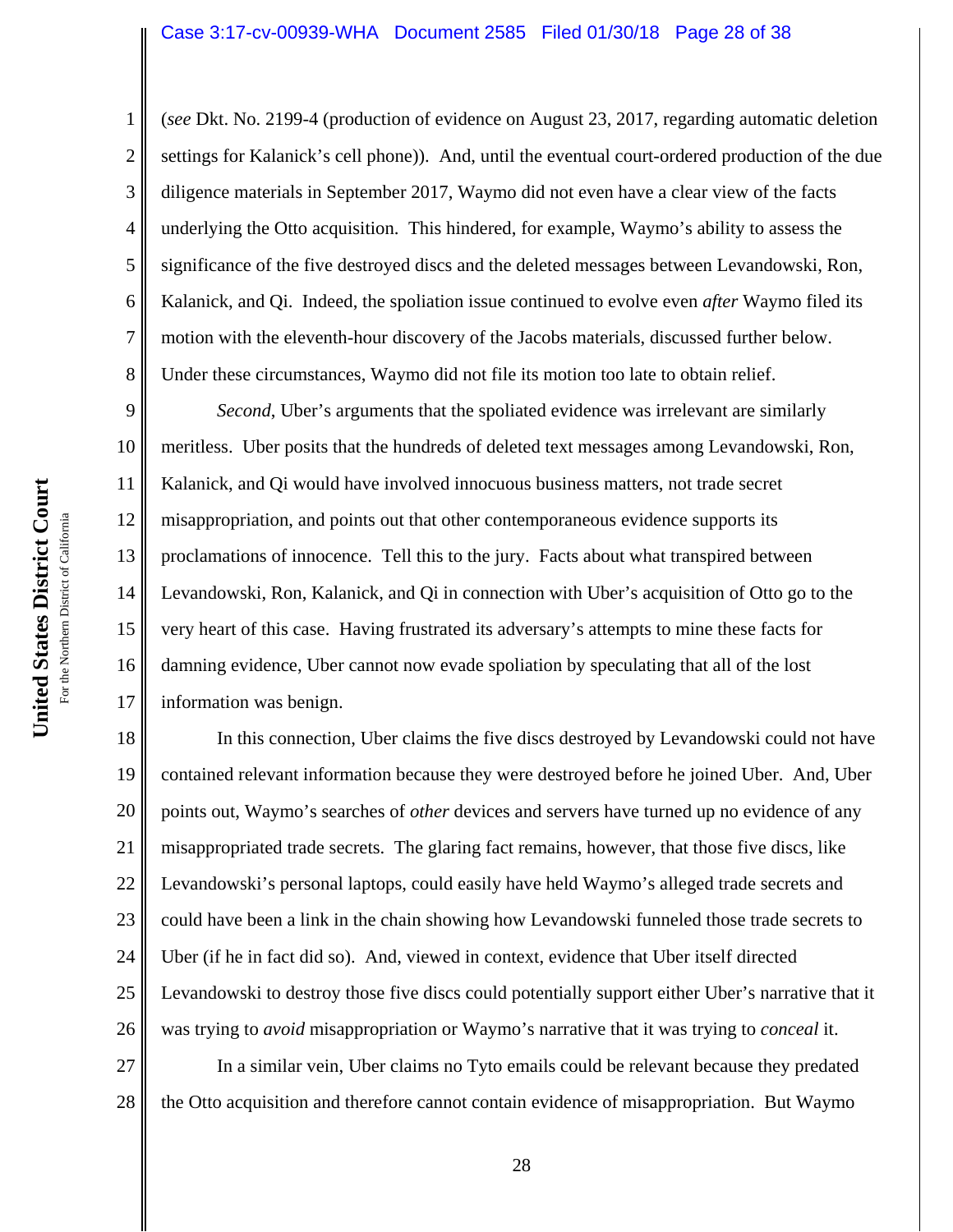### Case 3:17-cv-00939-WHA Document 2585 Filed 01/30/18 Page 29 of 38

can argue — and has argued — that Levandowski brought its trade secrets to Uber indirectly by developing technology at Tyto and Otto that were later absorbed by Uber via a series of corporate acquisitions. Waymo also can argue — and has argued — that the plot for Levandowski to funnel its misappropriated secrets to Uber predated the Otto acquisition itself. Again, under these circumstances, Uber's unfounded insistence that the evidence it failed to preserve would have been irrelevant does not bar Waymo's requests for relief.

*Third*, Uber argues that there is no evidence of bad faith in its failure to preserve evidence. This argument goes to FRCP  $37(e)(2)$ , which requires the Court to find that the party that failed to preserve evidence "acted with the intent to deprive another party of the information's use in the litigation" before granting certain forms of relief.

11 12 13 14 15 16 17 18 19 20 21 22 23 On this record, there is considerable ground for Waymo to argue that Uber had the requisite intent to warrant relief under FRCP 37(e)(2), particularly in light of evidence stemming from the Jacobs materials discussed further below. At this stage, however, we face a different problem. In advance of Waymo's offer of proof regarding the Jacobs materials and their relationship to the spoliation and misconduct issues in this case, a prior order specifically asked Waymo to "explain the practical details of how it will implement its offer of proof, including the names of specific sponsoring witnesses and how they will overcome hearsay objections" (Dkt. No. 2447). In response, Waymo provided a bare-bones chart that lists various documents, the names of potential sponsoring witnesses, and boilerplate summaries of rules governing potential hearsay exceptions with no analysis whatsoever of how those exceptions might apply here (*see* Dkt. No. 2470-36). This underscores the recurring problem that Waymo seems unwilling or unable to prove its case at trial with qualified witnesses and evidence and seeks to have the Court fill in the gaps with adverse inferences instead.<sup>13</sup>

- 24
- 25

26 27 28 <sup>13</sup> In yet another example of this recurring problem, Waymo previously sought permission to file yet another "motion for relief based on defendants' litigation misconduct." In addition to repeating Waymo's requests for remedial and adverse-inference instructions, the proposed motion would have sought evidentiary and terminating sanctions as to Uber's *liability for trade secret misappropriation*. The proposed motion would also have argued that "Waymo should be allocated an additional two hours of time at trial, *and Defendants*

*should be docked two hours*" (Dkt. No. 2472 (emphasis added)). A prior order denied Waymo's request to file this proposed motion (Dkt. No. 2494).

1

2

3

4

5

6

7

8

9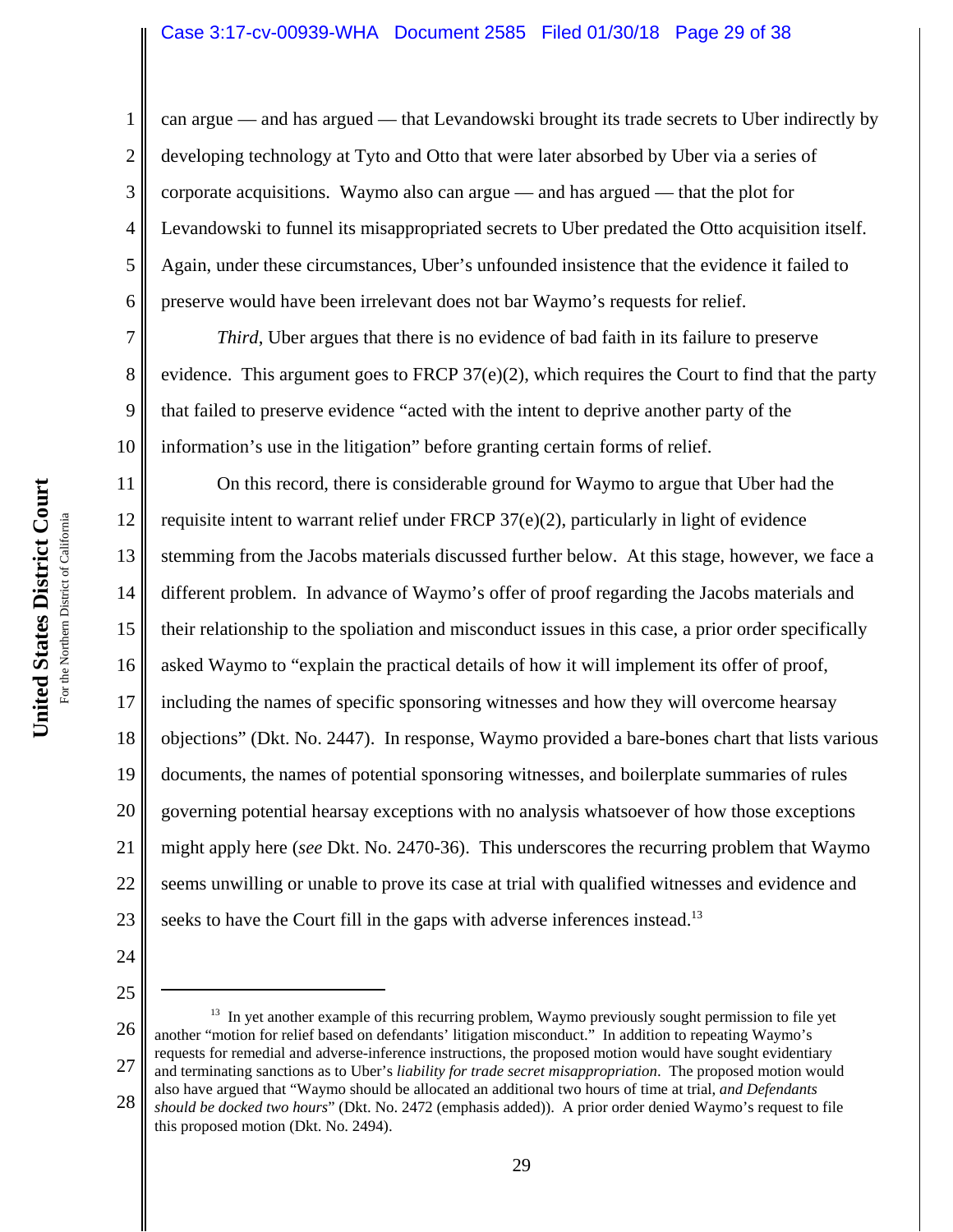#### Case 3:17-cv-00939-WHA Document 2585 Filed 01/30/18 Page 30 of 38

United States District Court **United States District Court** For the Northern District of California For the Northern District of California 10

11

12

13

14

1 2 3 4 5 6 7 8 9 This order therefore reserves decision on the question of whether or not Uber spoliated evidence with the intent to deprive another party of its use in litigation, and further reserves decision as to whether or not the jury will be instructed that it may or must presume the lost information was unfavorable to Uber. *See* F.R.C.P. 37(e)(2)(B). These questions will be decided after Waymo presents its case-in-chief at trial, during which at least some proof of the facts underlying the spoliation motion (to the extent admissible), and possibly additional evidence on point, will go before the jury anyway. The undersigned judge will use this presentation of proof and any additional evidence on point to supplement the current motion record on the issue of intent for spoliation purposes.

### **3. OFFER OF PROOF RE JACOBS MATERIALS.**

A wholly third universe of Uber's alleged "misconduct" has flowed from the Jacobs affair. After so many pages, the reader will be forgiven for forgetting that Richard Jacobs was a former Uber employee turned "whistleblower" whose attorney sent Uber a 37-page demand letter dated May 5, 2017, filled with scandalous accusations that led to a jackpot settlement.

15 16 17 18 19 20 21 22 23 24 25 26 27 This order draws three conclusions from Waymo's lengthy offer of proof regarding the Jacobs materials and Uber's response thereto, as explained in detail below. *First*, this order rules on Waymo's request to present certain instances of Uber's purported "discovery misconduct" to the jury. In that connection, if either side presents evidence or argument regarding the Jacobs letter at trial, the Court will likely inform the jury that Uber withheld the Jacobs letter and explain that the jury may, but need not, draw some adverse inference against Uber based on that fact. *Second*, Waymo may adduce certain facts before the jury to show that Uber sought information about the technical details of Waymo's self-driving technology, and that Uber sought to minimize its "paper trail" by using ephemeral communications, but other facts and allegations stemming from the Jacobs materials will be excluded under FRE 403. *Third*, the Jacobs materials themselves will be excluded at trial as hearsay, among other things (unless a door is opened), except that they may be used to impeach Jacobs if he testifies at trial. Now follow the details.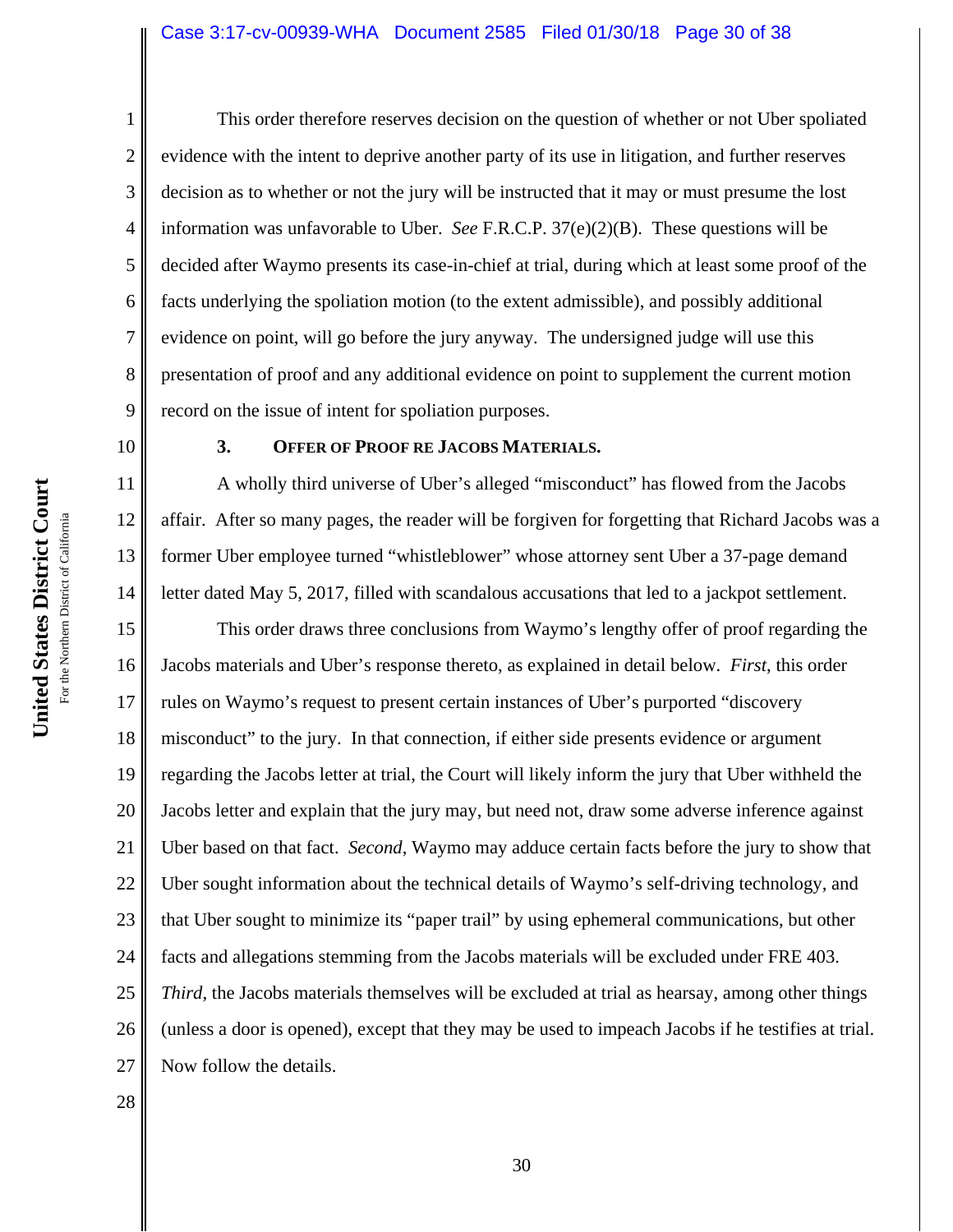2 3 4 5 **A. Uber's "Discovery Misconduct" and Concealment of Jacobs Letter.** The Court agrees with the special master that Uber should have produced the Jacobs letter in discovery (Dkt. Nos. 2396, 2444). Uber's failure to do so falls into a broader category of "discovery misconduct" complained of by Waymo, as this order now addresses.

6 10 11 12 13 14 15 Waymo previously moved *in limine* to prevent Uber from presenting any evidence or argument that it made good faith efforts to locate the downloaded materials over the course of this litigation (*see* Dkt. No. 913). Uber responded that it should be allowed to adduce facts before the jury showing that Uber (1) conducted extensive searches of its own servers and systems, (2) fired Levandowski for not cooperating with its litigation efforts, and (3) let Waymo conduct eleven inspections of Uber's facilities and LiDAR designs (*see* Dkt. No. 978). During the motion hearing, the undersigned judge ruled that both sides could present their narratives about Uber's "good citizen" and "bad citizen" behavior to the jury (*see* Dkt. No. 1050 at 72:6–14). Pursuant to that ruling, Waymo submitted a list of 23 instances of Uber's "discovery misconduct" that Waymo wished to present to the jury, to be vetted before trial (Dkt. No. 1356). This order rules on Waymo's proposals as follows:

| 1. Uber's failure to timely disclose<br>the destruction of the five discs.                                                                       | As stated, the Court will inform the<br>jury of this fact and instruct the jury<br>that it may, but need not, draw any<br>adverse inference from it.           |
|--------------------------------------------------------------------------------------------------------------------------------------------------|----------------------------------------------------------------------------------------------------------------------------------------------------------------|
| $2/3$ . MoFo's receipt and retention of<br>downloaded materials in its former<br>role as Levandowski's personal<br>counsel.                      | Excluded as unfounded and<br>irrelevant to the extent and for the<br>reasons stated herein.                                                                    |
| 4. Uber's failure to compel Stroz to<br>produce downloaded materials.                                                                            | Excluded as unfounded and<br>irrelevant to the extent and for the<br>reasons stated herein.                                                                    |
| 5. Stroz's receipt and retention of<br>unexamined devices from<br>Levandowski.                                                                   | Excluded as unfounded and<br>irrelevant to the extent and for the<br>reasons stated herein.                                                                    |
| $6/9/10/11/12/13/15/16$ . Uber's<br>assertions of privilege throughout<br>this litigation, including over<br>information and materials that were | Permitted to the extent stated in prior<br>rulings but excluded under FRE 403<br>to the extent stated herein insofar as<br>Waymo just wants to complain to the |

1

7

8

9

16

17

18

19

20

21

22

23

24

25

26

27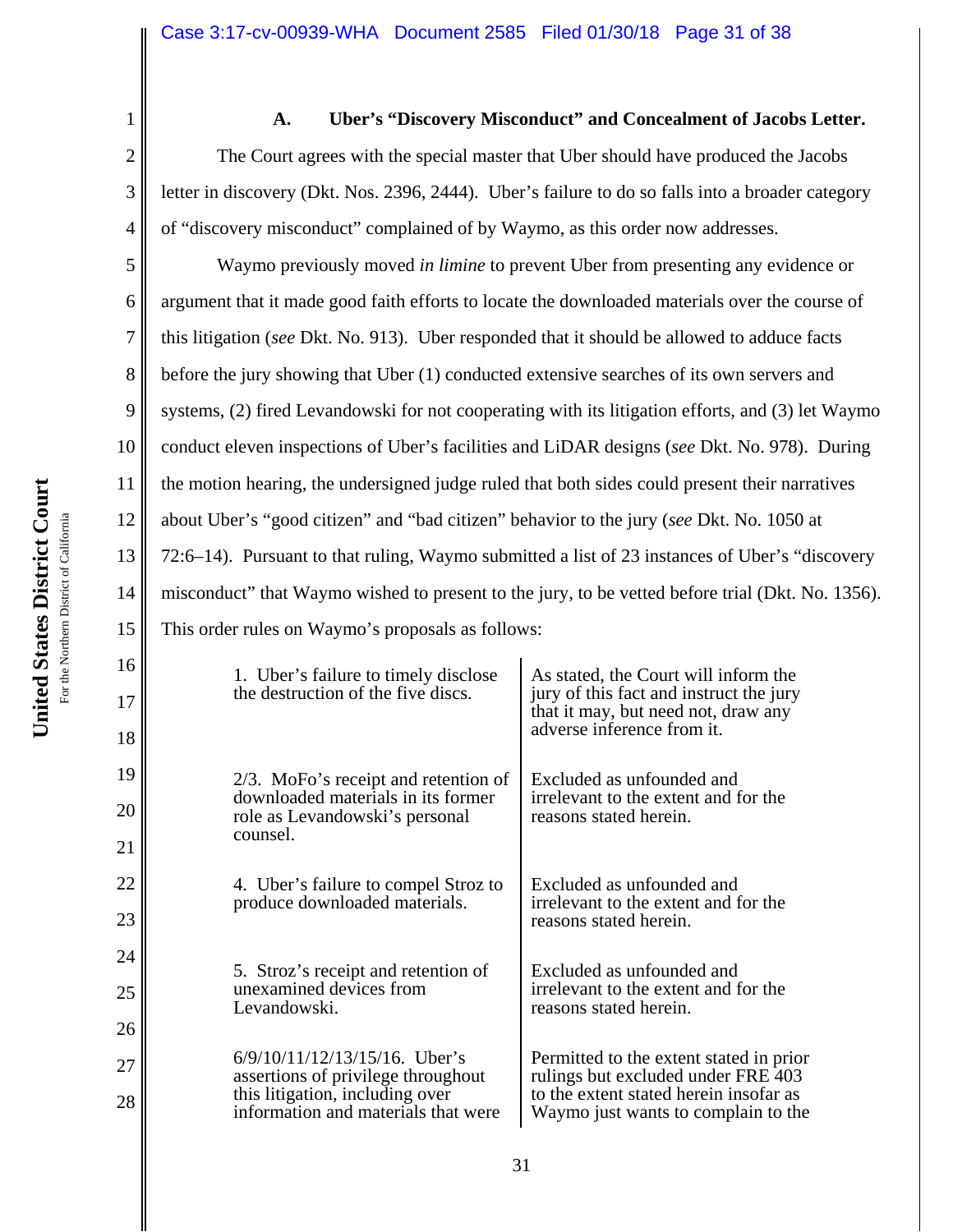| Case 3:17-cv-00939-WHA  Document 2585  Filed 01/30/18  Page 32 of 38                                                      |                                                                                                                                                                                                                                                                                                                                                                                                                                                    |  |
|---------------------------------------------------------------------------------------------------------------------------|----------------------------------------------------------------------------------------------------------------------------------------------------------------------------------------------------------------------------------------------------------------------------------------------------------------------------------------------------------------------------------------------------------------------------------------------------|--|
|                                                                                                                           |                                                                                                                                                                                                                                                                                                                                                                                                                                                    |  |
| withheld during the pendency of the<br>Federal Circuit appeal and turned<br>over after the Federal Circuit's<br>decision. | jury that Uber violated prior orders.<br>The latter grievances are largely<br>meritless, offer little to no probative<br>value, risk confusing the issues and<br>unduly consuming time at trial, and<br>are cumulative of other facts that<br>will be presented to the jury<br>regarding said violations.                                                                                                                                          |  |
| 7. Uber's supplementation of its<br>communications log after the<br>deadline imposed by the provisional<br>relief order.  | As stated, the Court will inform the<br>jury of this fact and instruct the jury<br>that it may, but need not, draw any<br>adverse inference from it.                                                                                                                                                                                                                                                                                               |  |
| 8/22/23. Waymo's complaints about<br>Otto Trucking's conduct.                                                             | Excluded as irrelevant because Otto<br>Trucking has been dismissed.                                                                                                                                                                                                                                                                                                                                                                                |  |
| 14. Uber's supplementation of its<br>accounting after the deadline<br>imposed by the provisional relief<br>order.         | The Court will inform the jury of<br>this fact for the same reasons and<br>under the same conditions as with<br>Uber's belated supplementation of<br>its communications log.                                                                                                                                                                                                                                                                       |  |
| 17. Imperfections in Uber's<br>production of text messages between<br>Levandowski and Kalanick that were<br>not deleted.  | Excluded under FRE 403 because<br>this grievance about text messages<br>that were ultimately produced adds<br>little to no probative value over and<br>above Uber's failure to preserve<br>other text messages. It would just<br>further distract from the merits and<br>consume undue time at trial.                                                                                                                                              |  |
| 18. The deletion of text messages<br>between Levandowski and Kalanick.                                                    | As stated, Waymo will be allowed to<br>adduce facts showing this to the jury,<br>but this order reserves decision on<br>whether or not to give an adverse-<br>inference instruction as well.                                                                                                                                                                                                                                                       |  |
| 19. Uber's failure to disclose what<br>Waymo claims to be the connection<br>between Levandowski and Tyto.                 | Waymo may present evidence and<br>argue before the jury that Uber knew<br>about but concealed Levandowski's<br>connection to Tyto. Uber may<br>present evidence and argue to the<br>contrary (see Dkt. No. 1534 at 6).<br>Such evidence and argument will be<br>allowed while they remain probative<br>of Waymo's theory that Uber and<br>Levandowski surreptitiously<br>siphoned off trade secrets via a<br>series of corporate transactions, but |  |

1

2

3

4

5

6

7

8

9

10

11

12

13

14

15

16

17

18

19

20

21

22

23

24

25

26

27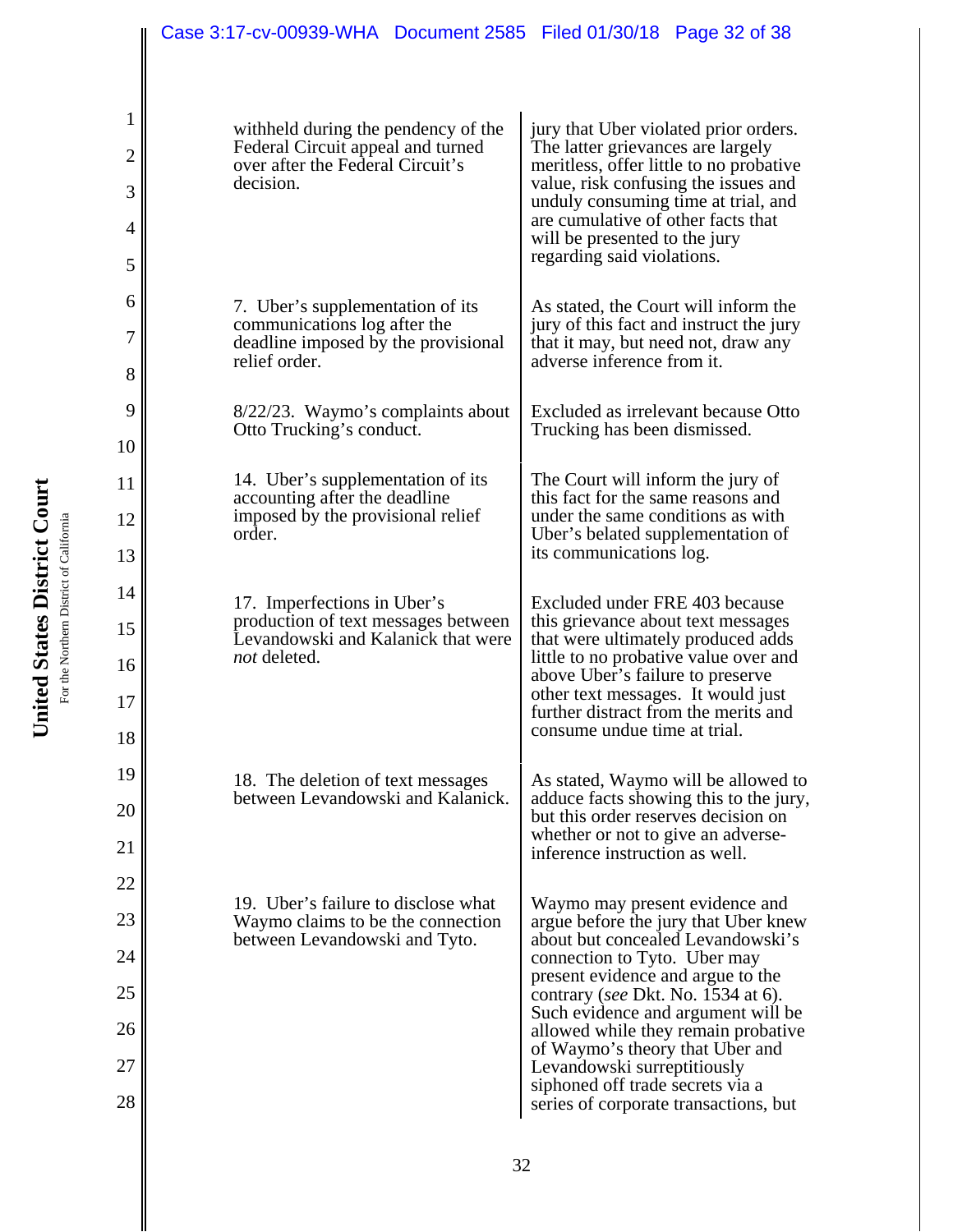|                                                                                                                                            | will be excluded if they devolve into<br>more whining about Uber's<br>supposed obstruction of discovery.                                                                                                          |
|--------------------------------------------------------------------------------------------------------------------------------------------|-------------------------------------------------------------------------------------------------------------------------------------------------------------------------------------------------------------------|
| 20. Uber produced many documents<br>near the end of discovery, some of<br>which, according to Waymo, seemed<br>relevant to Uber's defense. | Excluded because this has no<br>discernible relevance to anything in<br>the case. Waymo does not even<br>bother to explain why producing<br>documents near the end of discovery<br>would constitute "misconduct." |
| 21. Uber's claim that Levandowski<br>refused to cooperate in this<br>litigation.                                                           | This topic is encompassed by and<br>addressed below in the context of<br>Waymo's motion in limine.                                                                                                                |

In addition to the foregoing, if Waymo uses the Jacobs letter at trial to impeach Jacobs, then the Court will likely inform the jury that Uber should have produced the letter in discovery but failed to do so. Counsel may not reference the letter from the Office of the United States Attorney or the Jacobs materials without prior permission of the Court (but may, of course, reference Jacobs himself).

# 15

# **B. Admissible Evidence Stemming from Jacobs Materials.**

16 17 18 Now we turn to certain subjects stemming from the Jacobs materials and the extent to which those subjects (separate and apart from the Jacobs materials themselves) may be pursued via otherwise admissible evidence before the jury.

19 20 21 22 23 24 25 26 27 28 Uber's interest in and efforts to collect data about the technical details of Waymo's selfdriving technology for competitive purposes are reasonably probative of Uber's state of mind regarding competition with Waymo, and therefore of Waymo's theory that Uber misappropriated Waymo's trade secrets to improve its own self-driving technology. Waymo will be permitted to present evidence and argument on these issues at trial, provided, of course, that it can do so through qualified witnesses and evidence (*see* Dkt. No. 2466-3 at 12–17). Waymo will not, however, be permitted to further present evidence and argument that Uber also surveilled other competitors because such evidence and argument would be too attenuated from Waymo's misappropriation claims, substantially more prejudicial than probative, and therefore excluded under FRE 403. If Waymo opens the door, however, by claiming that Uber spied on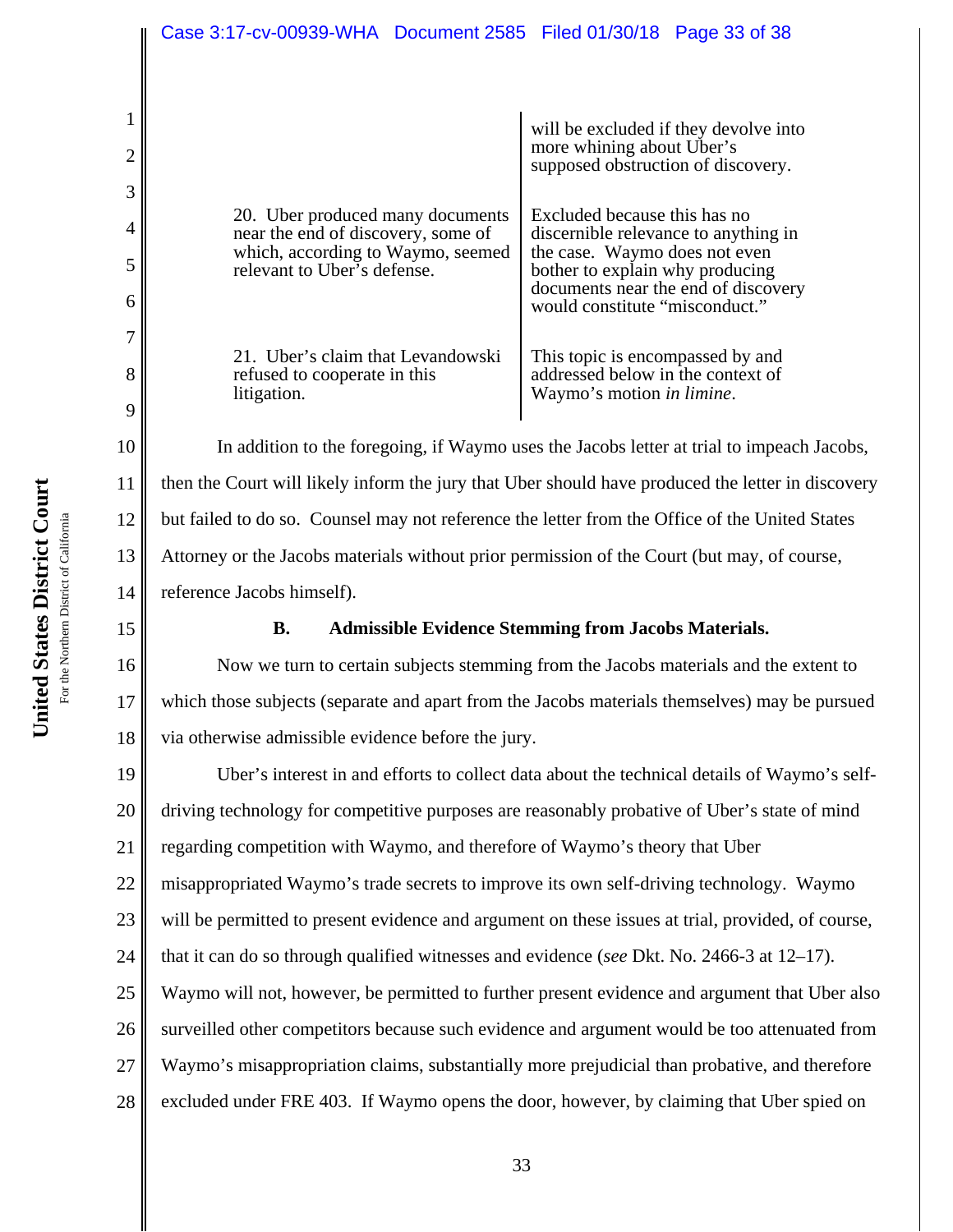#### Case 3:17-cv-00939-WHA Document 2585 Filed 01/30/18 Page 34 of 38

it, Uber will be allowed to respond with evidence and argument that it spied on everyone and Waymo was not special in that regard. In all events, Uber will be allowed to respond with evidence and argument that its competitive intelligence-gathering efforts were all legitimate and that Waymo itself engaged in similar activities (*see* Dkt. No. 2500-4 at 18–20).

Uber's use of ephemeral communications is also relevant as a possible explanation for why Waymo has failed to turn up more evidence of misappropriation in this case. Waymo will therefore also be permitted to present evidence and argument on this subject at trial, provided that it can do so through qualified witnesses and evidence (*see* Dkt. No. 2466-3 at 20–22). Of course, Uber will be allowed to present its own evidence and argument that its use of ephemeral communications shows no wrongdoing, including by pointing out Waymo's own use of ephemeral communications (*see* Dkt. No. 2500-4 at 14–18).

12 13 14 15 16 If Jacobs testifies at trial, then the Jacobs materials themselves, and evidence regarding Jacobs's settlement with Uber, may be used for impeachment purposes only (*see, e.g.*, Dkt. No. 2466-3 at 26 (Waymo's offer of proof regarding the settlement)). To be clear, such use would only be permissible as to specific passages that actually contradict Jacobs's testimony at trial. The Jacobs materials as a whole will not sail into evidence under the pretext of impeachment.

#### **C. Inadmissible Evidence Stemming from Jacobs Materials.**

18 19 20 21 22 23 24 25 26 27 Uber's use of non-attributable devices is excluded under FRE 403 because, as Waymo admits, that problem remained confined to SSG and MA, neither of which are implicated by Waymo's claims of trade secret misappropriation. The closest Waymo comes to showing any connection is by pointing out that Levandowski used two personal laptops for his work at Uber (*see* Dkt. No. 2466-3 at 17–20). But there is no indication whatsoever that Levandowski's use of personal laptops had anything to do with Uber's systemic use of non-attributable devices in the SSG and MA groups. If anything, Waymo's transparent attempt to conflate two disparate topics by distorting the meaning of the phrase "non-attributable devices" merely confirms that permitting evidence of Uber's use of non-attributable devices would invite confusion and prejudice Uber without contributing any probative value at trial.

28

1

2

3

4

5

6

7

8

9

10

11

17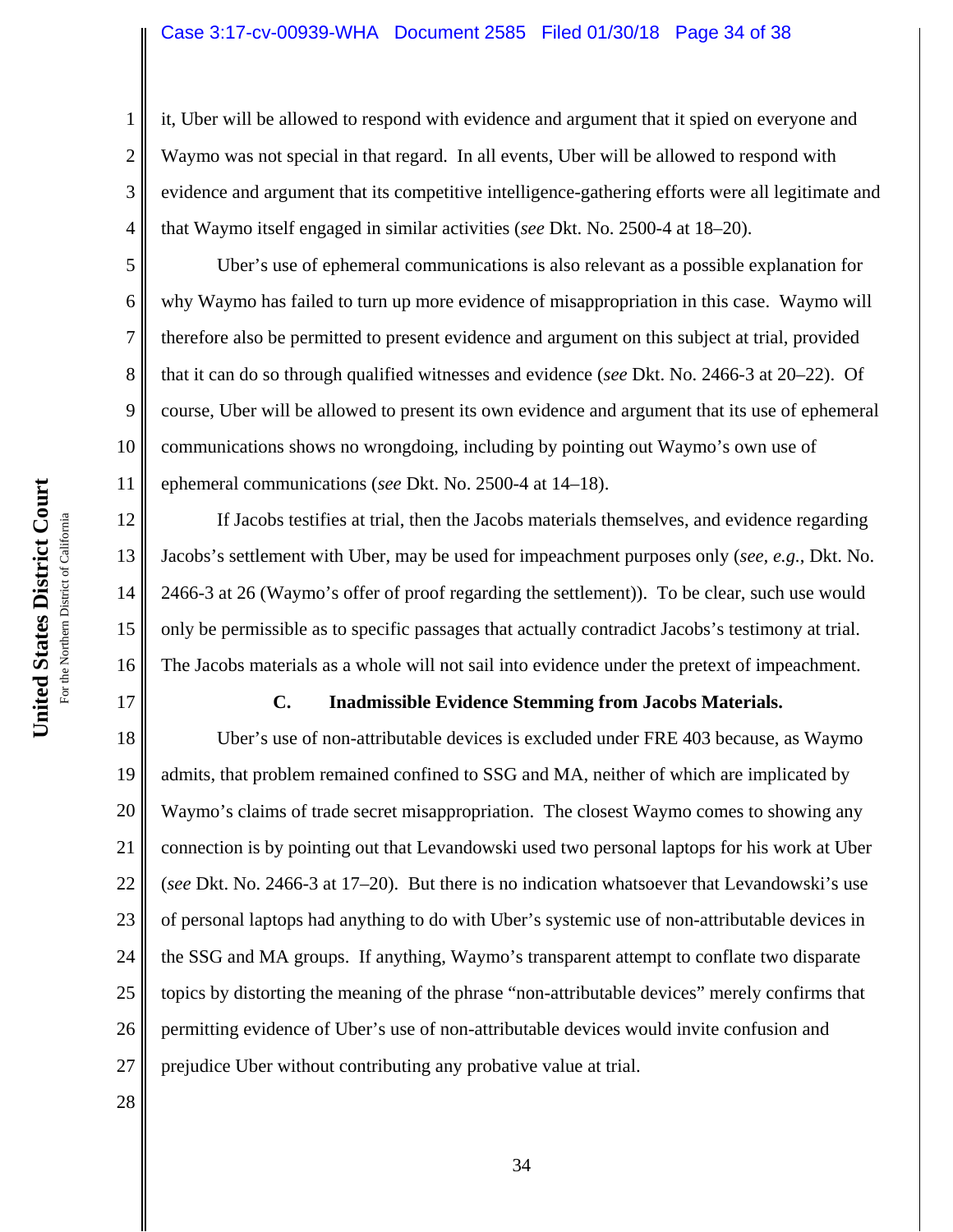#### Case 3:17-cv-00939-WHA Document 2585 Filed 01/30/18 Page 35 of 38

1 2 3 4 5 6 7 8 9 10 11 12 13 14 15 Uber's internal policies and practices regarding privilege designations are also excluded under FRE 403. While this information is arguably relevant to show Uber's efforts to conceal its paper trail, the same point can be made through evidence concerning Uber's spoliation of evidence and use of ephemeral communications. Its probative value is further diminished because, regardless of how Uber internally designated its documents, its counsel in this litigation separately assessed whether or not to produce those documents. Actual assertions of privilege in this litigation have been hotly contested and examined at length by the special master, Judge Corley, the undersigned judge, and the Federal Circuit. In light of all this, it would be misleading for Waymo to suggest to the jury that Uber's internal privilege designations translated neatly into obstruction of discovery in this litigation. Finally, allowing Waymo to delve into Uber's internal privilege designations would invite a counter by Uber that Waymo itself has taken liberties with the appropriate bounds of privilege. We already run the risk that our trial will devolve into finger-pointing over who used the worst litigation gimmicks. The kerfuffle about overbroad internal designations of privilege does not justify further exacerbating this risk. $14$ 

16 17 18 19 20 21 22 23 24 25 26 Waymo's offer of proof also strays far out of bounds in describing at length Uber's consideration of an "Information Governance Initiative to review its process for retaining documents . . . to retain 'the smallest amount of required data.'" Waymo does not dispute that Uber *never implemented this initiative* but nevertheless insinuates that Uber's "willingness to consider such a controversial policy, and the internal reaction thereto, raises serious concerns regarding its preservation of relevant data in this case" (*see id.* at 24–26). In other words, Waymo devoted time and effort to describing salacious and inflammatory details about Uber that have no discernible relevance to the claims in this case in an apparent bid to poison the judge, if not the jury, against Uber. This entire narrative is excluded under FRE 403. Indeed, these tactics by Waymo further demonstrate why it remains particularly important in this case to exclude irrelevant and prejudicial evidence and to keep the trial focused on the merits.

 $28 \parallel$  <sup>14</sup> As stated, however, pursuant to a prior ruling, Waymo may present evidence that the due diligence process was shrouded in elaborately-contrived privileges that were ultimately rejected by final court order.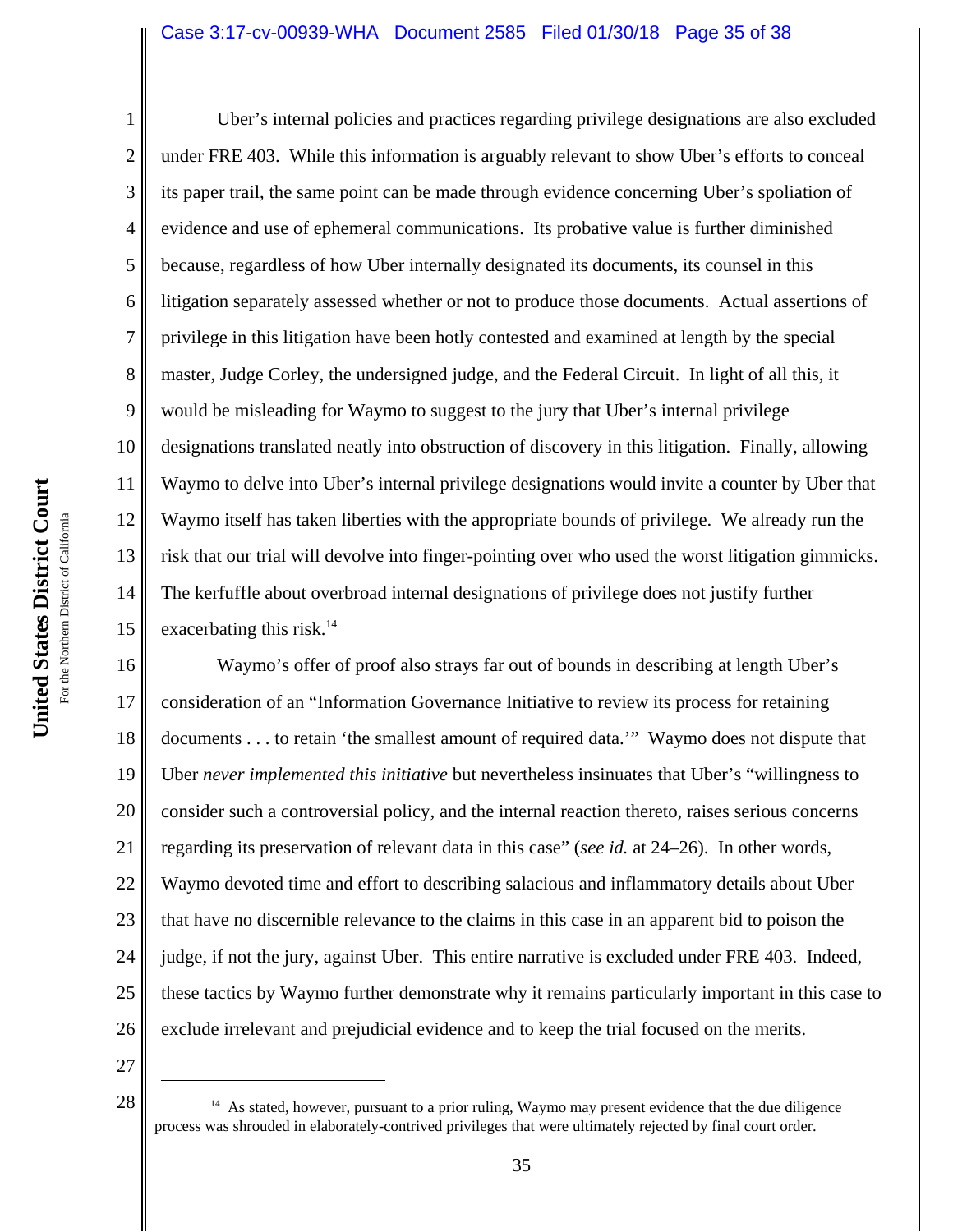### Case 3:17-cv-00939-WHA Document 2585 Filed 01/30/18 Page 36 of 38

17

1 2 3 4 5 6 7 8 9 10 11 Waymo's offer of proof also perpetuates its habit of complaining at length about Uber's supposed obstruction of discovery, including via alleged uses of privilege as both sword and shield (*see* Dkt. No. 2466-3 at 7–12, 36–47). Most of these complaints concern disputes that should have been brought to Judge Corley for resolution in the ordinary course of discovery. No further relief is warranted for such disputes. And, insofar as Waymo's litany of recurring grievances remains relevant only for the single basic point that Uber supposedly obstructed discovery, that point can be more than adequately presented to the jury via the evidence and argument permitted above. The rest of Waymo's laundry list would be cumulative and would offer little to no probative value, while threatening to overshadow the merits. It is therefore excluded under FRE 403. To repeat, Waymo will not be permitted to transform this trial on alleged trade secret misappropriation into a trial on Uber's litigation conduct (or misconduct).

12 13 14 15 16 Waymo's offer of proof further regurgitates its protests regarding Uber's spoliation of evidence and violations of prior orders (*see id.* at 27–36). Those issues will be dealt with as previously described. No further relief is warranted at this time based on Waymo's offer of proof — although, as stated, this order reserves the possibility of instructing the jury that it may or must presume the evidence Uber failed to preserve would have been unfavorable to Uber.

# **4. WAYMO'S MIL NO. 14 RE LEVANDOWSKI'S COOPERATION.**

18 19 20 21 22 23 24 25 One last loose end. Waymo previously moved *in limine* to prevent Uber from presenting evidence or argument that Anthony Levandowski has not cooperated with its defense of this action. Waymo contends Levandowski has in fact cooperated when doing so served his purposes but he and Uber have prevented Waymo from discovering the true degree of cooperation under the guise of privilege, raising a sword-and-shield problem (*see* Dkt. No. 1551-4). Insofar as Waymo essentially complains (again) that Uber improperly asserted privilege, this is yet another garden-variety discovery dispute that should have been presented to Judge Corley for resolution.

26 27 28 A different problem remains, however, in that Uber's assertions of privilege on this subject, even if proper, still conceal significant swaths of a larger picture from view. It would be misleading and unfair for Uber to make broad representations to the jury about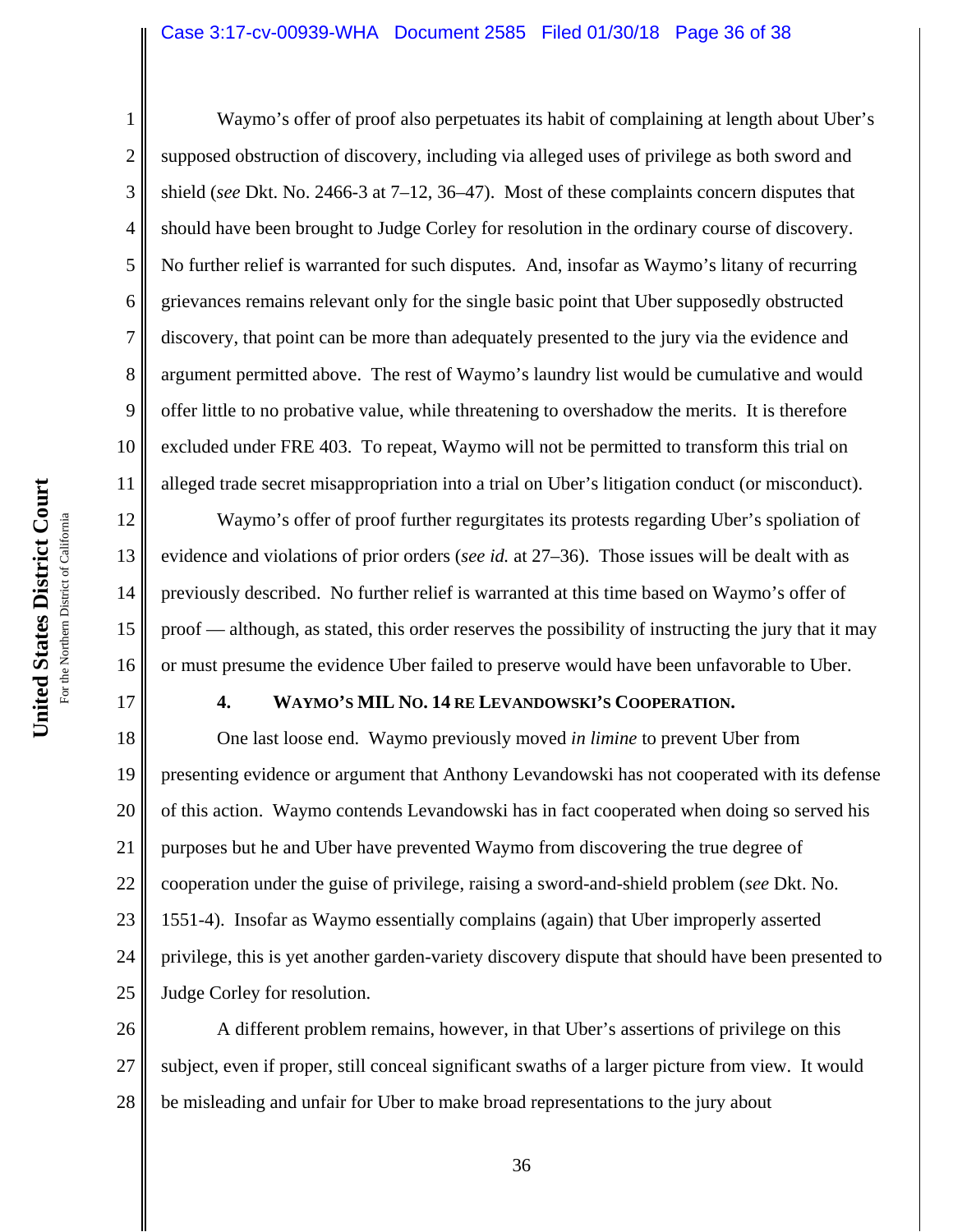#### Case 3:17-cv-00939-WHA Document 2585 Filed 01/30/18 Page 37 of 38

Levandowski's supposed non-cooperation while Waymo remains hamstrung in attempting to counter with evidence of selective cooperation. To mitigate this unfairness, Uber, like Waymo, will be allowed to show non-privileged examples of where Levandowski failed to cooperate but will not be allowed to further argue in general terms that Levandowski rarely or never cooperated, since any such argument would necessarily make implicit representations about the entire field of interactions — privileged or not — on this subject. Should Uber fail to abide by these ground rules at trial, the Court may consider allowing Waymo to adduce before the jury that Uber asserted privilege on this subject, possibly with excerpts of Uber's privilege log to show entries that cast doubt on Uber's claims of non-cooperation. Waymo's motion is **GRANTED** only to the extent stated herein and is otherwise **DENIED**.

**5. SUMMARY.**

As stated, this order resolves the remaining constellation of issues in this litigation concerning Uber's alleged litigation misconduct and other bad behavior, many of which have waited until now to facilitate a comprehensive and consistent analysis. The subjects addressed herein fall into three categories, which this order now briefly recaps.

16 17 18 19 20 21 22 23 24 25 26 *First*, the Court itself will inform the jury that, despite the expedited discovery and provisional relief orders, Uber failed to timely disclose the destruction of the five discs and repeatedly supplemented both its communications log and accounting after the ordered deadlines. The Court will instruct the jury that it may, but need not, draw any adverse inference from these facts, and will further explain that the nature of any adverse inference likewise remains up to the jury. To take a hypothetical example, even if the jury infers that Uber deliberately concealed the destruction of the five discs, Uber may argue (and the jury may believe) that it did so not to conceal any misappropriation of trade secrets but for other reasons. (This example is included herein for clarity only and will not be described to the jury.) In addition, please remember that this order reserves the possibility of an adverse-inference instruction pursuant to FRCP 37(e) based on Uber's spoliation of evidence.

27 28 *Second*, as explained above, evidence of Uber's litigation misconduct or corporate culture may be relevant and admissible insofar as it reasonably bears on the merits of this case.

1

2

3

4

5

6

7

8

9

10

11

12

13

14

15